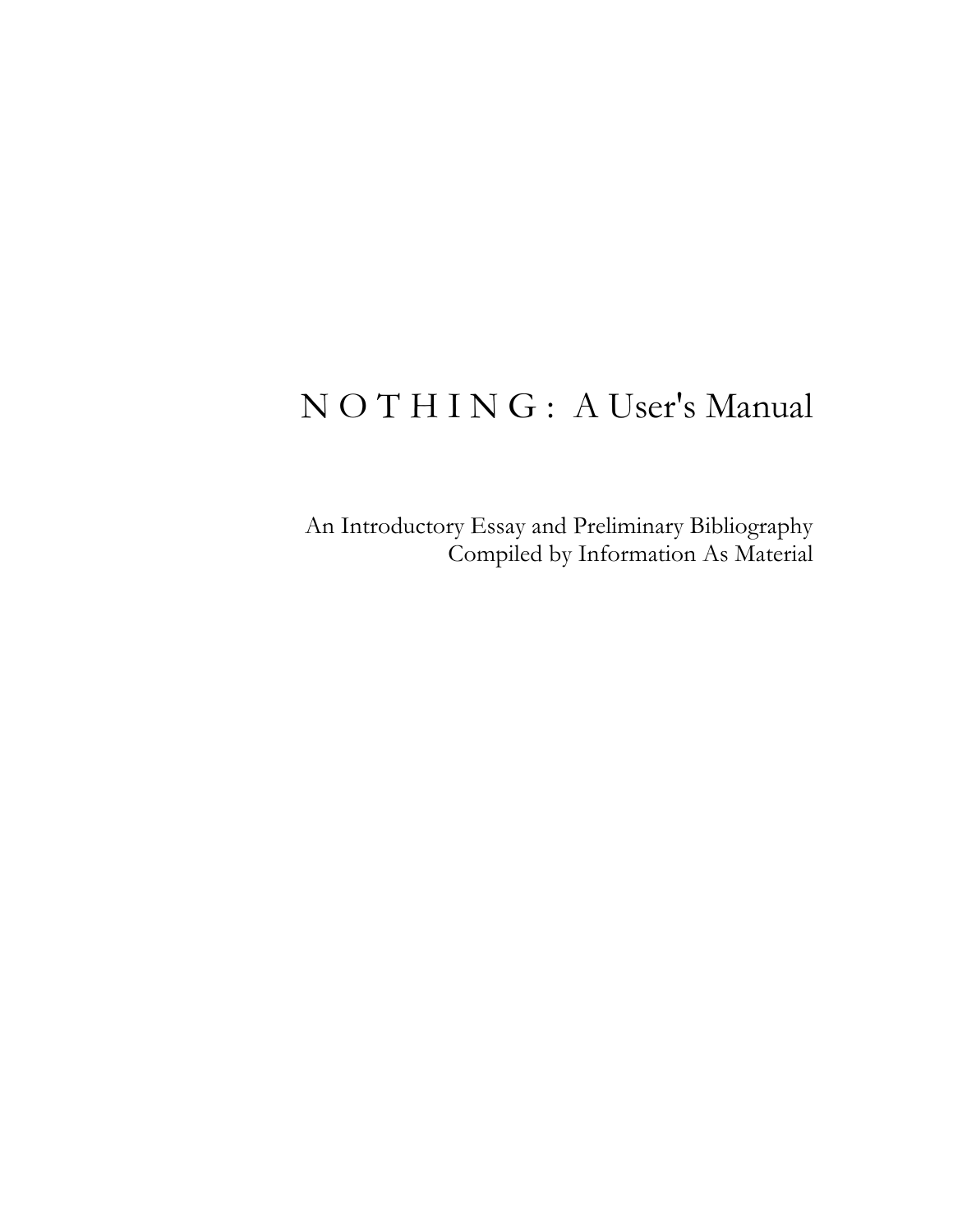Yoko Ono's 1963 *Tape Piece II/ Room Piece* instructs: "take the sound of the room breathing."1 It goes on to stipulate an evenly-spaced frequency of daily auscultations, as if the participant were a nurse on rounds, tasked with monitoring the interior architecture's vital signs: "1. at dawn/ 2. in the morning/ 3. in the afternoon/ 4. in the evening/ 5. before dawn." Like contemporaneous compositions by La Monte Young and John Cage, *Room Piece* takes part in the development of what Seth Kim-Cohen has termed a "non-cochlear" sonic art: interactions that extend beyond mere hearing and might not be humanly audible at all.<sup>2</sup> From another perspective, Ono's figuration of pulmonary chambers recognizes the ambient frequencies deflected by any architecture in its capacity as a resonant space. Those same properties of wave reflection and interference were later amplified by Alvin Lucier's landmark *I Am Sitting in a Room* (1969) and more recently by Jakob Kirkegaard's *4 Rooms* (2006), in which a recording of the ambient sounds in an empty room are played back into that empty room and rerecorded, with the process repeated until the initial silence returns as swells of surf-like hiss above a rumbling sonic wash. What appears to be empty space, Ono and Kirkegaard reminds us, is alive with something to which we were simply not paying sufficient attention. Furthermore, the final imperative of Ono's score, "bottle the smell of the room of that particular hour as well," aligns her work with two of Marcel Duchamp's enigmatic late readymades: the empty 50cc ampoule *Air d'Paris* (1919) and the relabeled perfume bottle *Belle Haleine eau de Voilette* (1921).<sup>3</sup> One could continue to trace other associations, but the point is that for a work which seems to have nothing to it, *Room Piece* gestures toward a surprising number of intertexts. Moreover, implicit in Ono's diurnal schedule is the assumption that whether audible or not, the sound of the room will fluctuate — that "nothing" is in fact fluid and variable and varied and multiple.

With that assumption of multiplicity in mind, the bibliography that follows this essay presents a theoretical and historical context for the recurrent turn to various modes of absence and absenting in contemporary art. It is meant to serve as a prêt-à-lire syllabus for an introductory open-learning module and as a resource for seminars in art history, theory, and praxis. In part, it seeks to indicate the surprisingly wide range of significations that have been assigned to aporiæ which might on first thought all seem to be indistinguishably alike: from a proxy communication of the unspeakable to an existentialist surrender in the face of a dire sense of emptiness; from metaphysical refusal to a spiritual meditation; from the structural conditions of form to a range of metaphoric and allegorical themes; from the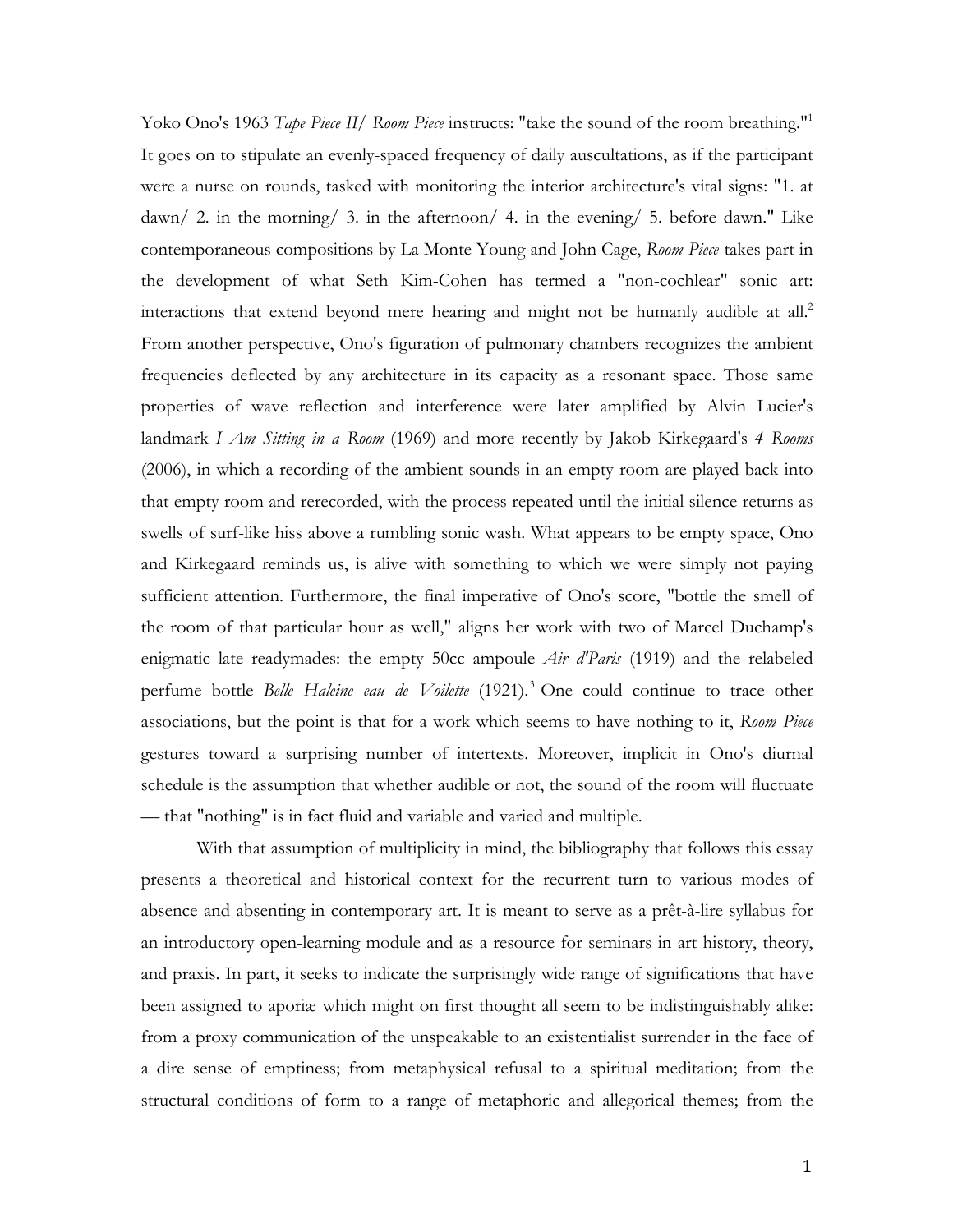social and institutional focus of anti-object practices to the exaggeration of a substrate's facture; from the overwhelmingly excessive to the nearly insufficient. In short, as these texts collectively attest, any single definition of *nothing* collapses under the weight of the competing and contested meanings of the various multiple *nothings* that have been made available to contemporary artistic practice by a host of theorists, writers and artists. The texts listed in our preliminary bibliography document how squarely the concept of nothing lies at the heart of a number of otherwise quite different aesthetics: from Dada to Abstract Expressionism; from the Cage circle and Fluxus to monochrome abstraction; from minimalism to conceptual art; from Western metaphysics to Eastern cosmology; from performance to institutional critique, artists' books to cinema. Since contemporary art practices either trace their lineages to these modernist and post-modernist traditions or emerge as a reaction against those traditions, a clearer understanding of the dynamic operation of nothingness in those twentieth-century movements can lead to a richer and more nuanced understanding of the arts today.

The bulk of the material listed below, however, focuses on the twenty-first century, where one can see how the continued symbolic power of nothing motivates, underwrites, and frames the diversity of contemporary art and critical thought (indeed, an entire issue of a scholarly journal was recently devoted to the topic). <sup>4</sup> Unleashed into arenas that all have their origins in figuration, presentation, and communication (work that in one way or another puts something forward, issues a statement, instigates a dialogue, or merely purports to offer some thing in some way), nothing — a refusal to offer, an offer without object, a full negation or partial withdrawal — poses a challenge to those assumptions about the fundamental operation of the arts, and it proposes a radical alternative to work grounded in figurative, communicative, or semantic models. In the process, moreover, an insistence on the paradoxically positive value of "nothing" sets into motion a series of provocative and productive dialectic operations between a number of charged poles: dissolution and materiality; form and content; format and form; evacuation and a plenitude; the blockage of participation and the invitation to fill in a blank; censorship and assertion; the impossibility of witness and the witnessing of the unspeakable; nihilism and spiritual faith.

To begin with, focusing on nothing invites one to speculate on what might have been there in place of the announced or recognized absence, as well as on what remains despite that absence. Lucy Lippard famously characterized the period from 1966 to 1972 as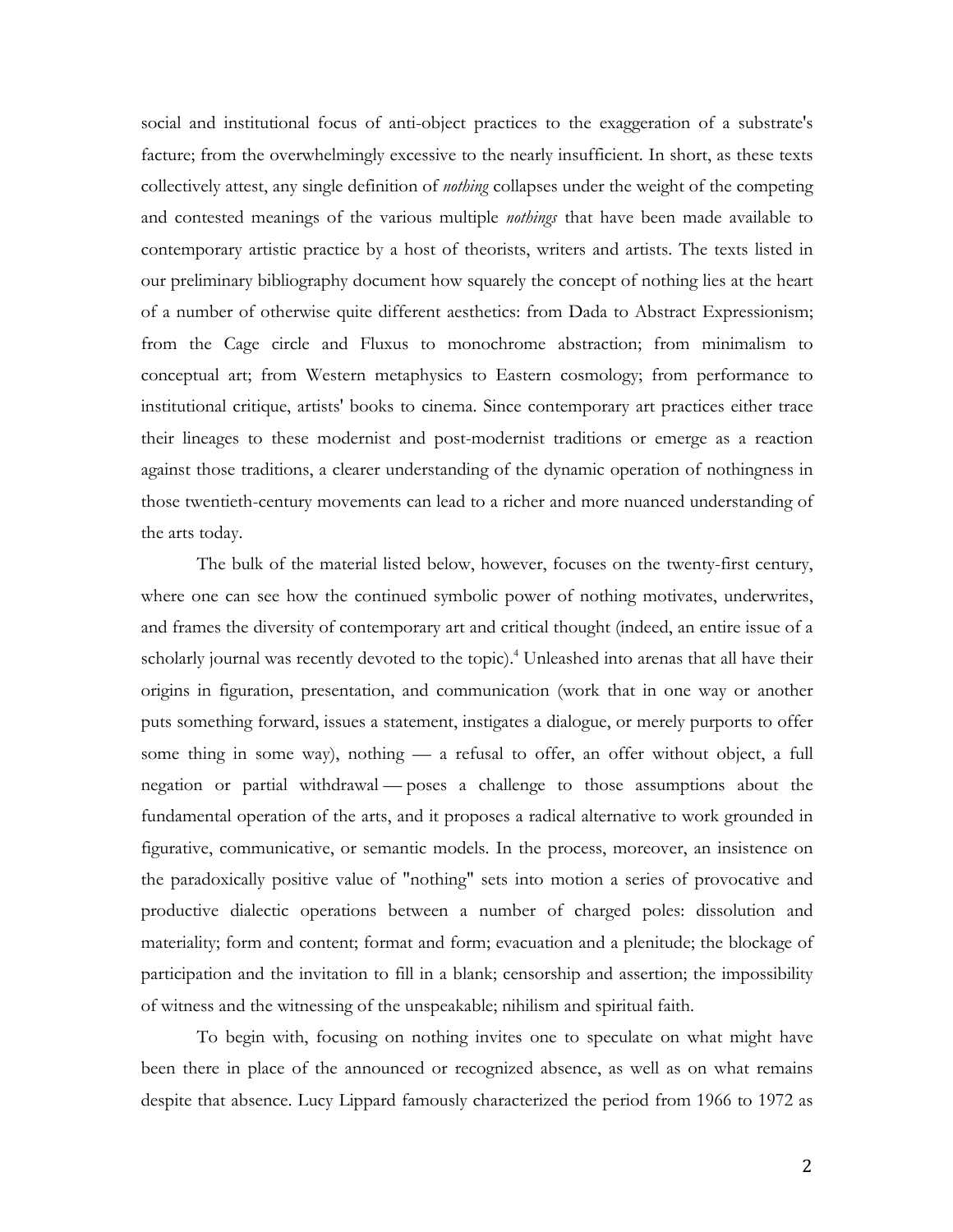the time of the "dematerialization" of the art object.5 Those *anni mirabiles* announced the revolution in artistic forms and modes of exhibition which set the terms for our current art world by reconceptualizing the relationships between thinking and viewing, object and process, artists and audience. That reconceptualization shifted the focus from merely looking at objects to thinking about ideas, and it nominated the intellectual sophistication of a project over and above the aesthetic craft of a polished product. In the process, the denigration of art objects ("secondary, lightweight, ephemeral, cheap, unpretentious," as Lippard described their demoted forms) pointed towards the logical conclusion that an objects' attributes — and ultimately even the object itself — might be dispensed with entirely, leaving nothing behind.<sup>6</sup> Ironically, however, the most abstract and minimal works of conceptual art depended precisely on their material supports and the specifics of their environments, which were only cast into greater relief by the withdrawal of other elements. Consider, for an iconic instance, Robert Rauschenberg's 1951 *White Paintings*. Decades before Lippard's "six years," his series of paintings themselves were deprecated in the same way as her "dematerialized" objects: simple, unremarkable stretched canvases with a layer of white commercial house-paint unpretentiously distributed with a roller in a deskilled application (Rauschenberg insisted that anyone could apply the paint). But the minimal simplicity of that uninflected achromatic object is precisely what allowed John Cage to notice the shadows and dust motes that transformed the paintings into animated works that could enter into dialogue with film and dance as much as with easel painting.<sup>7</sup> When the ostensible "content" of a work is absent, its formal properties step up to assume the role; where nothing is proffered, nothingness itself becomes the subject. From Kasimir Malevich's *White on White*  (1918) to David Batchelor's *Found Monochromes* (1997, ongoing), the history of the monochrome plane repeatedly demonstrates this law of conservation within the symbolic economy of the artwork. At its most abstract, art reveals the most literal and material conditions of its own possibility.

Similarly, clearing away any particular concrete image or object allows one to focus on a work's abstract categorical status, its cultural context, and its social function. If one of the defining roles of the avant-garde is to interrogate the category of art, then a means of focusing on that category without being distracted by particulars will be one of its most effective tactics. The epistemological deployment of nothing where the art object is expected is one of those means. By the same token, nothing has been an effective tool in the critique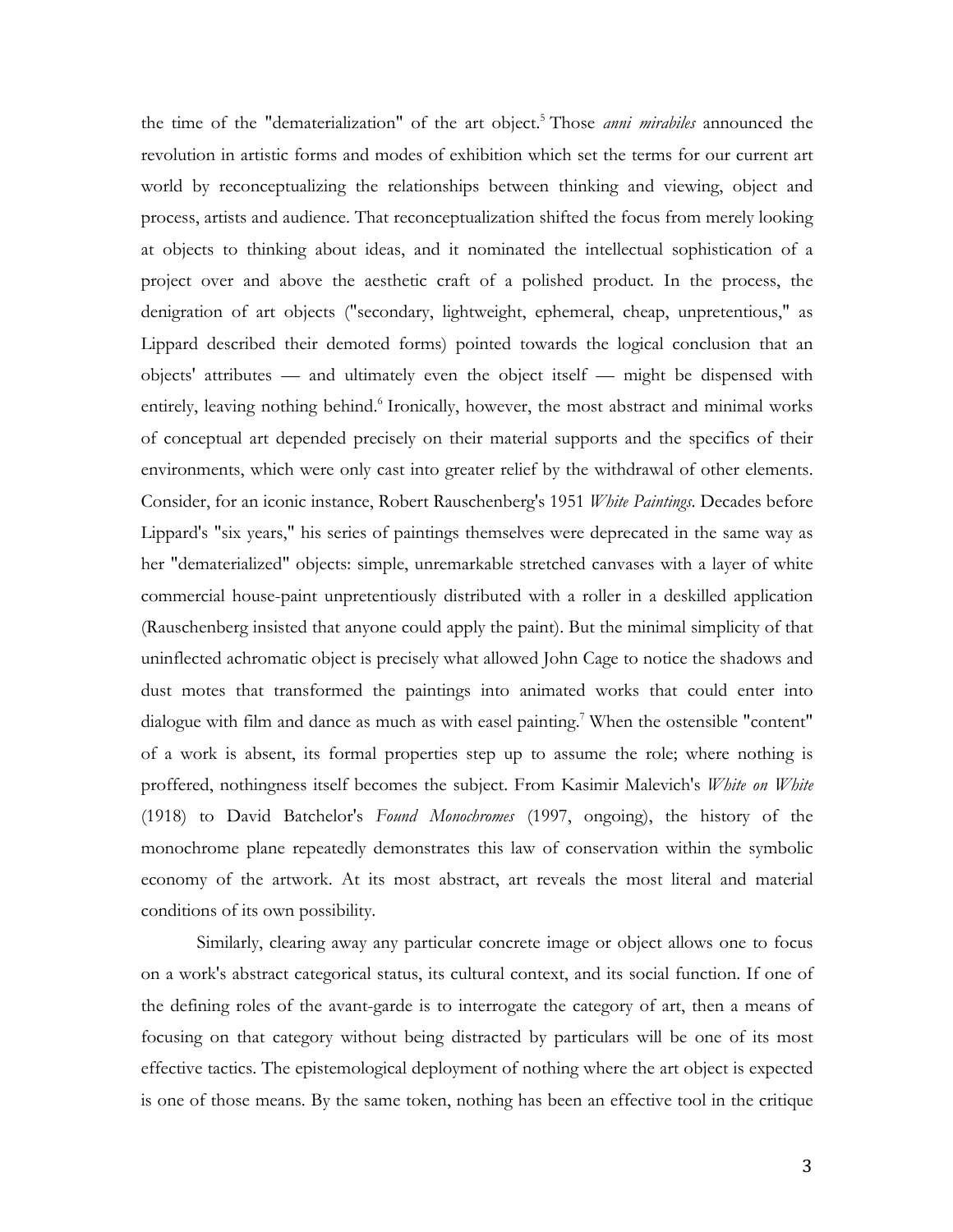of institutions. In 1974, for example, Michael Asher had the privacy wall separating the exhibition space and the office space of the Claire Copley Gallery (Los Angeles) removed, thereby architecturally and visually connecting the otherwise segregated commercial and aesthetic activities taking place in the gallery, putting office work on display as performance art and foregrounding quotidian commercial activities as special events. More subtle removals had been proposed a few years earlier by Lawrence Weiner. The descriptive titles of two works in his 1968 textual exhibition *Statements* stipulate the dimensions of their absences: *A Square Removed from a Rug in Use*, and *A 36" x 36" Removal to the Lathing or Support Wall of Plaster or Wallboard from a Wall*. As Benjamin Buchloh observes:

Both interventions [. . .] inscribe themselves in the support surfaces of the institutions and/or the home which that tradition had always disavowed. The carpet (presumably for sculpture) and the wall (for painting), which idealist aesthetics always declares as mere "supplements," are foregrounded here not only as parts of their material basis but as the inevitable future location of the work [. . . .] neither one of these surfaces could ever be considered to be independent from their institutional location, since the physical inscription into each particular surface inevitably generates contextual readings dependent upon the institutional conventions and the particular use of those surfaces in place.<sup>8</sup>

Given the particularity of those contextual readings, and the visual bias that still pertains to terms like "display" and "exhibition," the curatorial problems posed by works predicated on nothing are both challenging and revealing. As the second section of the bibliography illustrates, such works force curators to confront fundamental questions about the limits of authenticity, documentation, replication and re-enactment, and the specificity of sites. As with Weiner's geometric removals, those sites have aesthetic as well as political resonances. Matt Sheridan Smith's exhibitions of empty museum display plinths, for instance, reminds us that the supports for vitrines and sculptures — pieces of furniture we are not normally meant to contemplate beyond trying to avoid knocking into them — bear a striking resemblance to the minimalist sculpture that populated galleries in the late 1960s. Moreover, exhibitions of nothing have foregrounded not only the role of the audience in creating or completing a "work," but also the conventions and implicit contracts that silently define norms of participation and interaction, as well as an audience's own expectations of what they are owed in a cultural economy by galleries, artists and art. Graciela Carnevale's *Acción del encierro* (Buenos Aires, 1968), for instance, begins like many of the "empty gallery" exhibits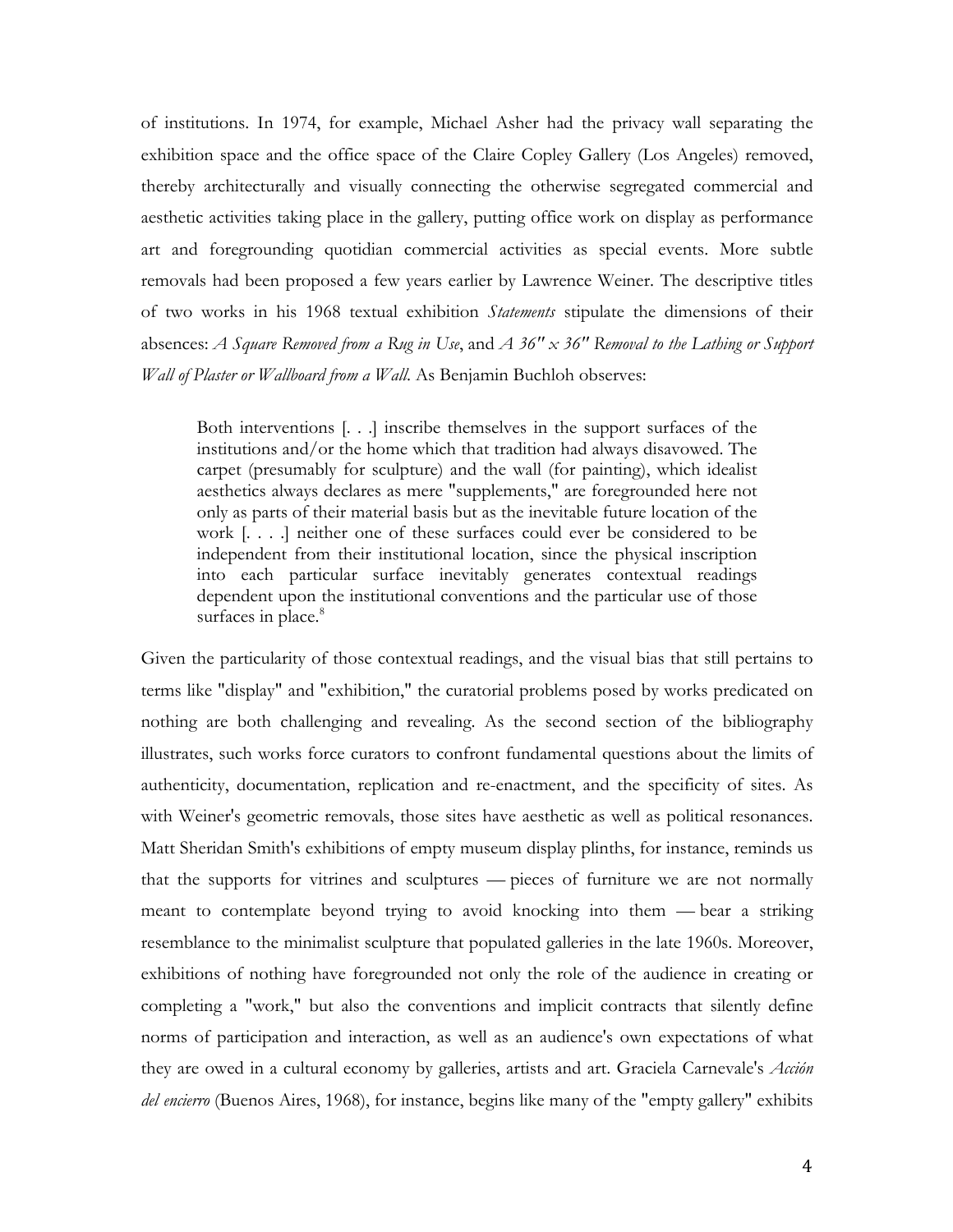mentioned in the readings here, but rather than leaving gallery-goers to puzzle over what they were meant to see, or locking them out of a closed gallery altogether, she locked the unsuspecting audience *inside* the gallery. Carnevale's *Action* turned the exhibition "opening" into an enclosing, and by doing so she redefined the social event of privileged spectatorship as a kind of false imprisonment.

Even in less violent and physically extreme circumstances, when faced with nothing audiences often realize that the totalizing impassiveness of an absence can seem like a foreclosure or refusal; but the space opened by nothing can also provide the ground for intervention and new activity. The audience attending a performance of John Cage's notorious *4'33"*, for instance, might feel cheated, or deprived of hearing a virtuoso musician play an instrument; but they might also feel liberated and promoted by the reversal that puts them effectively on stage, making them responsible for the sounds they would normally attempt to suppress and ignore in other concert settings. With the same dual power of blocking and opening, nothing can be a method of censorship, an exercise of silencing power, but it can also be a resistant refusal to play along according to the rules of a dominant discourse. Ken Gonzales-Day's *Erased Lynching Series* (2000-2013), for example, engages some of the public silences and historical under-representations in American history by reprinting photographs of lynchings in which the image of the victim and rope have been removed. With a similar logic, allegories of nothing can offer a way out of the logical impasse of how one might express the inexpressible and give voice to what has been rendered unspeakable through trauma, ethical prohibition, historical amnesia, or affective extremes. With logics similar to the typographic design of Gérard Wajcman's novel *L'interdit* (1986), which prints only fragmentary footnotes running below otherwise blank pages as one response to the manifold problems of representing the Shoah, a number of public memorials have made recourse to sculptural absences and architectural voids.<sup>9</sup> Horst Hoheisel's negative-form monuments, for instance, include a 1987 Kassel project memorializing a fountain destroyed by Nazi's, but rather than rebuilding the fountain or raising a monument Hoheisel sunk an inverted, hollow-concrete cast of the original fountain form twelve-meters deep below the site of the vandalized original. Similarly, Jochen Gerz and Esther Shalev-Gerz's *Monument Against Fascism* (Hamburg, 1986) began as a galvanized-steel column that the public could inscribe as a petition against fascism while it slowly sank into the ground over the course of a decade. With even less to show, Gerz's *2,146 Stones: Monument Against Racism* (Saarbrücken,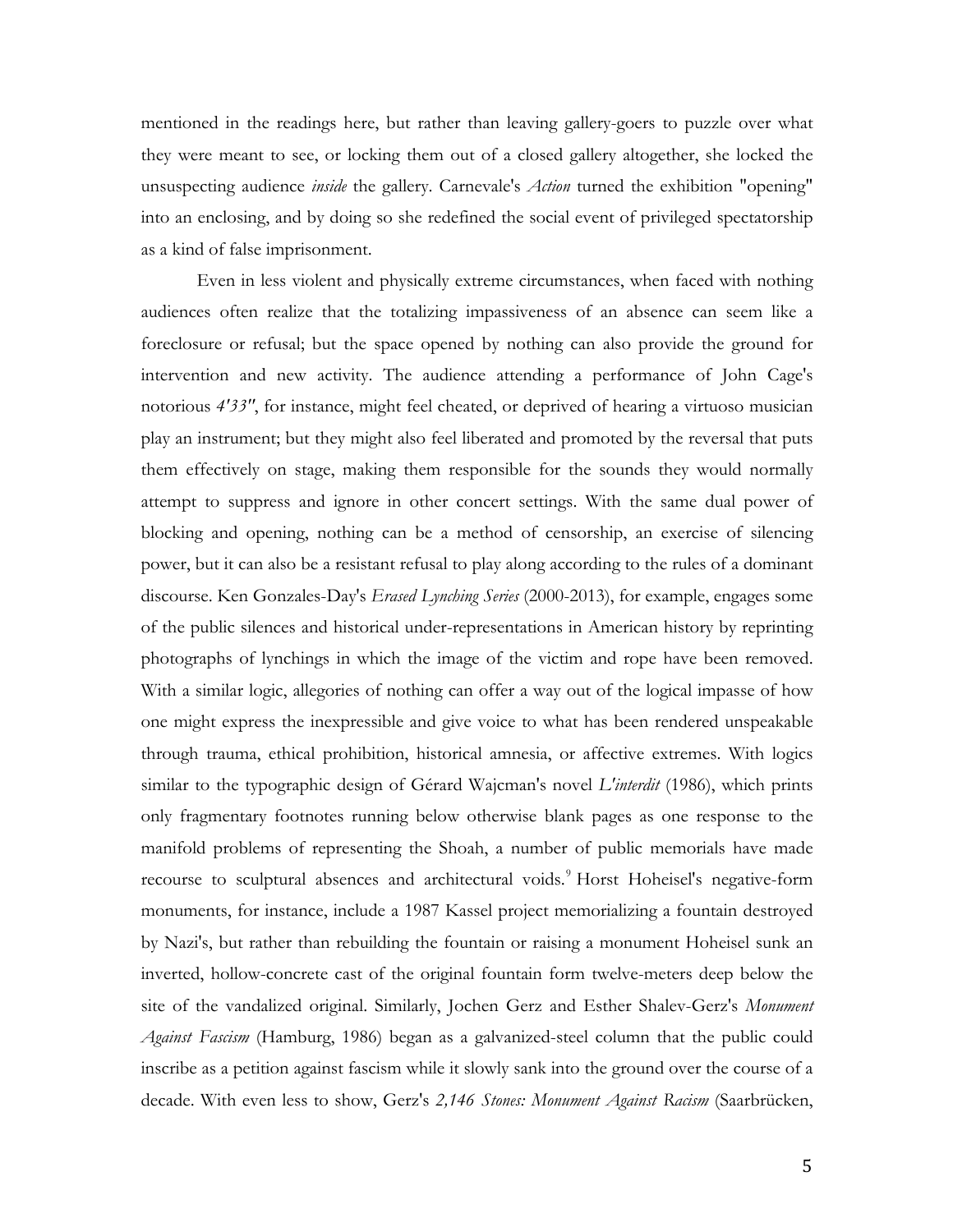1990) surreptitiously repaved the cobblestones of a public square after secretly inscribing the underside of certain cobbles with the names of Nazi-desecrated Jewish cemeteries, leaving nothing on display but everything underfoot.

As our preliminary reading list demonstrates, nothing has been fetishized as the ensign of existentialist despair and nihilist denial, but it has also served as a foundational principle for religious and spiritual affirmation, from Jewish mysticism to Buddhism to personal expressions of faith. Eva Hesse's *Hang Up* (1966), for instance, consists of an oversized, excessively cloth-wrapped vacant frame with a looping cable awkwardly protruding into the gallery as if making an haphazard bid to impound the spectators' space in front of an absent picture — where the insistent frame frames nothing other than a view of the gallery wall behind it. Hesse declared the work to be:

the most ridiculous structure that I ever made and that is why it is really good. It has a kind of depth I don't always achieve and that is the kind of depth or soul or absurdity or life or meaning or feeling or intellect that I want to get. $10$ 

With a similar combination of casual sweep and sequester, Mira Schendel's *Trenzinho* (1965) — a delicate concatenation of blank Japanese paper sheets strung on nylon thread between adjacent gallery walls — has been described as an expression of Schendel's "own interpretation of the meaning of nothingness, of loneliness, of being alone in the world."<sup>11</sup> The similarly lyrical repetitions of Agnes Martin's abstract geometry of parallel lines on offwhite canvases have also been understood as manifestations of a philosophical reflection of nothingness and an emptying of the ego, or as a visualization of the ideas voiced in her notes: "humility, [. . .]/ she does not do anything/ all of her ways are empty." <sup>12</sup> An experience of negation without lack has also been described as the encounter with nothingness elicited by Martin's canvases, which shape the awareness of their own contemplative viewers until they achieve "a fluid, pacific, and expansive state of concentration, or a kind of full emptiness."13

Nothing, accordingly, serves as a litmus test for our cultural assumptions and ideologies, and it provides a secure purchase on the poetics behind a range of Non-Western art and its Western derivatives (including Martin's Taoist evacuation of the ego and the Zen resonance of Ono's *Room Piece*, which directly inflected the ostensibly "blank" works of Ono's Fluxus colleagues Ken Friedman, Nam June Paik, and John Cage). "I have nothing to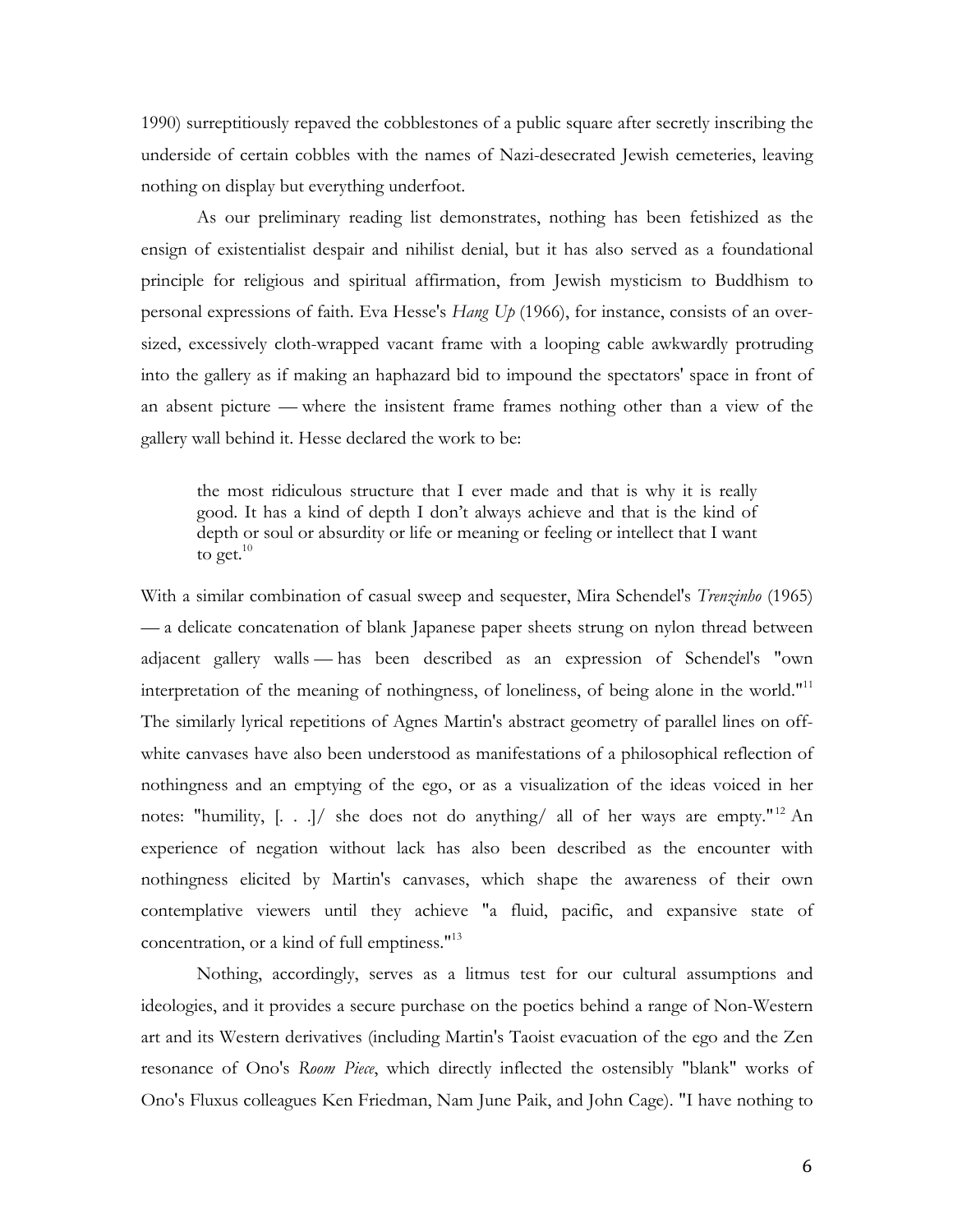say," as Cage famously put it, taking up the idiom and following it with a dismantling turn and koan-like twist: "and I am saying it." Echoes of Eastern philosophies aside, the torque on Cage's sentence comes from the double duty *nothing* performs as both a metaphorical concept and literal state. This duality — between "the nothing that is not there and the nothing that is," as Wallace Stevens puts it in the final line of his poem "The Snow Man" was one of the key concepts animating the radical modernism toasted by Stéphane Mallarmé in a salute to "n'importe ce qui valut le blanc souci de notre toile [whatever was worthy of the white attention of our canvas]."14 Recall, for instance, the second section of T. S. Eliot's *The Waste Land*, which theatricalizes the "nervousness" that for many exemplified the modern condition:

> "What is that noise?" The wind under the door. "What is that noise now? What is the wind doing?" Nothing again nothing. "Do "You know nothing? Do you see nothing? Do you remember Nothing?"<sup>15</sup>

Or, as Virginia Woolf narrativized the disquieting, *unheimlich* indeterminacy of a personified modernist Nothing in the second section of *To the Lighthouse*: "Nothing stirred in the drawing-room or in the dining-room or on the staircase...."16 A decade later, in *Everybody's Autobiography*, Gertrude Stein would retain a similarly palpable and positive sense of "nothing," insisting on its value: "it takes a lot of time," Stein explained, "to be a genius, you have to sit around so much doing nothing, really doing nothing"; later in the book, Stein avers: "generally speaking anybody is more interesting doing nothing than doing anything."<sup>17</sup> All of these statements, however, are complicated by a pervasive modernist racial rhetoric that equated nothingness with blackness. <sup>18</sup> In *The Autobiography of Alice B. Toklas*, for example, Stein declares that African-Americans "were not suffering from persecution, they were suffering from nothingness."<sup>19</sup> William Carlos Williams, similarly, asserts: "When they [*sc*. African-Americans] try to make their race an issue — it is nothing. In a chorus singing *Trovatore*, they are nothing. But saying *nothing*, dancing *nothing*, *'NOBODY*,' it is a quality."20 The ability of nothing to receive such strong and paradoxical cultural coding, and to undertake so much political work, should remind us to read the texts in the following bibliography with a critical, historicist ear — and to refrain from too hastily imposing our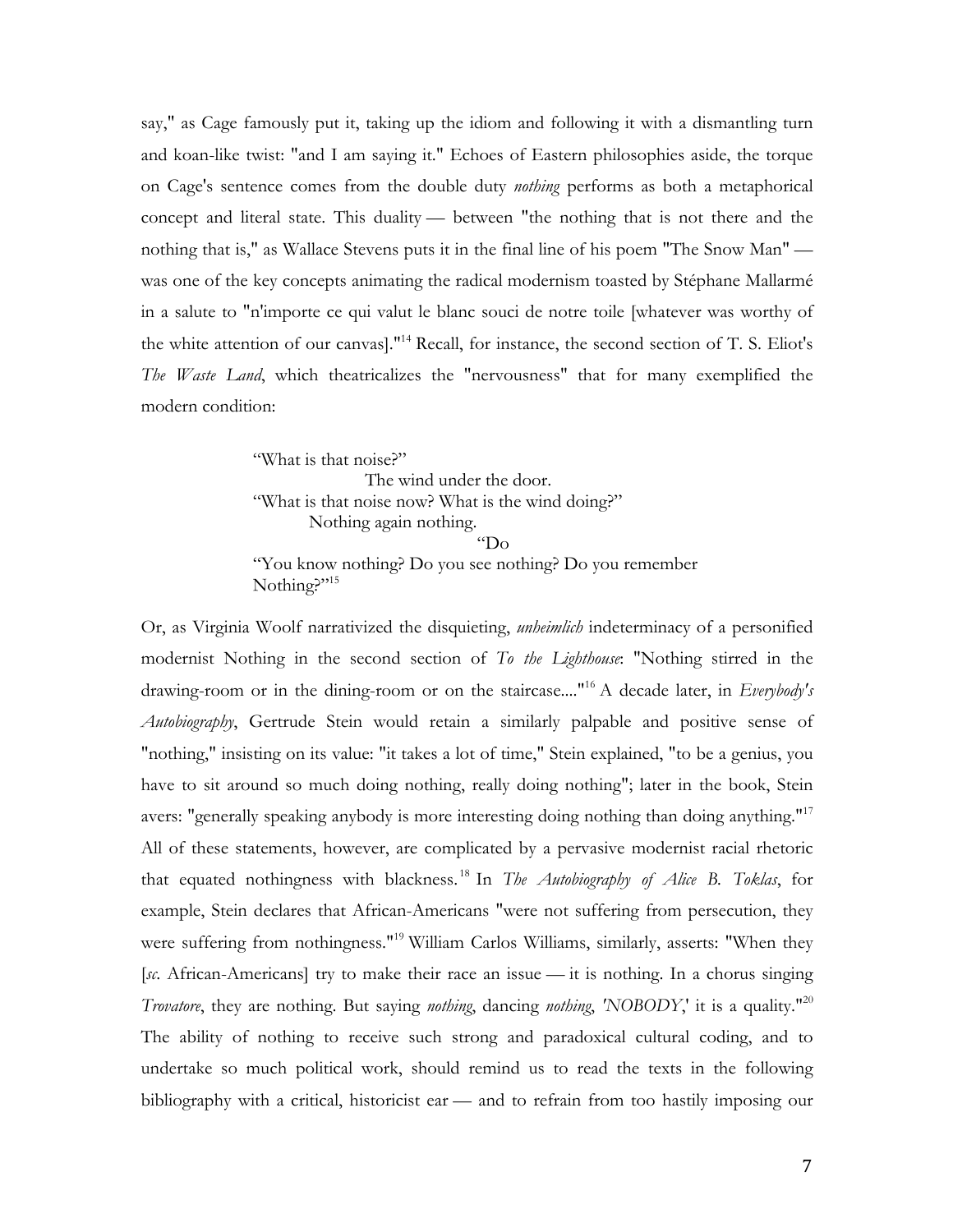own preconceptions about nothingness on the surprisingly heterogeneous significations and symbolic powers the concept has held.

In the end, we should also remember that if everything has been said before, nothing has as well. In the early eighteenth century, Louis Coquelet penned an entire book as an encomium to Nothing, in which he argued:

Mais non seulement il vaut mieux parler de Rien, préférablement à tout ce qui de dit et s'écrit parmi nous la plupart du temps, mais j'ose encore soutenir que Rien est digne de toutes nos louanges par lui-même, et qu'on ne doit jamais oublier Rien, quant il s'agit de préconiser le mérite et la vertu [. . . .] Rien souvent nous paraît quelque chose, et quelque chose souvent nous paraît rien. Rien se trouve partout, et ne réside nulle part.

But not only is it better to speak of Nothing, better in fact than most of what is said and written in our society, but I venture to propose that Nothing is worthy of all our praises on its own terms, and that we must never forget Nothing when it comes to advocating for merit and virtue [. . . .] Nothing often appears to us as something, and something often seems in the end to be nothing after all. Nothing is everywhere and resides nowhere.<sup>21</sup>

Even as it can never quite be fixed, since it "resides nowhere," Nothing, for Coquelet, is ubiquitous, and in structural terms an overwhelming plenitude often has the same effects as nothingness' complete evacuation. To put this in concrete terms, like the difference between anechoic silence and white-noise static, the practical difference between Yves Klein's *Le Vide*  (1958) and Arman's *Le Plein* (1960) was negligible; the former emptied a gallery of objects while the latter heaped it so full of detritus it could not be entered, but both obviated the ostensible function of the Galerie Iris Clert in Paris: to accommodate spectators who wished to view art. These twin poles — the absence of particulars and the overwhelming abundance of details so that nothing in particular can be properly comprehended — work dialectically toward the same end. Accordingly, nothing and everything can operate as interchangeable terms in certain systems, and so many of the claims that follow here in the name of nothing might apply equally as well to the sublime of the infinite. "Every something," as John Cage argued, following a metaphysics long familiar to Indian and East Asian philosophies, "is an echo of nothing."<sup>22</sup> Furthermore, a similar exchange also operates contextually. As the idea of the artwork came, over the course of the twentieth century, to engage and accommodate the everyday, merging with quotidian experience via deskilled activities and relational aesthetics, art praxes that might conceivably encompass anything — including nothing at all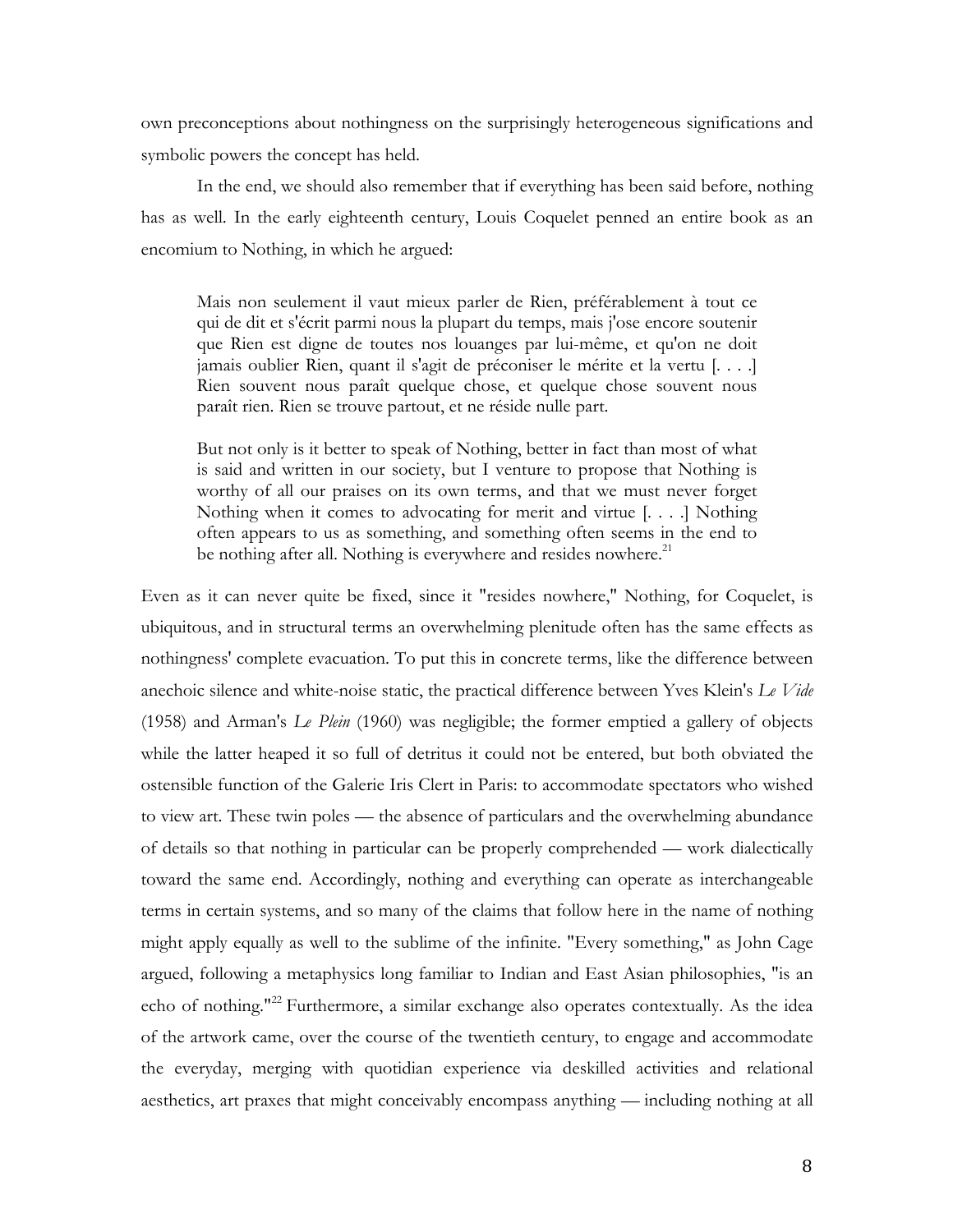— ultimately threatened to evacuate themselves into the extremes of their own possibility. As Cuban filmmaker Julio Garcia Espinosa predicted in 1969: "el arte no va a desaparecer en la nada, va a desaparecer en el todo [art is not going to disappear into nothingness, it is going to disappear into everything]."<sup>23</sup>

Like Coquelet's eloge, the curriculum mapped by the following bibliography refuses to nothing nothing (to employ the rare transitive use of the verb: "to reduce to nothing; to consider or treat as worthless or unimportant").<sup>24</sup> Instead, this preliminary course of reading attempts to sketch the kind of volume that Gustave Flaubert dreamt of one day writing. Flaubert confessed: "ce qui me semble beau, ce que je voudrais faire, c'est un livre sur rien [what seems beautiful to me, what I would like to make, is a book about nothing]."<sup>25</sup> Flaubert had closely studied the work of the stern seventeenth-century critic Nicolas Boileau-Despréaux, and he would have known Boileau-Despréaux's well-turned phrasing of the popular maxim: "quand on n'a plus rien, il faut tout hasarder [when you have nothing, you must risk everything]."26 What follows are thus the tokens of a series of serious wagers, however playfully their games are engaged.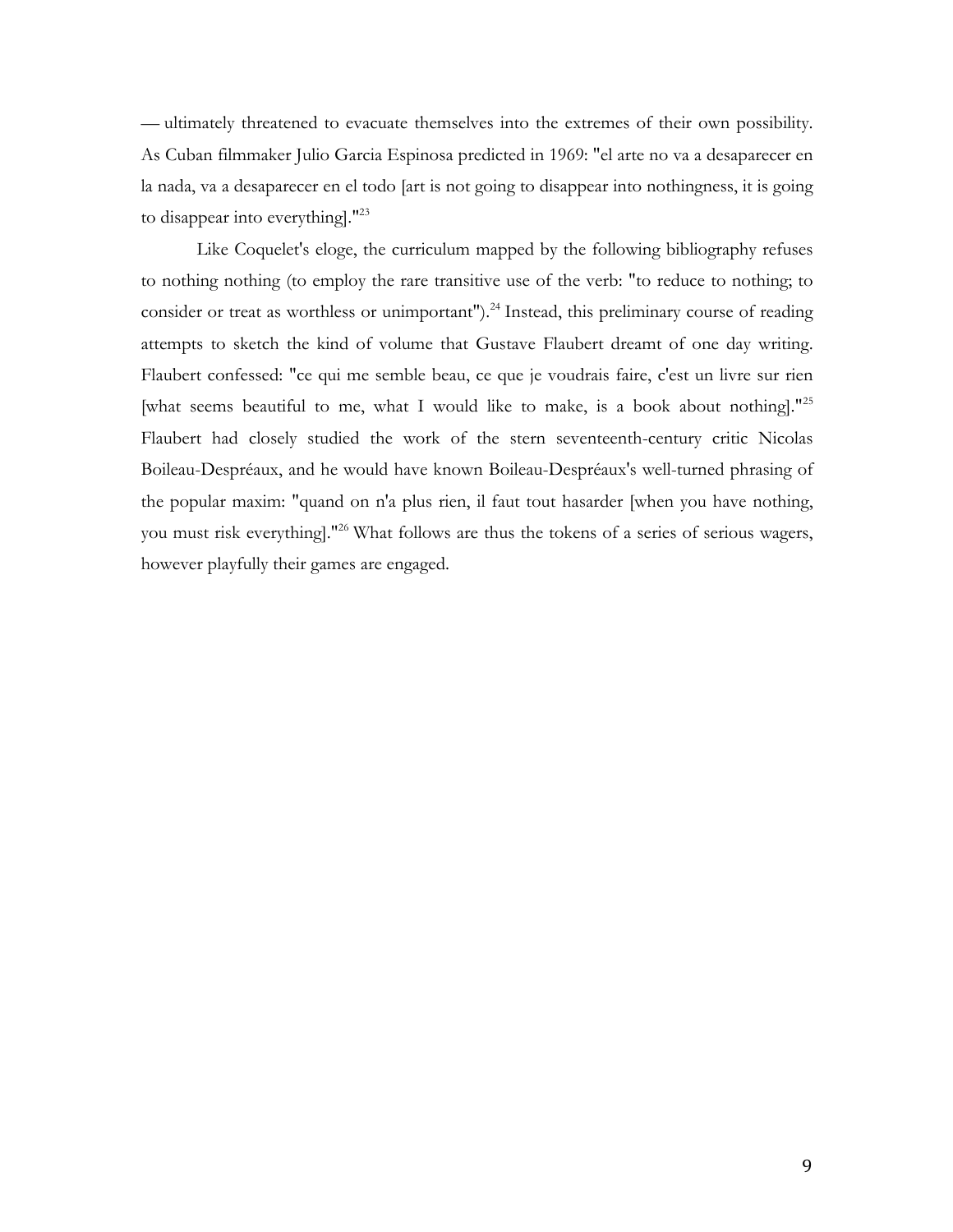## Why is there something rather than nothing?

Gottfried Wilhelm Freiherr von Leibniz

[G. W. Leibniz: Philosophical Essay, trans. Roger Ariew and Daniel Garber (Indianapolis: Hackett, 1989): 210]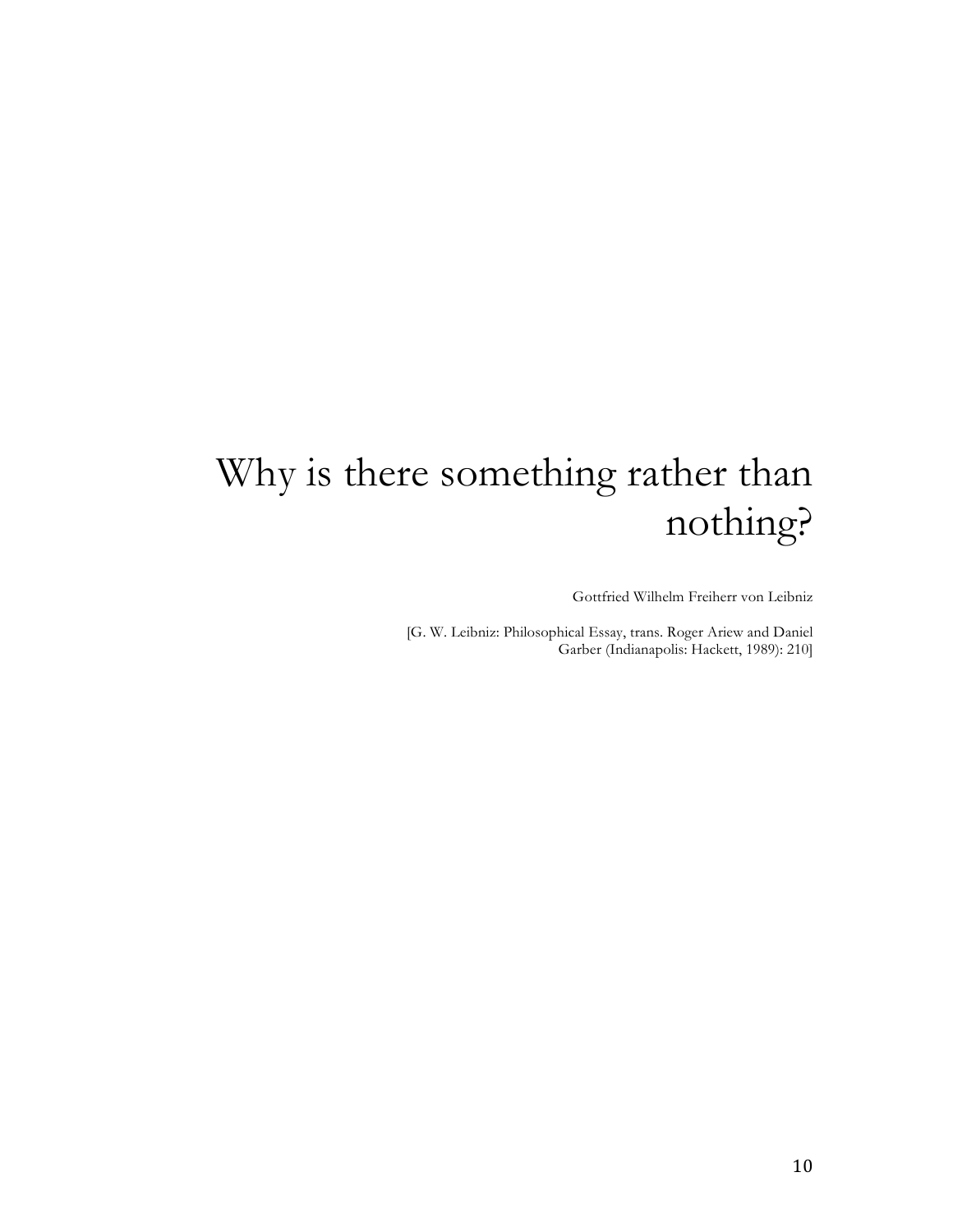Nor is there any void, for void is nothing, and nothing cannot be. Nor does it [sc. what is] move, for it has no place to which it can withdraw, but is full. If there were void, it would withdraw to the void; but since there is not void, it has nowhere to withdraw to.

Melissus of Samos

[*A History of Greek Philosophy Vol. 2: The Presocratic tradition from Parmenides to Democritus*, ed. WKC Guthrie (Cambridge: Cambridge U. P., 1965): 104]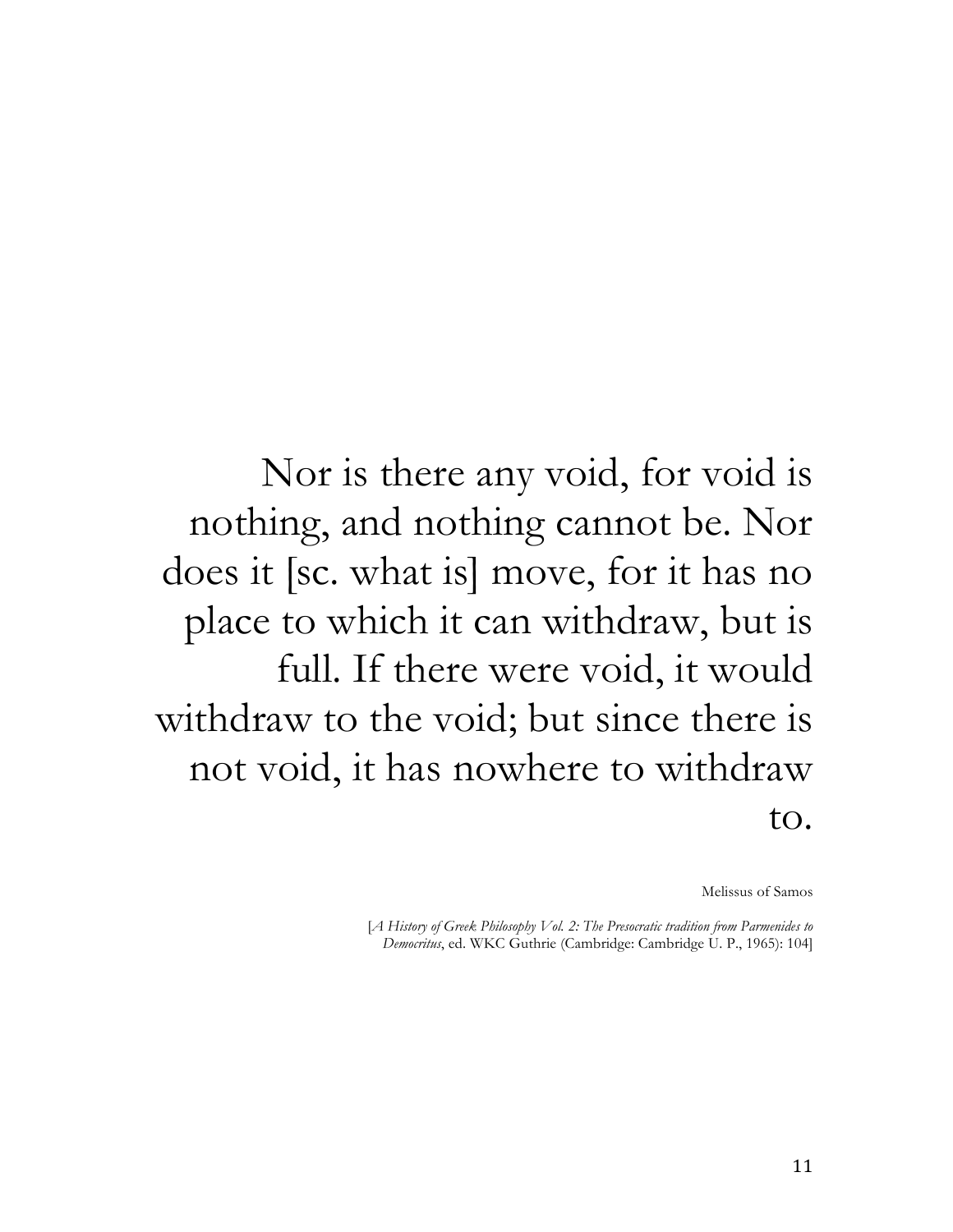## It seems that when we say *that which is not*, we don't say something contrary to *that which is*, but only something different from it.

Plato

[*The Sophist*, 257b *Complete Works*, ed. John M. Cooper (Indianapolis: Hackett, 1997): 280]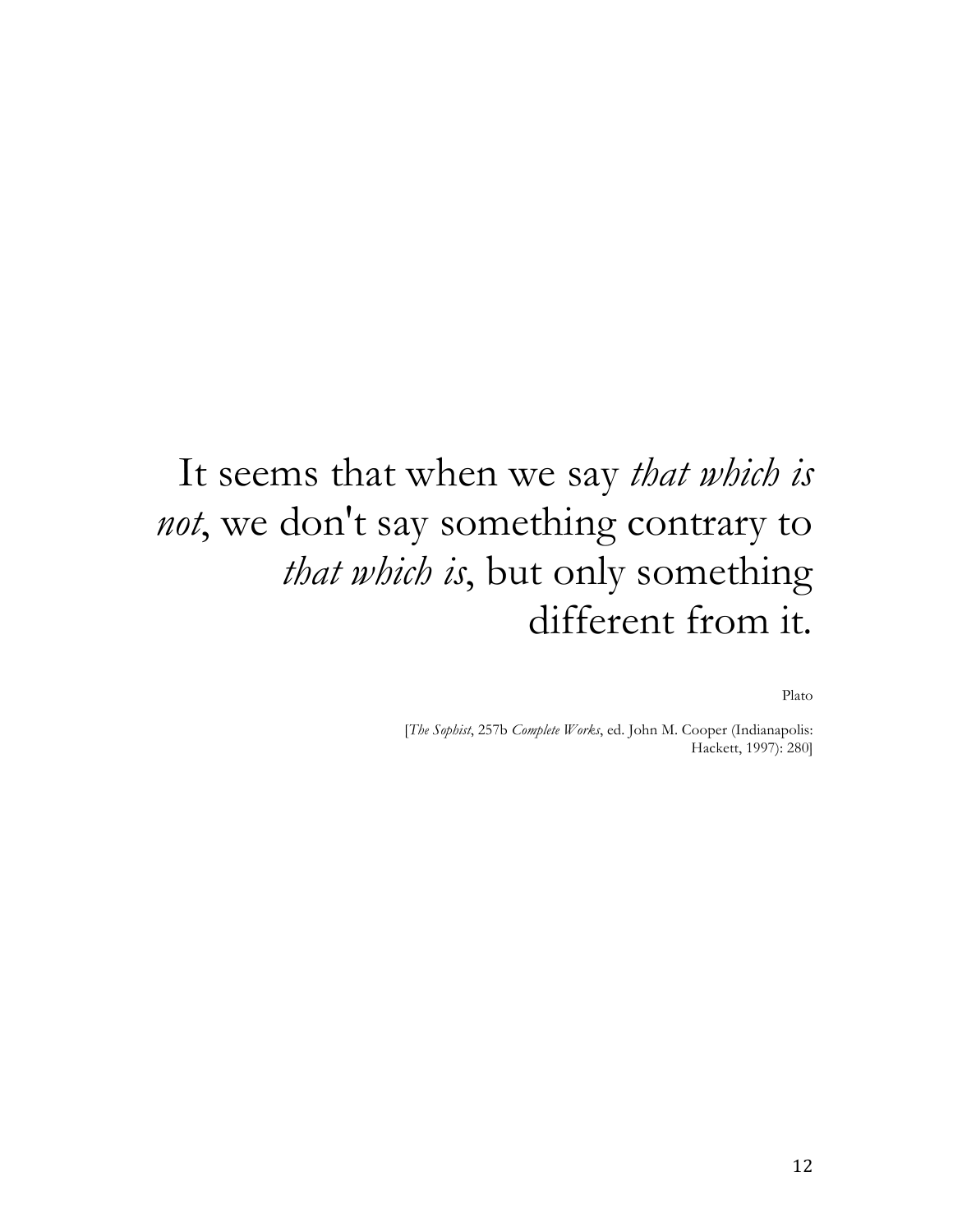#### **Section I: Thinking Nothing of It**

- Roy Sorensen: from "Nothingness," *The Stanford Encyclopedia of Philosophy* (Winter 2012), Edward N. Zalta (ed.) <http://plato.stanford.edu/archives/win2012/entries/nothingness/>.
- Parmenides (Fragment 6), trans, David Gallop: *Parmenides of Elea: Fragments* (Toronto: University of Toronto Press, 1984): 61.
- Blaise Pascal: from *Pensées*, in *Thoughts*, trans. W. F. Trotter (NY: Collier, 1910): 28.
- Immanuel Kant: from *Critique of Pure Reason*, in *Eighteenth-Century Philosophy*, ed. Lewis White Beck (New York: Free Press, 1966): 288-289.
- Martin Heidegger: from *Letter to Ernst Jünger, "Concerning 'The Line'*,*"* in *Philosophical and Political Writings*, ed. Manfred Stassen (NY: Continuum 2003): 120-142.
- Bracha Ettinger Lichtenberg: "This is the Desert, Nothing Strikes Root Here: A Talk with Edmond Jabès," *Routes Of Wandering: Nomadism, Voyages and Transition in Contemporary Israeli Art*, ed. Sarit Shapira (Jerusalem: The Israel Museum, 1991): 246–256.
- Rachel Elior: from "Hasidism: Historical Continuity and Spiritual Change," *Gershom Scholem's Major Trends in Jewish Mysticism: 50 Years After*, ed. Peter Schaeffer and Joseph Dan (Tübingen: Mohn, 1993): 321-323.
- Daniel Matt: from "Ayin: The concept of nothingness in Jewish mysticism", *Problem of Pure Consciousness: Mysticism and Philosophy*, ed. Robert K. Forman (Oxford, 1990): 121 to 125, i.e. opening to "even being cannot be there" (125) and 127-128 i.e. from "Maimonedes did not endorse…" to "…is negated of every conception" and 131-134, i.e. "the deepest mystery of the Sefirotic process" to "…becomes visible for a fleeing moment."
- Ludwig Wittgenstein: from *Philosophical Investigations* § 55-59, in *Philosophical Investigations*, trans. G. E. M. Anscombe (Oxford: Basil Blackwell, 1958): 27-29.
- Roland Barthes: from "The Bourgeoisie As a Joint-Stock Company," *Mythologies*, trans. Annette Lavers (New York: Farrar, Straus & Giroux, 1972): 137-145.
- Roland Barthes: from *Neutral*, trans. Rosalind E. Krauss and Denis Hollier (New York: Columbia University Press, 2005): 38; 39; 69.
- Friedrich Nietzsche: "The Genealogy of Morals, Essay III, Section 28," *The Genealogy of Morals and Ecce Homo*, trans. Walter Kaufmann (New York: Vintage Books, 1989): 162- 163.
- Gilles Deleuze: "Nihilism," *Nietzsche and Philosophy*, trans. Hugh Tomlinson (New York: Columbia University Press, 1983): 147-159.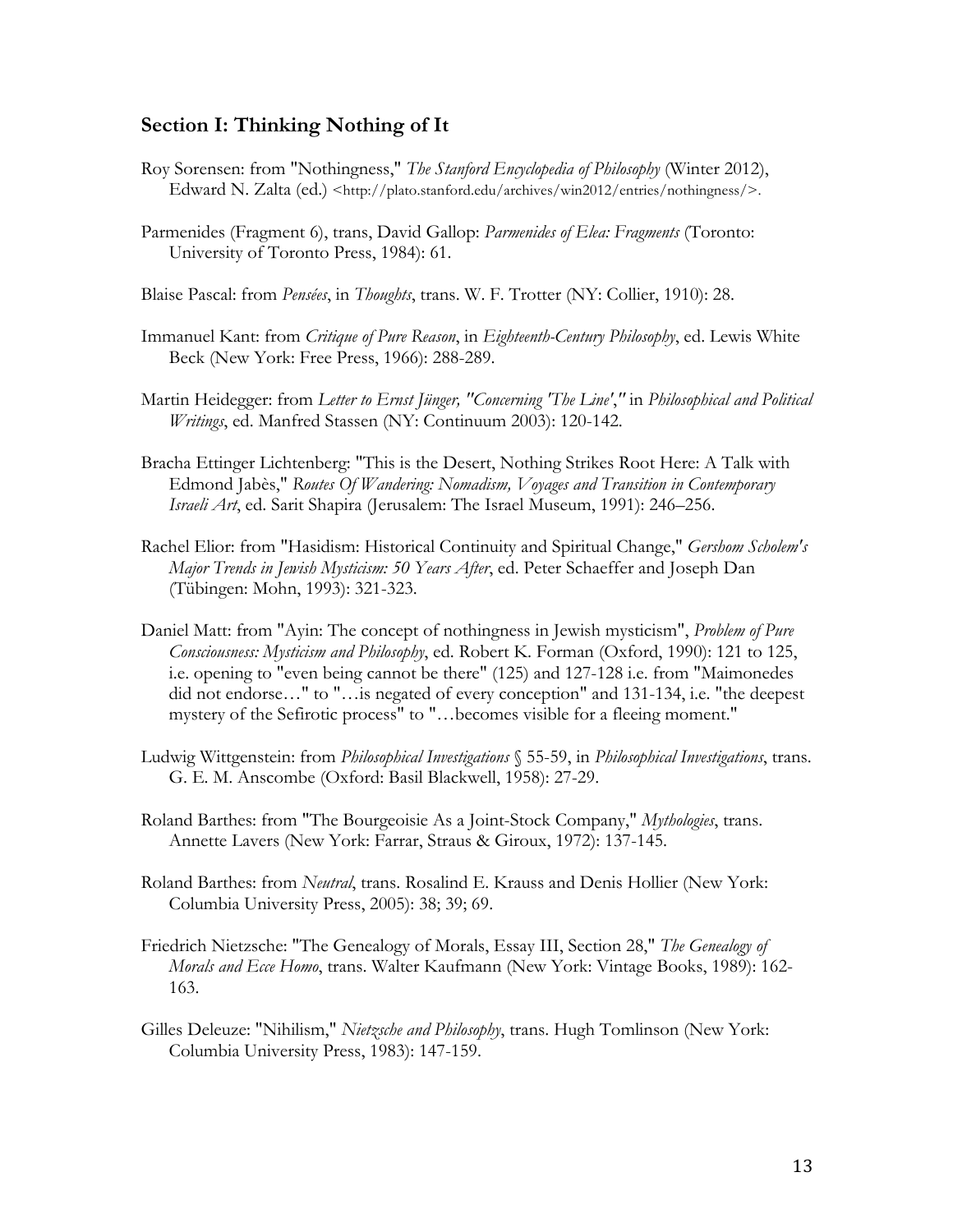- Jean-Paul Sartre: "Presence to Self," *Being and Nothingness: an essay on phenomenological ontology* trans. Hazel Barnes (NY: Philosophical Library, 1956): 73-79.
- Julia Kristeva: "The Semiotic Chora Ordering the Drives," and "Husserl's Meaning: A Natural Thesis Commanded by the Judging Subject," *Revolution in Poetic Language*, trans. Margaret Waller (New York: Columbia University Press, 1984): 25-37.
- Jacques Derrida from "The Double Session," *Dissemination*, trans. Barbara Johnson (London: Continuum, 2004): 254-262 and 264-265; i.e. from "What we will thus be concerned with here" to "….language whose gambol this is" and from "In the constellation of blanks" to "….very act of separating from it".
- Jean-François Lyotard: from "Avant-Garde," *The Inhuman*, trans. Geoffrey Bennington and Rachel Bowlby (Stanford: Stanford University Press, 1991): 89-93. i.e. from "In 1950-1, Barnett Baruch Newman…." to "sublime any more."
- Michel Foucault: from "Madness, Absence of Work," *Critical Inquiry* 21: 2 (Winter, 1995): 293-296; i.e. from "To say that madness is disappearing today" to "where nothing is said."
- Luce Irigaray: from "The Blind Spot of an Old Dream of Symmetry," *Speculum of the Other Woman*, trans. Gillian Gill (Ithaca: Cornell University Press, 1985): 40-43; i.e. from "The reproach against the mother…." to "…only if a *single* desire is in control."
- Judith Butler: from "The Rock of the Real," *Bodies that Matter: on the discursive limits of "sex"* (Oxon: Routledge, 1993 ): 148-158; i.e. from "Zizek begins his critique" to "…manageability of unspeakable loss."
- Theodor Adorno: from "Meditations on Metaphysics," *Negative Dialectics* (Bloomsbury, 1981): 379-381; i.e. from "Associated with the slogans of 'Emptiness' and 'senselessness' is that of" to "what is damned as nihilism."
- Paul Virilio: "Cryptic Architecture," in *The Paul Virilio Reader*, ed. Steve Redhead (New York: Columbia University Press, 2004): 16-18.
- Moran Pearl: "Negative Casting as a Container of Memory," *Transgressing Boundaries: Humanities in Flux*, ed. Marija Wakounig and Markus Peter Beham (Berlin: LIT Verlag, 2013): 138-141.
- Margarita McGrath: "Mapping Architecture's 'White Space'," *Feminist Practices: Interdisciplinary Approaches to Women in Architecture*, ed. Lori Brown (Farmham: Ashgate, 2011): 218-223.
- Jean Baudrillard: "Conspiracy of Art," in *The Conspiracy of Art*, trans. Ames Hodges (New York: Semiotext(e), 2005): 25-29.
- Griselda Pollock: "Introduction: Trauma and Artworking," *After-Affects / After-Images: Trauma and Aesthetic Transformation in the Virtual Feminist Museum* (Manchester: Manchester University Press, 2013): 1-11.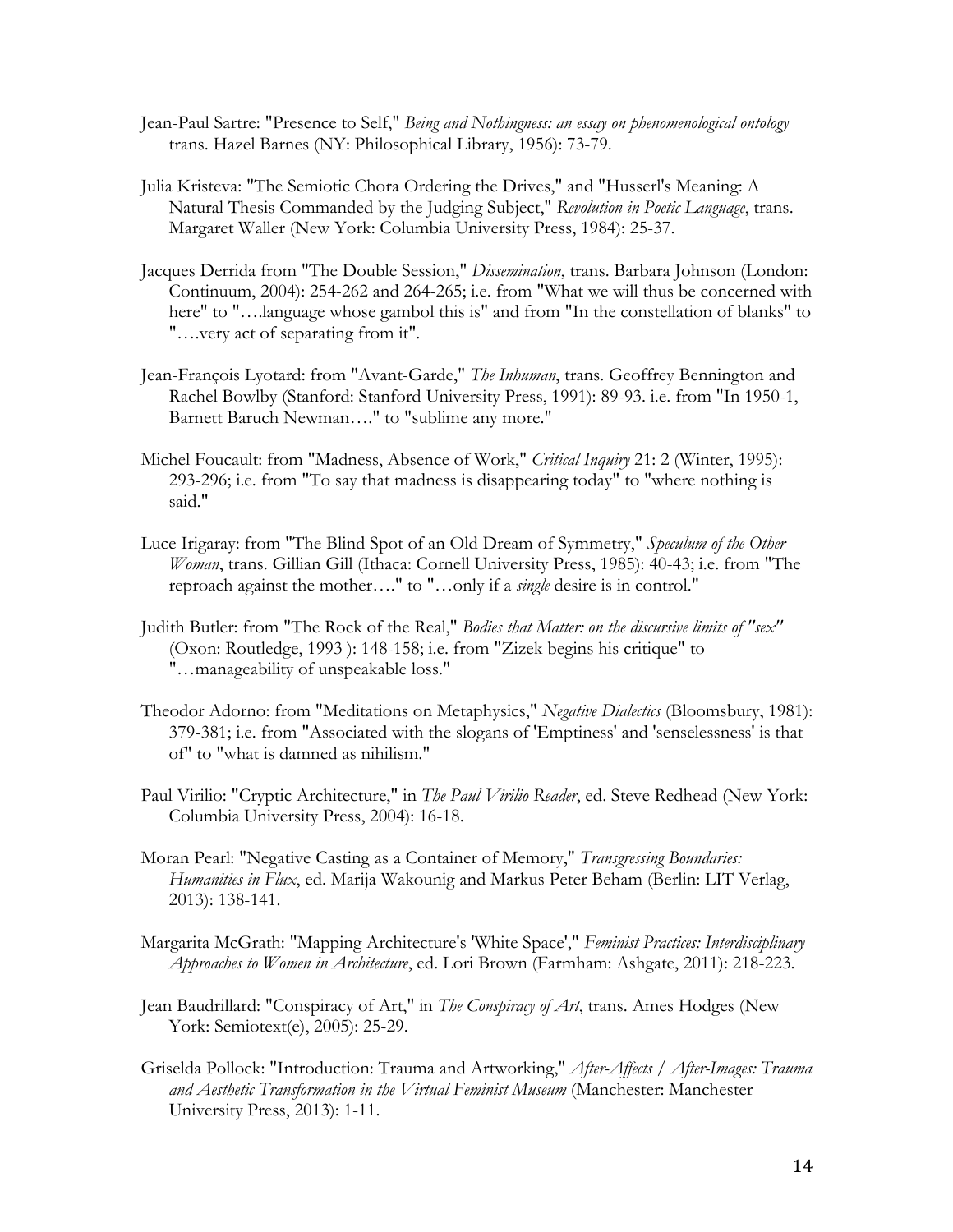The scientific imagination ultimately suffers the same fate as 'e-tainment' ; it comes to resemble that of those TV viewers who thought the attack on the World Trade Center on September 11 was merely another disaster movie, or that of the Islamist suicide attackers no doubt dying happy at becoming actors on a global super-production in which *reality would tip over* once and for all *into electronic nothingness*.

Paul Virilio

["Ground Zero," *The Paul Virilio Reader*, ed. Steve Redhead (New York: Columbia University Press, 2004): 251]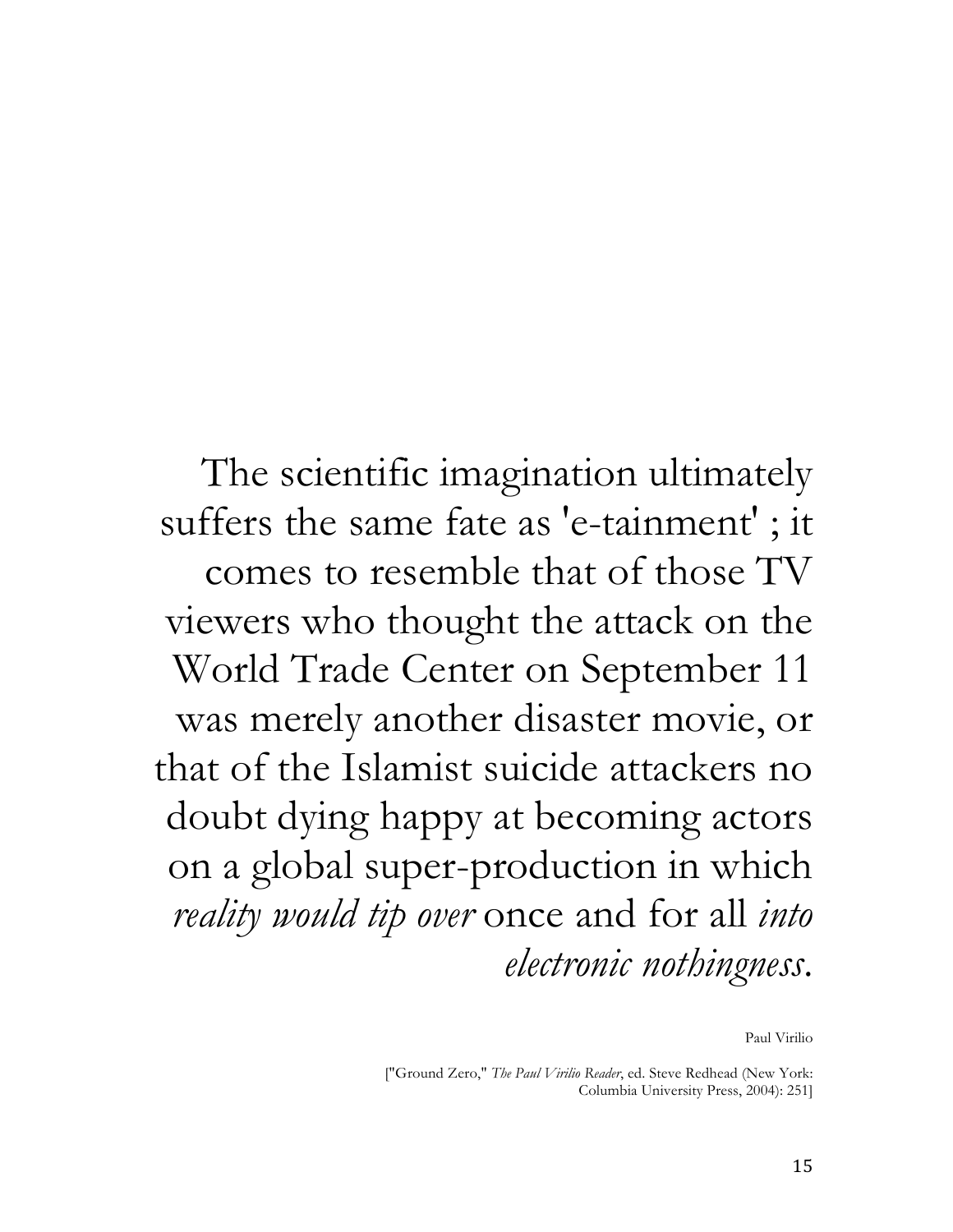Contrary to the discourse of reality and rationality, which counts on the fact that there is something (meaning) rather than nothing and therefore claims to have its final foundation in the guarantee of an objective and decipherable world, radical thought wagers on the illusion of the world. It claims to be illusion restoring the nonveracity of facts, the non-signification of the world, making the opposite hypothesis that there might be nothing rather than something, and tracking this nothing running underneath the apparent continuity of meaning.

Jean Baudrillard

["Radical Thought," *The Conspiracy of Art*, trans. Ames Hodges (New York: Semiotext(e), 2005): 166]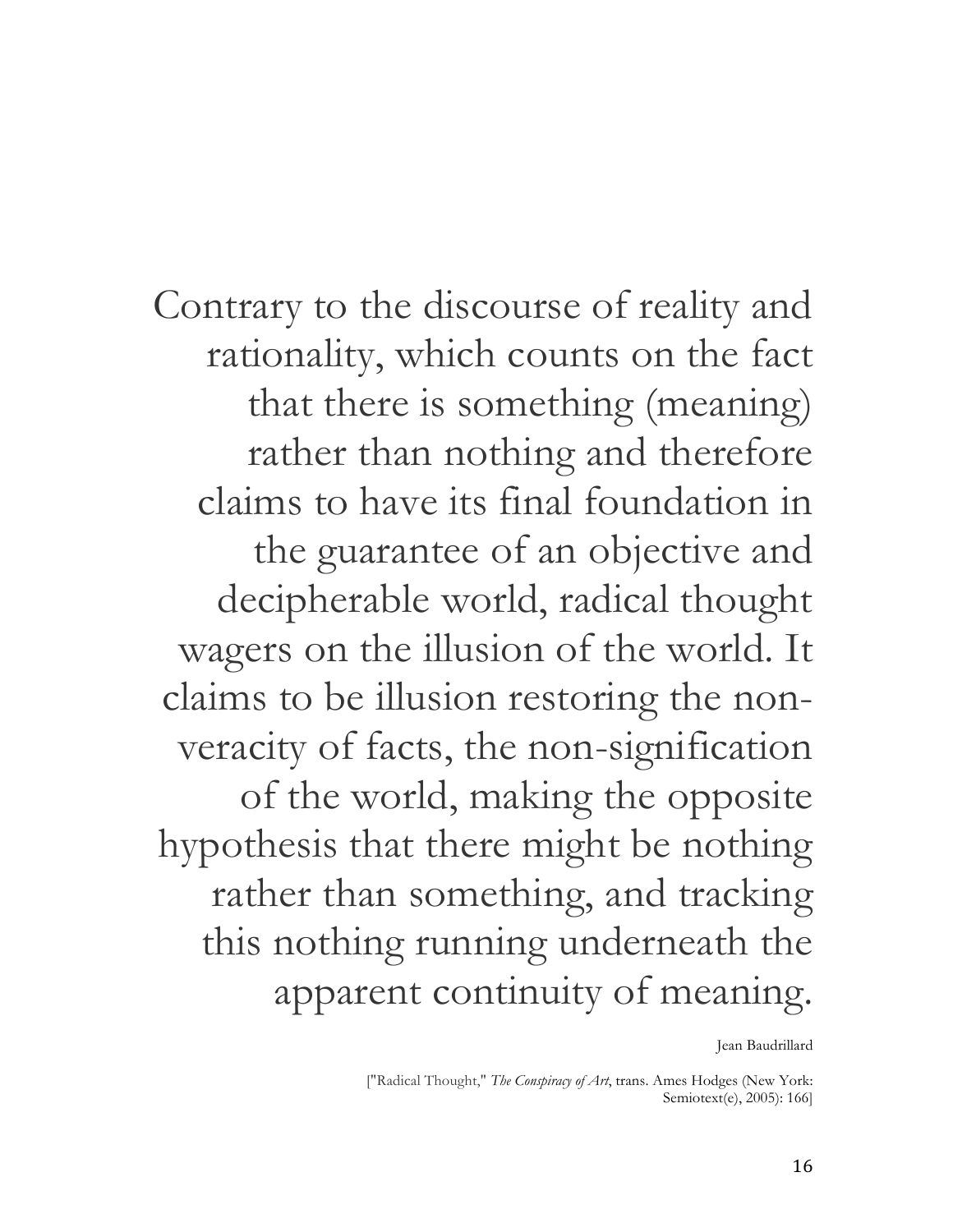- D. T. Suzuki: "Is Zen Nihilistic," *An Introduction to Zen Buddhism* (NY: Grove Press, 1964): 48-57.
- Ueda Shizuteru: "The Core of the Kyoto School: Nishida's Nothingness and Nishitani's Emptiness", in *Japanese and Continental Philosophy: Conversations with the Kyoto School*, eds. Bret Davis and Brian Schroeder and Jason Wirth (Bloomington: Indiana University Press, 2011), 22-31.
- Lee Joon: from "Void: Mapping the Invisible in Korean Art," *Void in Korean Art* (Seoul: Leem/Samsung Museum of Art, 2007): 18-21.
- François Jullien: from "Allow Effects to Come About," *Treatise on Efficacy: Between Western and Chinese Thinking*, trans. Janet Lloyd (University of Hawai'i Press, 2004): 109-113 i.e. from "There are two ways of understanding emptiness" to "like a great bellows."
- François Jullien: "Empty and Full," *The Great Image Has No Form, Or On the Nonobject Through Painting*, trans. Jane Marie Todd (Chicago: University of Chicago Press, 2009): 75-90.
- Brian Rotman: "Number, Vision, Money," *Signifying Nothing: The Semiotics of Zero* (New York: St. Martin's Press, 1987): 7-26.
- David Darling: "Empty Set" entry in *The Universal Book of Mathematics: From Abracadabra to Zeno's Paradoxes* (Hoboken: Wiley, 2004): 106.
- E. J. Lowe: Section III from "Number, Unity, and Individuality," *Philosophy* 78: 3 (2003): 330- 334.
- Nick Montfort: from "Null Code Programs," *Trope* 13: 3 (Cambridge: Trope Tank, 2013): 4- 8. i.e. from "Programs are most typically" to "…are not really possible."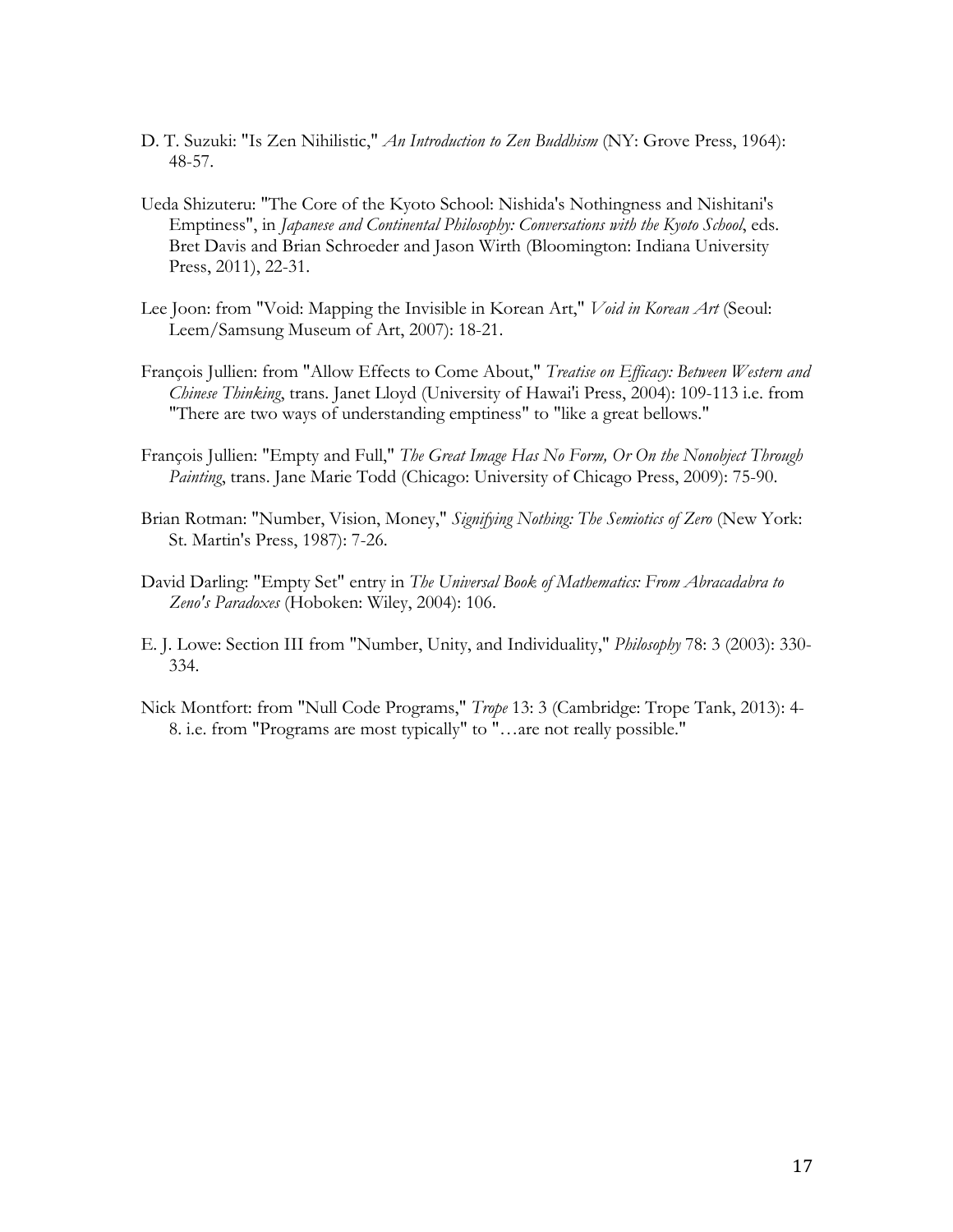I said that what was most exciting was when nothing was happening, I said that saints should naturally do nothing if you were a saint that was enough and a saint existing was everything, if you made them do anything then there was noting to it they were just like any one so I wanted to write a drama where no one did anything where there was no action and I had and it was the Four Saints and it was exciting. [….] After all the business of an artist is to be really exciting and he is only exciting, when nothing is happening.

Gertrude Stein

[*Everybody's Autobiography* (New York: Random House, 1937): 292]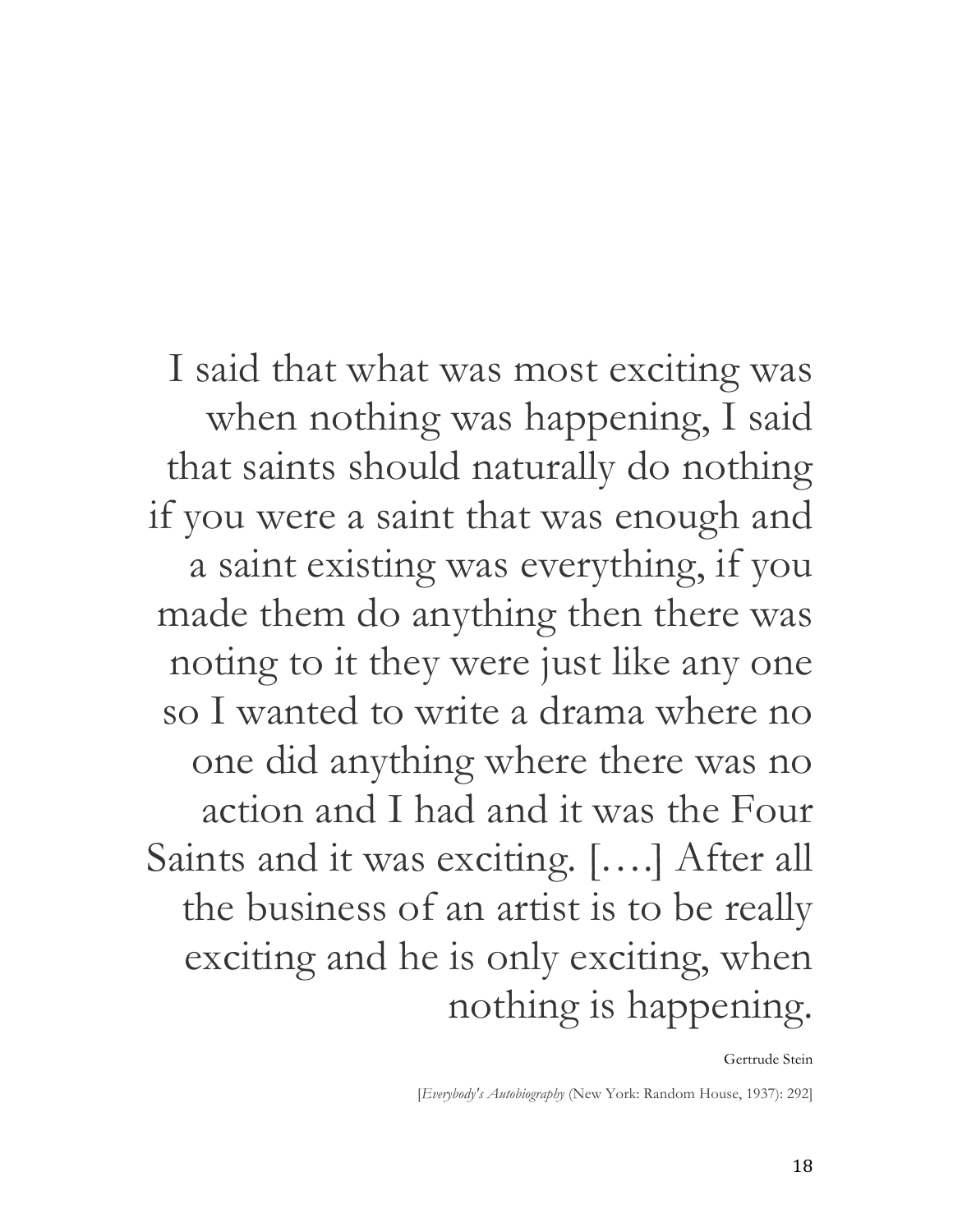Well, it seems to me that there is an attitude that tends toward McLuhanism, and this attitude would tend to see the museum as a null structure. But I think the nullity implied in the museum is actually one of its major assets, and that this should be realized and accentuated. The museum tends to exclude any kind of life-forcing position. But it seems that now there's a tendency to try to liven things up in the museums, and that the whole idea of the museum seems to be tending more toward a kind of specialized entertainment. It's taking on more and more the aspect of a discothéque and less and less the aspect of art. So, I think that the best thing you can say about museums is that they really are nullifying in regard to action, and I think that this is one of their major virtues. It seems that your position is one that is concerned with what's happening. I'm interested for the most part in what's not happening, that area between events which could be called the gap. This gap exists in the blank and void regions or settings that we newer look at. A museum devoted to different kind of emptiness could be developed. The emptiness could be defined by the actual installation of art. Installations should empty rooms, not fill them.

Robert Smithson

["What Is a Museum?: A Dialogue between Allan Kaprow and Robert Smithson" *Robert Smithson: The Collected Writings*, ed. Jack Flam (Berkeley: University of California Press, 1996): 43]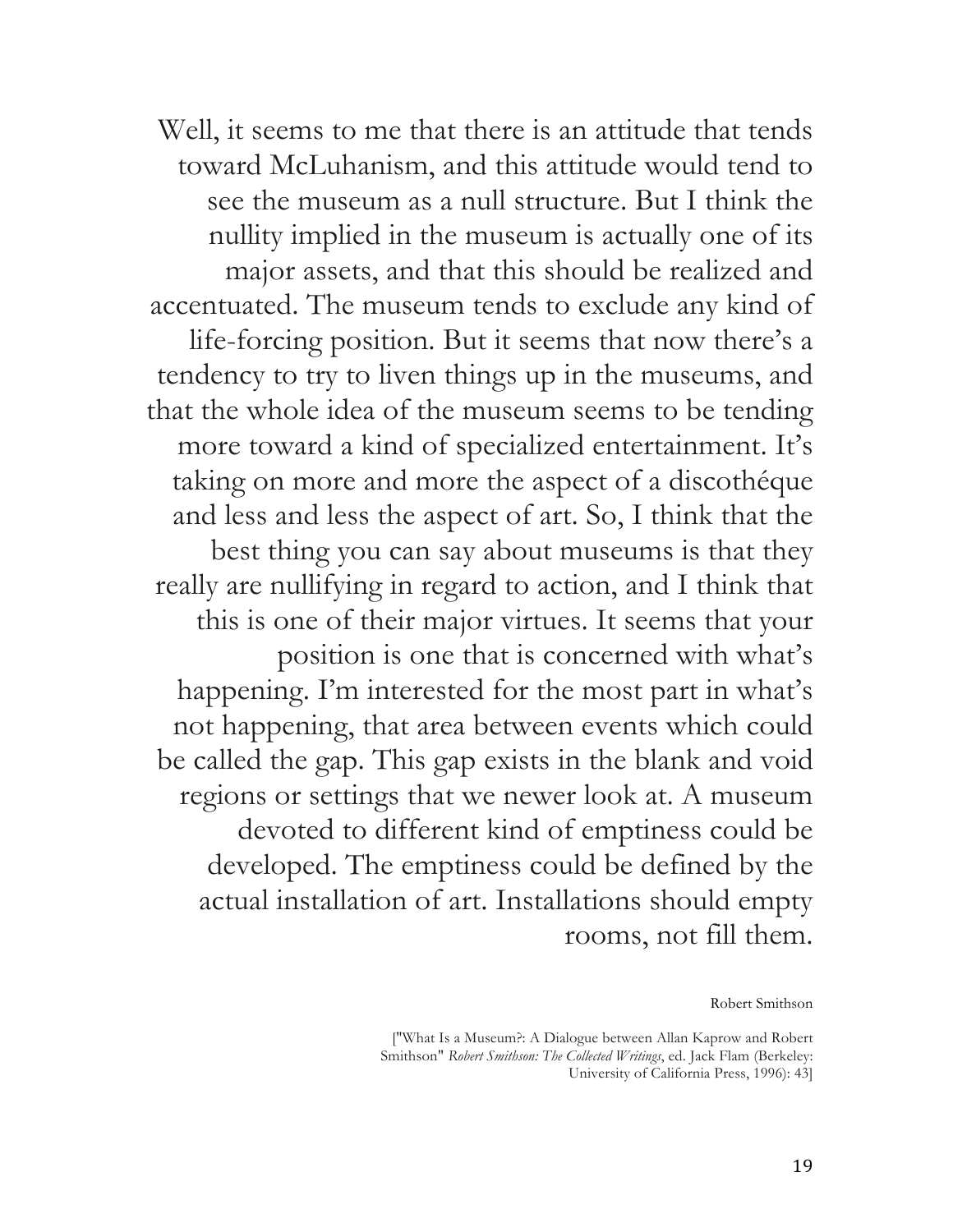#### **Section II: Nothing to Show for It**

- Lucy Lippard: "The Dematerialization of Art," in *Changing Essays in Art Criticism* (NY: Dutton, 1971): 255-276.
- Michael Baldwin: "Remarks on Air Conditioning: an extravaganza of blandness," *Arts Magazine* 42: 2 (November, 1967): 22-23.
- Keith Arnatt: "Is it Possible for Me to Do Nothing as My Contribution to This Exhibition," *I'm a Real Photographer: Keith Arnatt, Photographs 1974-2002*, ed. David Hurn and Claire Grafik (London: Chris Boot, 2007): 142-143.
- Stanley Brouwn: "How Empty Is This Space?" (Städtisches Museum Mönchengladbach, 1970).
- Robert Smithson: "Some Void Thoughts on Museums," *Arts Magazine* 42: 2 (November, 1967): 41.
- Gustav Metzger: "Years Without Art," *Art into Society / Society into Art* (London: ICA, 1974).
- Sally Yard on Sophie Calle's "Last Seen," *The Museum as Muse: Artists Reflect*, ed. Kynaston McShine (MoMA, 1999): 136-138.
- Kathryn Hixson: "Truth or Dare: Losing Control of How Things Mean," *New Art Examiner*  23 (Summer 1996): 18-23.
- Francis McKee: "From Zero to Nothing in No Time," *Nothing*, ed. Graham Gussin and Ele Carpenter (Sunderland: Northern Gallery for Contemporary Art, 2001): 16-30.
- Mathieu Copeland: "Qualifying the Void," *Voids: A Retrospective*, ed. John Armleder, Mathieu Copeland, Laurent Le Bon, Gustav Metzger, Mai-Thu Perret, Clive Phillpot, and Philippe Pirotte (Zürich: JPR|Ringier, 2009): 167-171.
- Ingrid Schaffner: "Doing Nothing," *The Big Nothing*, (Philadelphia: ICA, 2004): 17-33.
- Ralph Rugoff: "How to Look at Invisible Art," *Invisible – Art about the Unseen 1957-2012* (Hayward Gallery, 2012): 5-27.
- Pierre Bismuth: "Never Believe an Artist Who Says Their Work Is About Nothing: The Culture Consumer's Fear of the Void," *Nothing*, ed. Graham Gussin and Ele Carpenter (Sunderland: Northern Gallery for Contemporary Art, 2001): 180-182.
- Michael Asher, from "December 30, 1969 -- March 1, 1970 / Spaces / Museum of Modern Art, New York", in *Writings 1973-1983 on Works 1969-79*, ed. Benjamin Buchloh (Halifax: NSCAD, 1984?): 24; 30.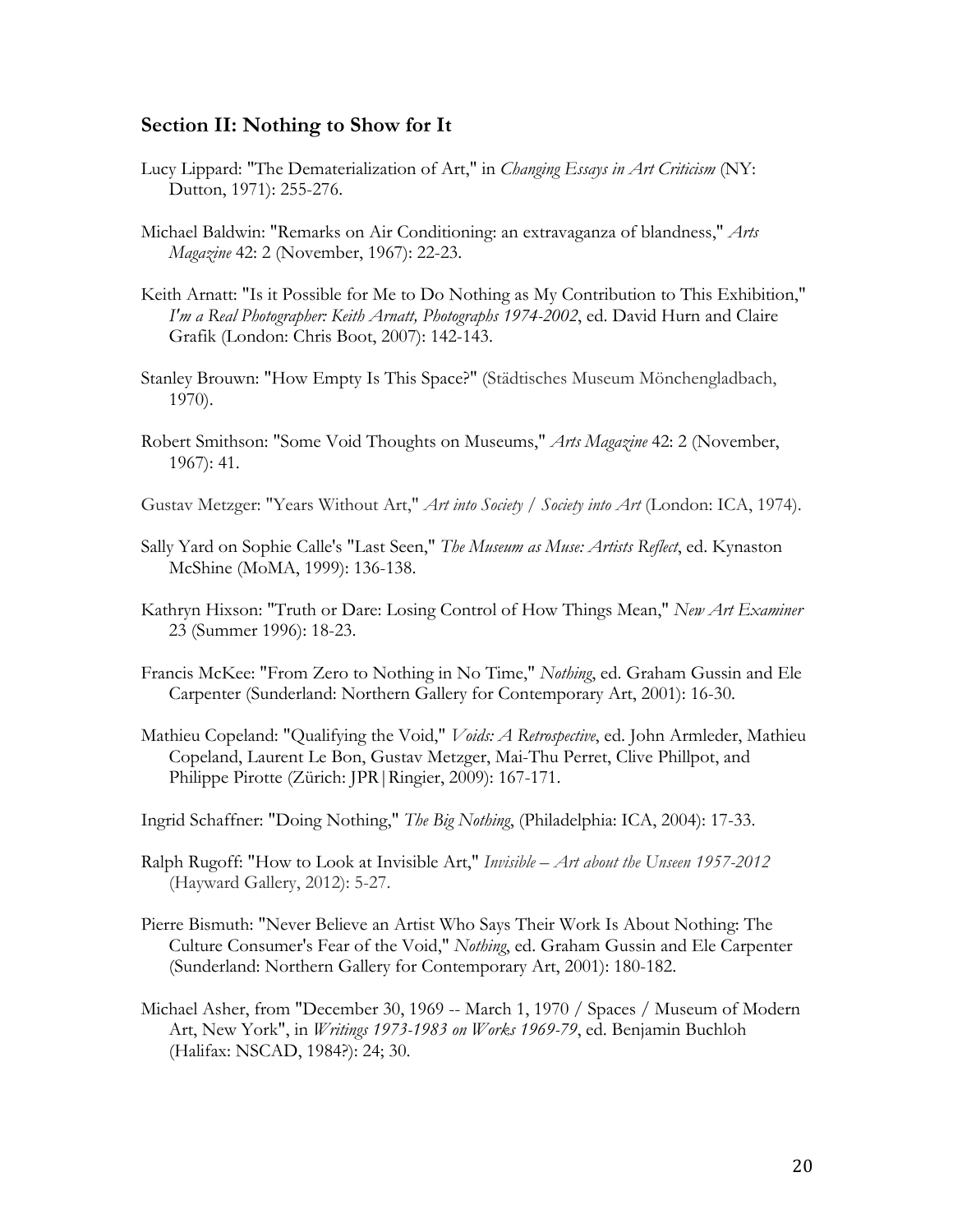## You'll never get anyone to pay for the Guggenheim to stay empty all year, though to me that would be a marvelous idea.

Allan Kaprow

["What Is a Museum?: A Dialogue between Allan Kaprow and Robert Smithson" *Robert Smithson: The Collected Writings*, ed. Jack Flam (Berkeley: University of California Press, 1996): 48. Copyright Estate of Robert Smithson]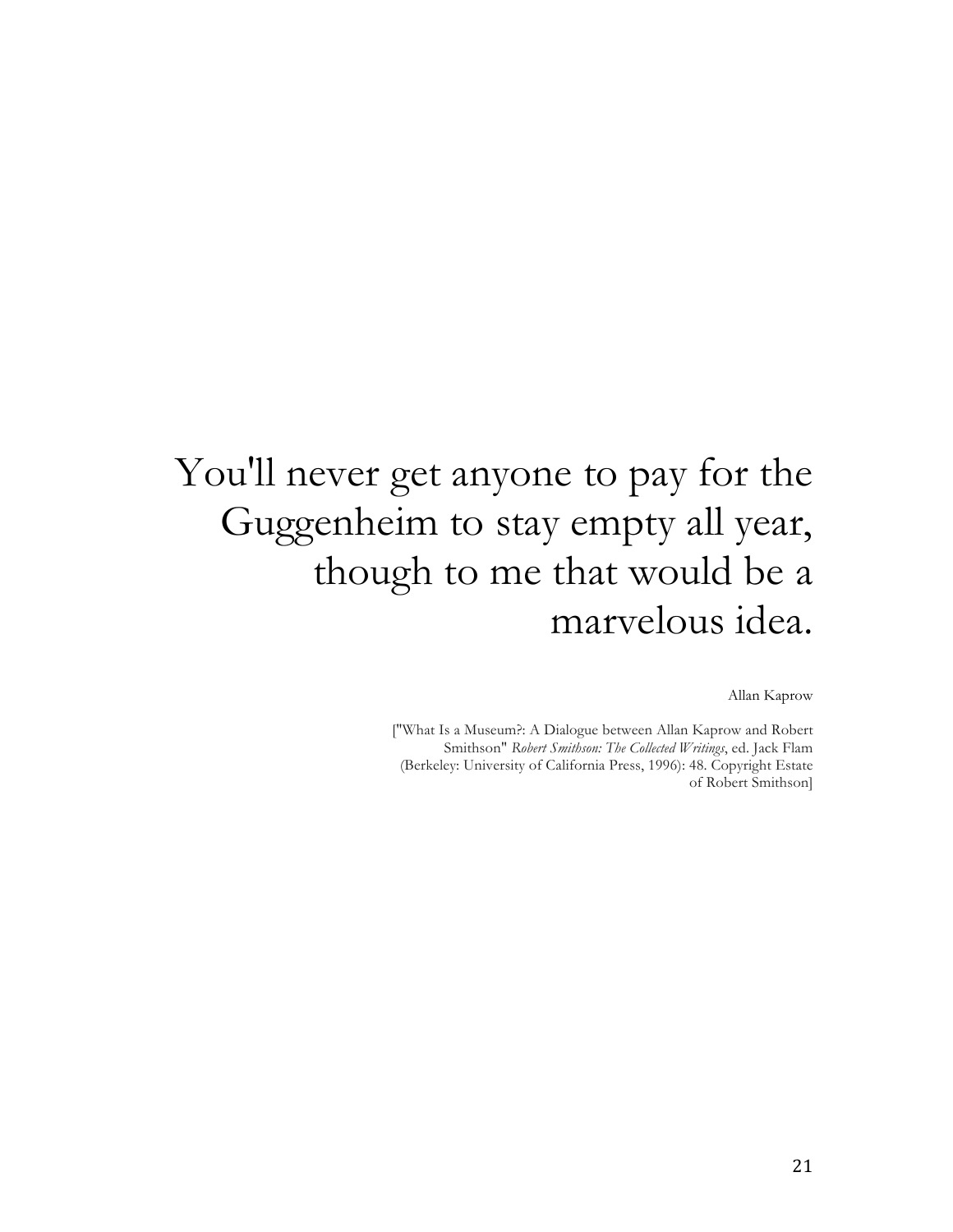Performance's only life is in the present. Performance cannot be saved, recorded, documented, or otherwise participate in the circulation of representations of representations: Once it does so, it becomes something other than performance. To the degree that performance attempts to enter the economy of reproduction it betrays and lessens the promise of its own ontology. Performance's being…becomes itself through disappearance.

Peggy Phelan

[*Unmarked: The Politics of Performance* (London: Routledge, 1993): 146]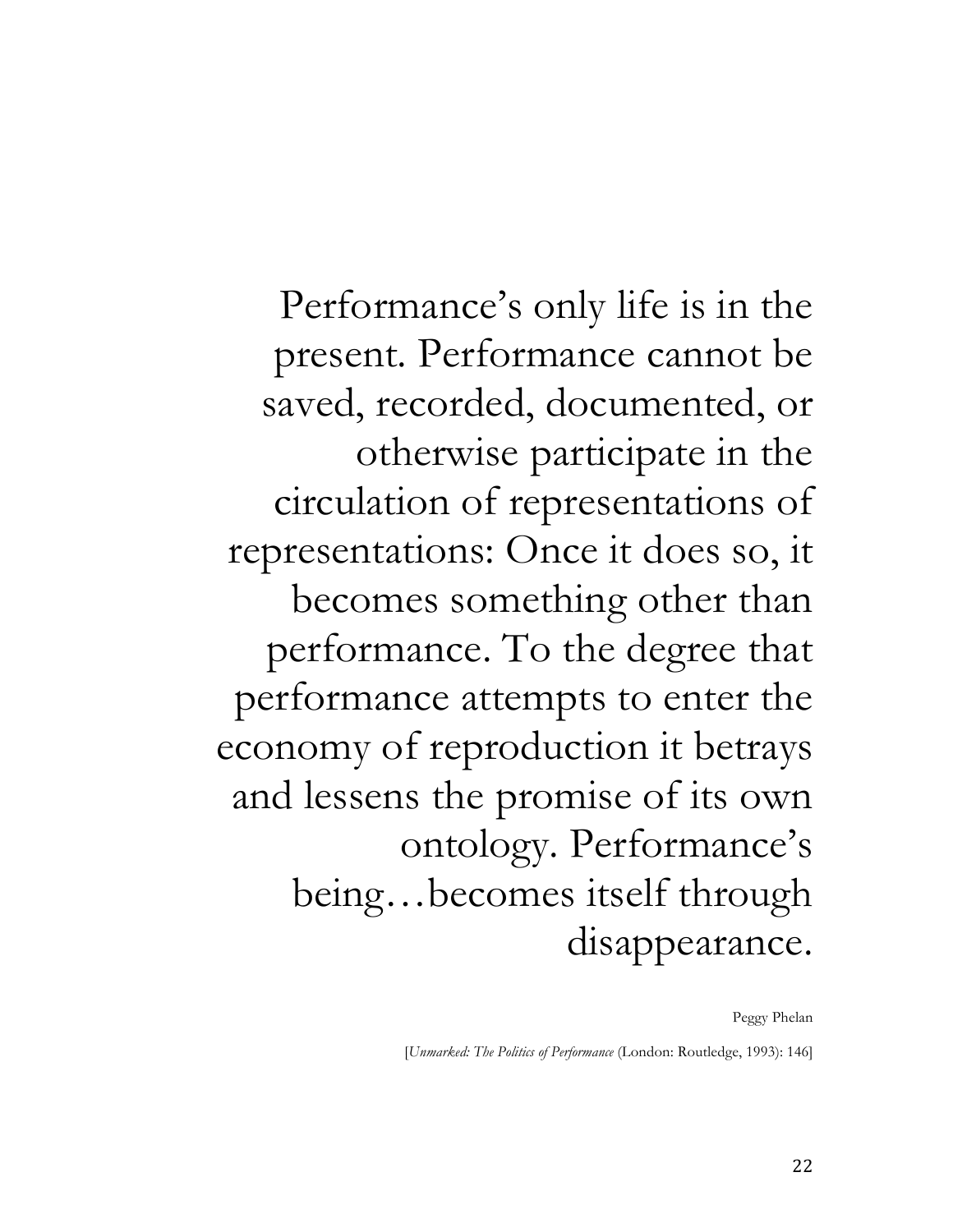From the birth of conceptual art in the 1960s down to the immediate present visual artists have constantly been addressing the idea of nothing. Despite its permanence in the artistic field, however, nothing is still an act of bravado that has to be ventured again and again. These works of art present challenges for both the curator and the exhibition installation. What frame of reception is appropriate for works that take the void and silence as their themes? The question that all these artists raise, from their various perspectives — namely, if and how nothing can be communication — becomes particularly explosive within the framework of an entire exhibition. How does one present nothing? The same understanding proves to be a tightrope act in that it demands a certain concession of the viewers. They have to be prepared to get involved in omission, in intermission, in a moment of concentrated reflection. Faced with the overflowing variety of images in our society, however, this moment of experience can have a cathartic effect. The daily overstimulation is replaced by a selective sensitization, the focusing of specific sense organs on highly concrete works that demand concentration and quiet, even silence. Many of the works are only constituted in the imagination, the view in ward of the person perceiving — silence inevitably remains an element of the dialogue, of the exchange between work and the person confronting it.

Max Hollein

["Preface," *Nichts/Nothing*, ed. Martina Weinhart and Max Hollein (Frankfurt: Hatje Cantz, 2006): 5]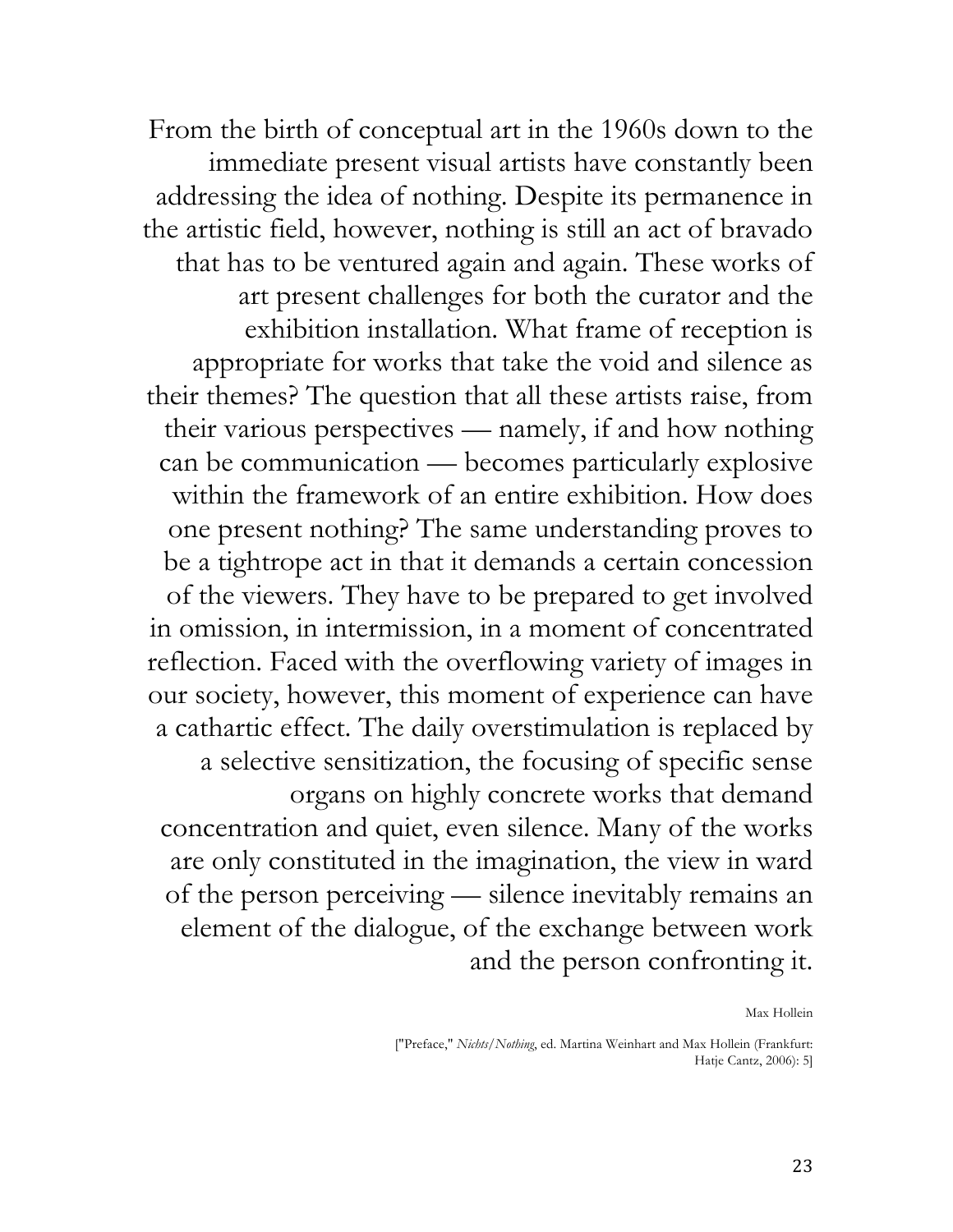- Maria Eichorn and Mai-Thu Perret : "Institutional Exposure," *Voids: A Retrospective*, ed. John Armleder, Mathieu Copeland, Laurent Le Bon, Gustav Metzger, Mai-Thu Perret, Clive Phillpot, and Philippe Pirotte (Zürich: JPR|Ringier, 2009): 145-151.
- Anne Mœglin-Delcroix: "Neither Word nor Image: Blank Books," *Voids: A Retrospective*, ed. John Armleder, Mathieu Copeland, Laurent Le Bon, Gustav Metzger, Mai-Thu Perret, Clive Phillpot, and Philippe Pirotte (Zürich: JPR|Ringier, 2009): 397-407.
- Michael Gibbs, from "All or Nothing," *All or Nothing: An Anthology of Blank Books*  (Derbyshire: RGAP, 2005): 7-23.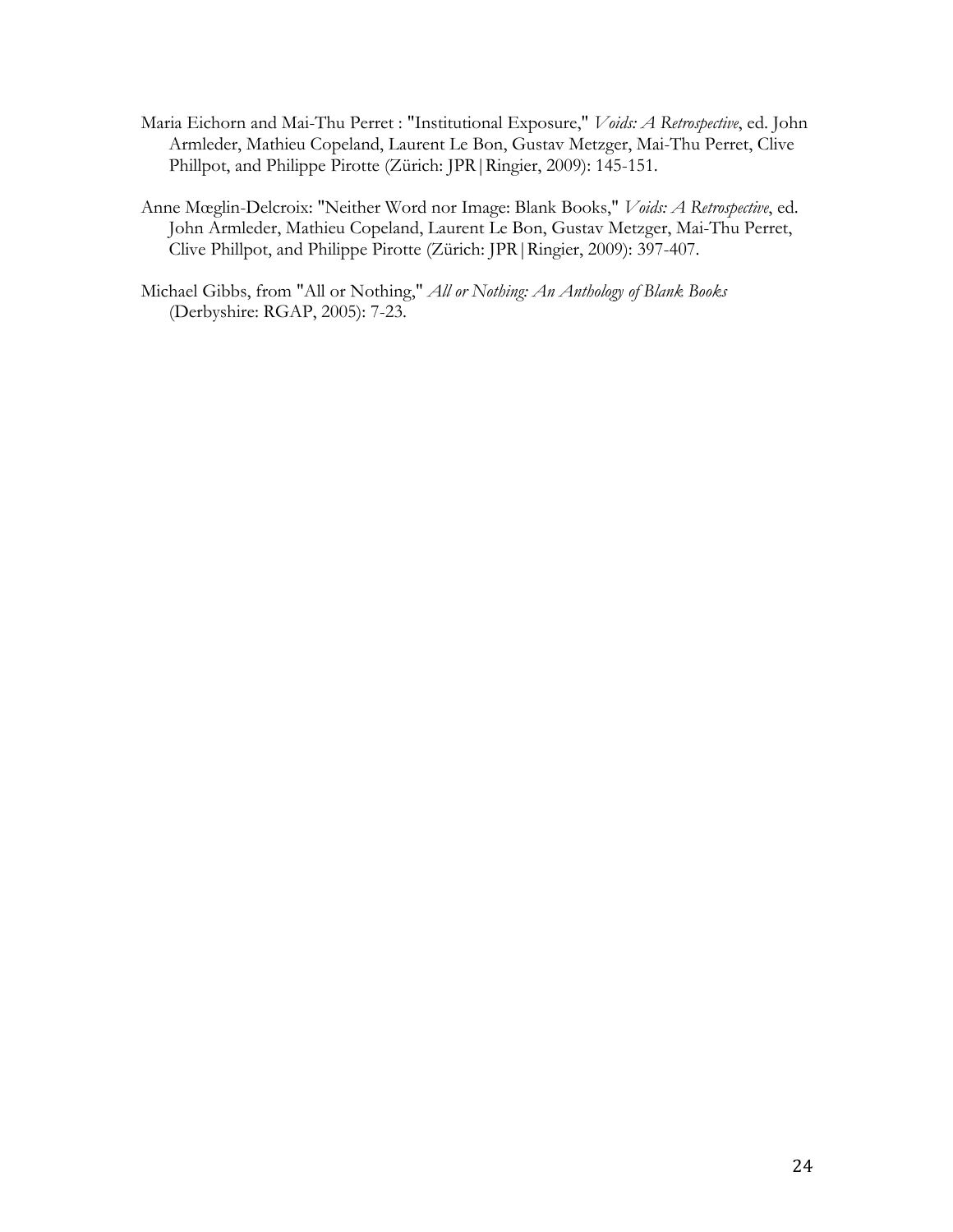## "I can see the whole room! **...and there's nobody in it!**"

Roy Lichstenstein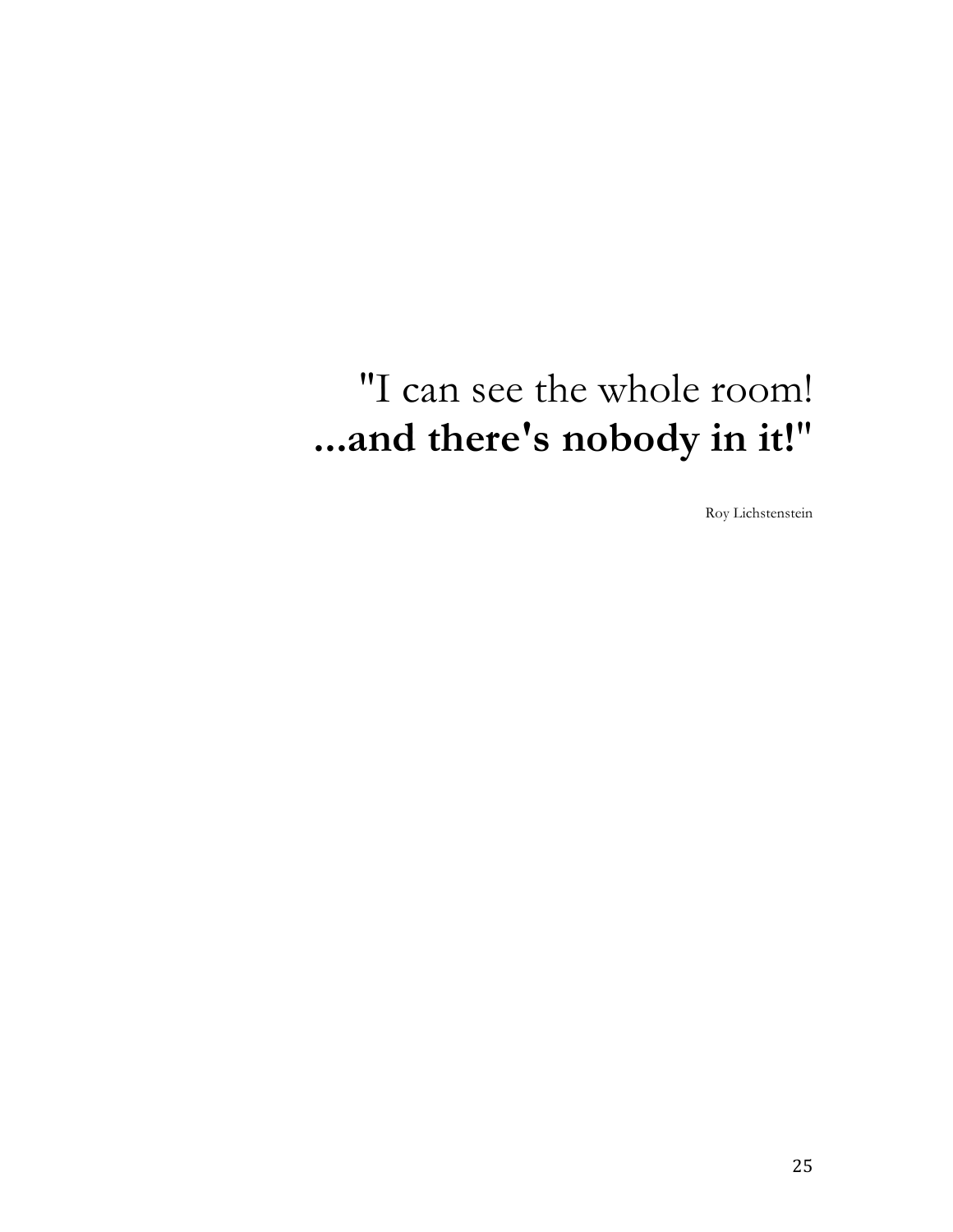## It is from zero, in zero, that the true movement of being begins.

Kazimir Malevich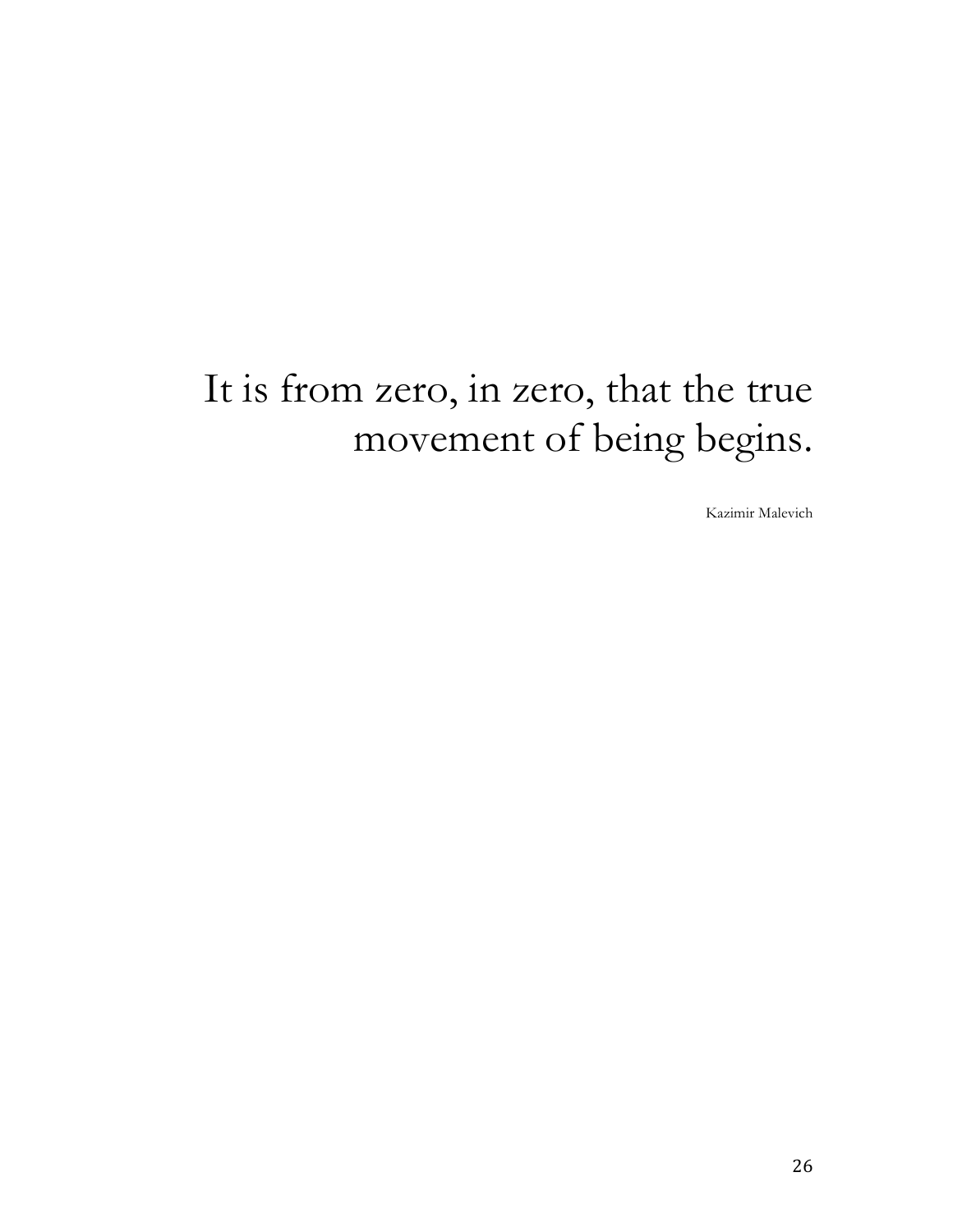#### **Part III. The Empty Set**

Kazimir Malevich: from "God Is Not Cast Down," *Bog ne skinut* (1922): np.

- Honore de Balzac: from "The Unknown Masterpiece," trans. Peter Collier (Oxford: Oxford University Press, 2012): 57-66.
- Wassily Kandinsky: "Empty Canvas," in *Complete Writings on Art* (Da Capo, 1994): 780-783.
- Thierry de Duve: "A Critical Reinterpretation," *Kant after Duchamp* (MIT, 1998): 248-263.
- Ulrike Ghering: "Reinventing the White Icon," *Nichts/Nothing*, ed. Martina Weinhart and Max Hollein (Frankfurt: Hatje Cantz, 2006): 71-77.
- Branden Joseph: from "White on White," *Critical Inquiry* 27: 1 (Autumn 2000): 90-96.
- Robert Rauschenberg: transcription from untitled interview, *Robert Rauschenberg: Man at Work*, dir. Chris Granlund (London: Phaidon Video, n. d.).
- John Cage: "Lecture on Nothing," *Silence: Lectures and Writing by John Cage* (Middletown: Wesleyan University Press, 1961): 109-126.
- Dylan Trigg: from "Silence, Violence, and Nothingness," *The Aesthetics of Decay: Nothingness, Nostalgia, and the Absence of Reason* (NY: Peter Lang, 2006): 11-13.
- Elizabeth Zuba: "Introduction," *Not Nothing: Selected Writings by Ray Johnson, 1954-1994* (New York: Siglio, 2014): 2-6.
- Natalie Kosoi: "Nothingness Made Visible: The Case of Rothko's Paintings," *Art Journal* (Summer 2005): 21-31.
- Antonio Tapies: "Painting and the Void," trans. Cathy Douglas and Patricia Matthews, in *Theories and Documents of Contemporary Art: A Sourcebook of Artists' Writings*, eds. Christine Stiles and Peter Selz (1996): 57-58.
- Josip Vanista: "Gorgona: What's That? (this is what I think)," *Gorgona* (Berlin: Zak | Branicka, 2013): n.p. [pamphlet to accompany the exhibition "Please Attend"]
- Yves Klein "Hotel Chelsea Manifesto," *Yves Klein: Long Live the Immaterial*, ed. Gilbert Perlein and Bruno Cora (Delano Greenridge Editions, 2000): 85-88.
- Benjamin H. D. Buchloh: "Yves Klein: Abstraction's Afterlife," in *Neo-Avantgarde and Culture Industry: Essays on European and American Art from 1955-1975* (Cambridge: MIT, 2000): 263-269.
- Ad Reinhardt: "Art in Art/ Is Art-As-Art/ (Art-As-Art Dogma Part III)," *Lugano Review* 5-6 (1966): 85-89.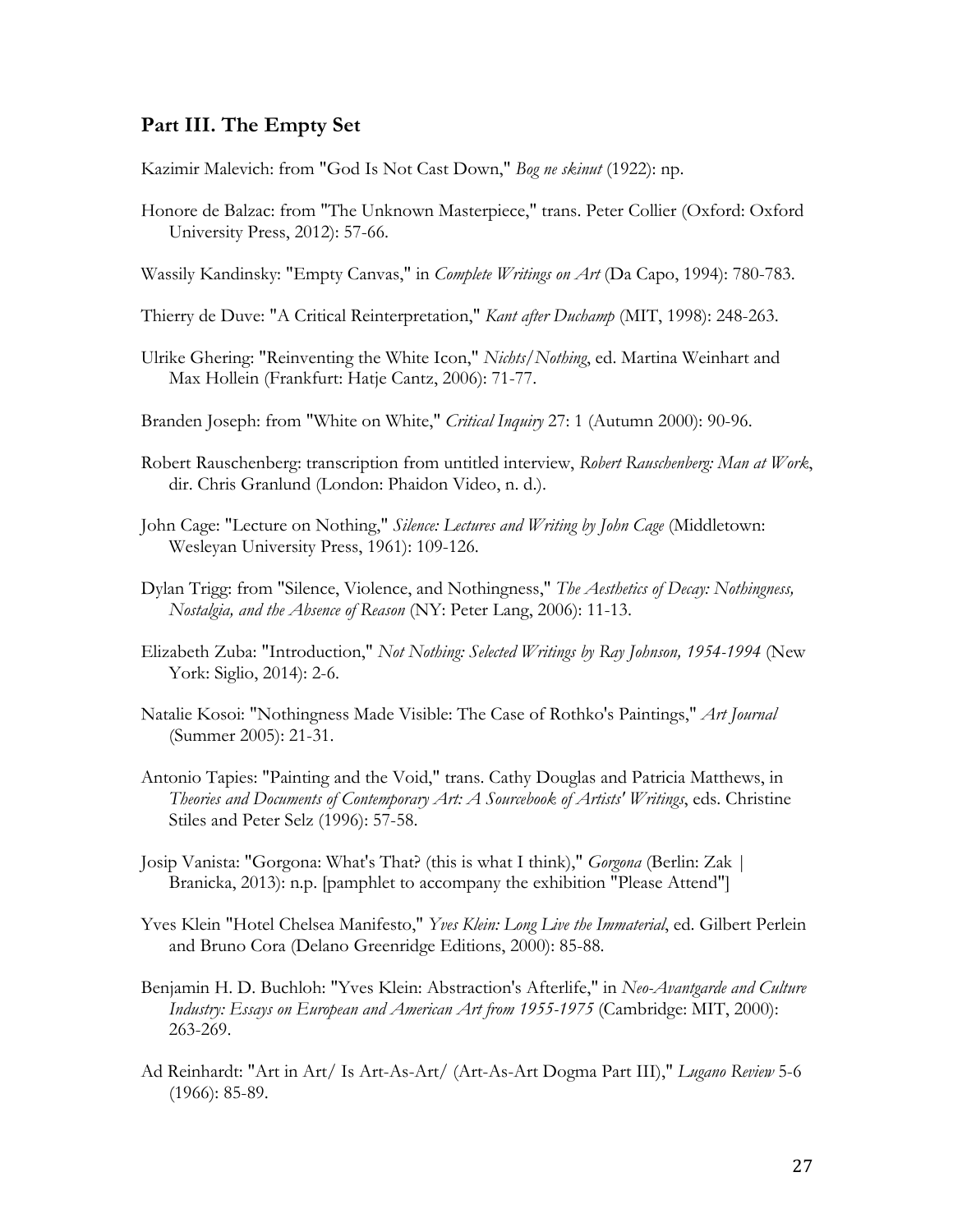### Write Nothing!

### Read Nothing!

### Say Nothing!

## Print Nothing!

Suzanne Mar, Elena Nikolaeva, Alexandr Ranov, Riurik Rok, Oleg Erberg

["Decree Concerning the Nothingists of Poetry," *Dog's Box: or, Works by the Creative Office of the Nothingists during the 1920-1921 r.r.*, ed. Sergei Sadikov (Moskow: Khobo, 1921)]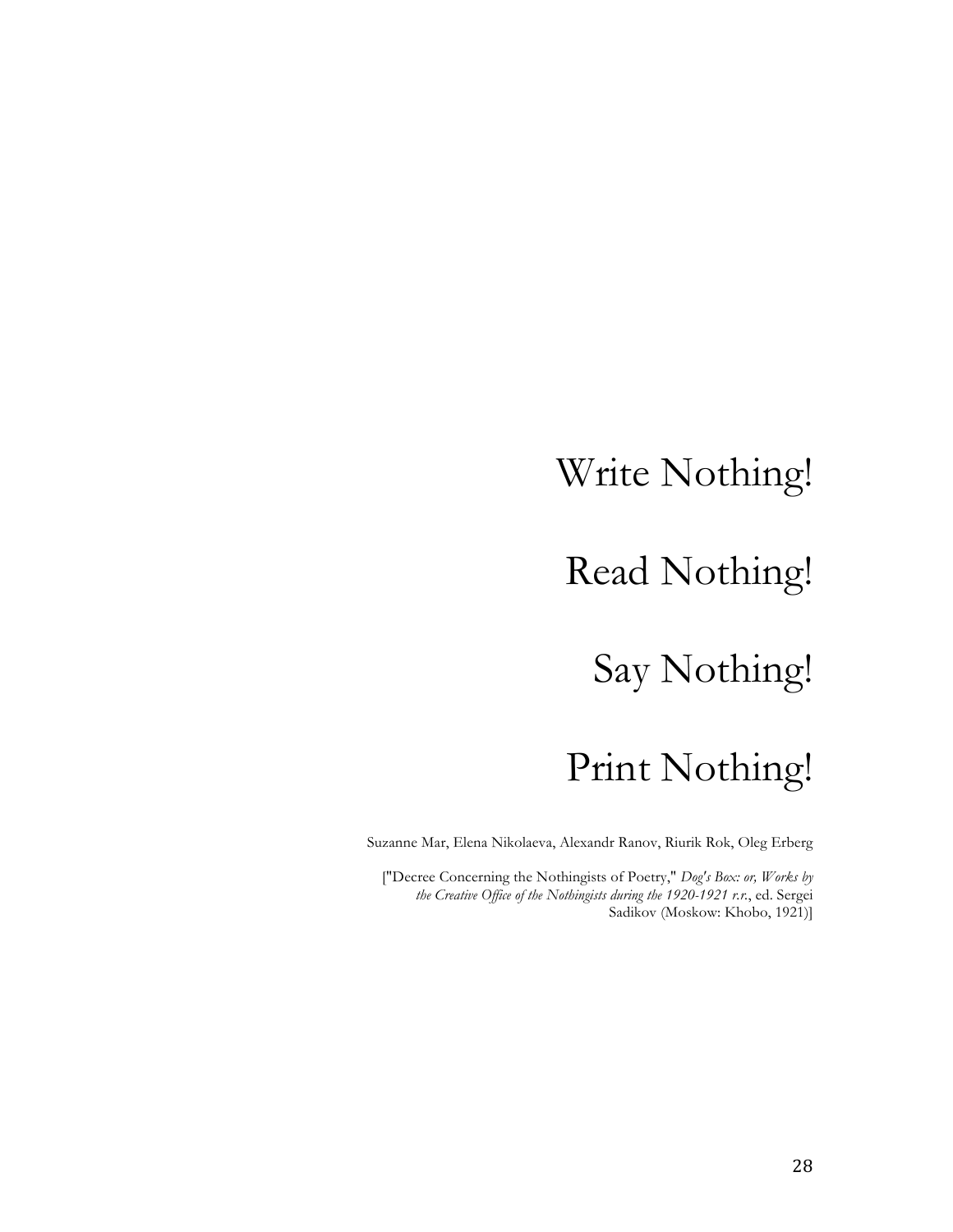- Douglas Huebler: "Untitled Statements, 1968," in *Art Povera*, ed. Germano Celant (New York: Praeger, 1969): 43.
- Robert Barry and Patricia Norvell: "May 30, 1969," *Recording Conceptual Art: Early Interviews with Barry, Huebler, Kaltenbach, LeWitt, Morris, Oppenheim, Siegelaub, Smithson, Weiner by Patricia Norvell*, eds. Alexander Alberro and Patricia Norvell (Berkeley: University of California Press, 2001): 89-92 (ending with the sentence ". . . "sciences and philosophy don't enter."
- Robert Smithson and Patricia Norvell: "June 20, 1969," *Recording Conceptual Art: Early Interviews with Barry, Huebler, Kaltenbach, LeWitt, Morris, Oppenheim, Siegelaub, Smithson, Weiner by Patricia Norvell*, eds. Alexander Alberro and Patricia Norvell (Berkeley: University of California Press, 2001): 126-134.
- Graciela Carnevale: "Statement," in *Listen, Here, Now! Argentine Art of the 1960s*, ed. Andrea Jiunta and Ines Katzenstein (New York: The Museum of Modern Art, 2004) 299–301.
- Christine Kozlov: "Untitled Statement," in *Conceptual Art and Conceptual Aspects*, ed. Donald Karshan (New York Cultural Center, 1970): 9.
- Briony Fer: from "Bordering on Blank: Eva Hesse and Minimalism," *Art History* 17: 3 (September, 1994): 424-435.
- Robert Pincus-Witten: "Barry Le Va: The Invisibility of Content," *Arts Magazine* 50 (October 1975): 60-67.
- Antoni Tàpies, "Painting and the Void," trans. Cathy Douglas and Patricia Matthews, in *Theories and Documents of Contemporary Art: A Sourcebook of Artists' Writings*, eds. Christine Stiles and Peter Selz (Berkeley: University of California Press, 1996): 57.
- Denis Lejeune "Chance in the Thought of François Morellet" *The Radical Use of Chance in 20th Century Art* (Amsterdam: Rodopi, 2012): 157-160.
- Ulises Carrión: "The New Art of Making Books," *Kontexts* 6-7 (1975): n.p.
- Robert Filliou, "Good-for-Nothing-Good-At-Everything," in *Teaching and Learning as Performance Arts* (Cologne: Verlag Gebr. Konig, 1970): 79-80.
- Yuir Sobelev: "Design of a Trap to Capture the Emptiness," in *Primary Documents: A Sourcebook for Eastern and Central European Art Since the 1950s*, ed. Laura Hoptman and Thomás Pospiszyl (New York: Museum of Modern Art, 2002): 25-27.
- Ilya Kabakov: "On the Subject of 'The Void'," *Total Enlightenment: Moscow Conceptual Art 1960–1990*, eds. Boris Groys, Max Hollein, and Manuel Fontán del Jundo (Ostfildern: Hatje Canty Verlag, 2008): 366–375.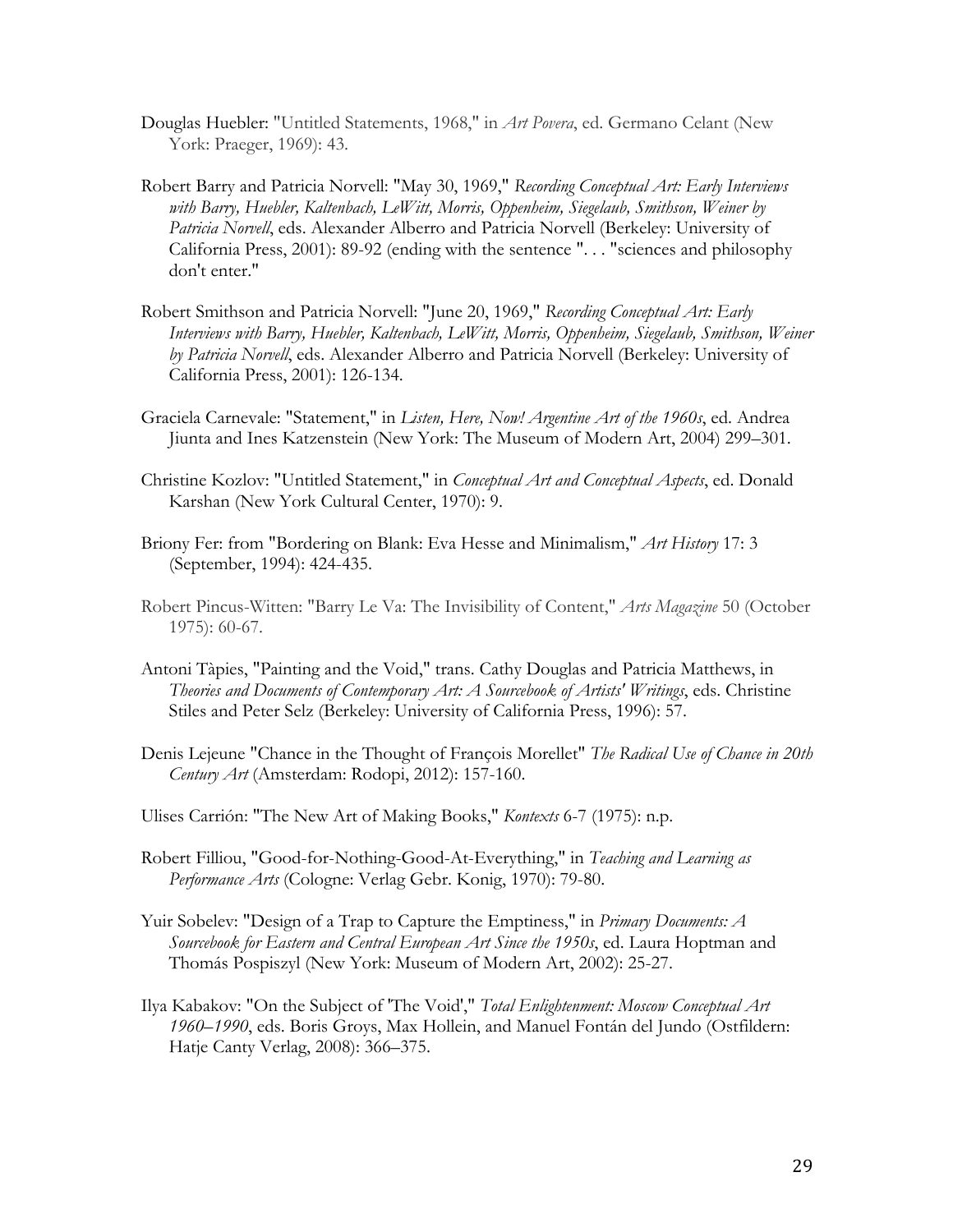I think one likes to think there is no difference between the experience of looking at a work of art and looking at not a work of art...One can face the work and have that sense of emptiness..., of nothingness, when in fact there is a great deal to be seen. One can look at a wall and have a similar experience of nothing of interest or one can find great interest in looking at an area of wall, or at anything.

Jasper Johns

[David Sylvester: *Interviews with American Artists* (New Haven: Yale University Press, 2001): 168]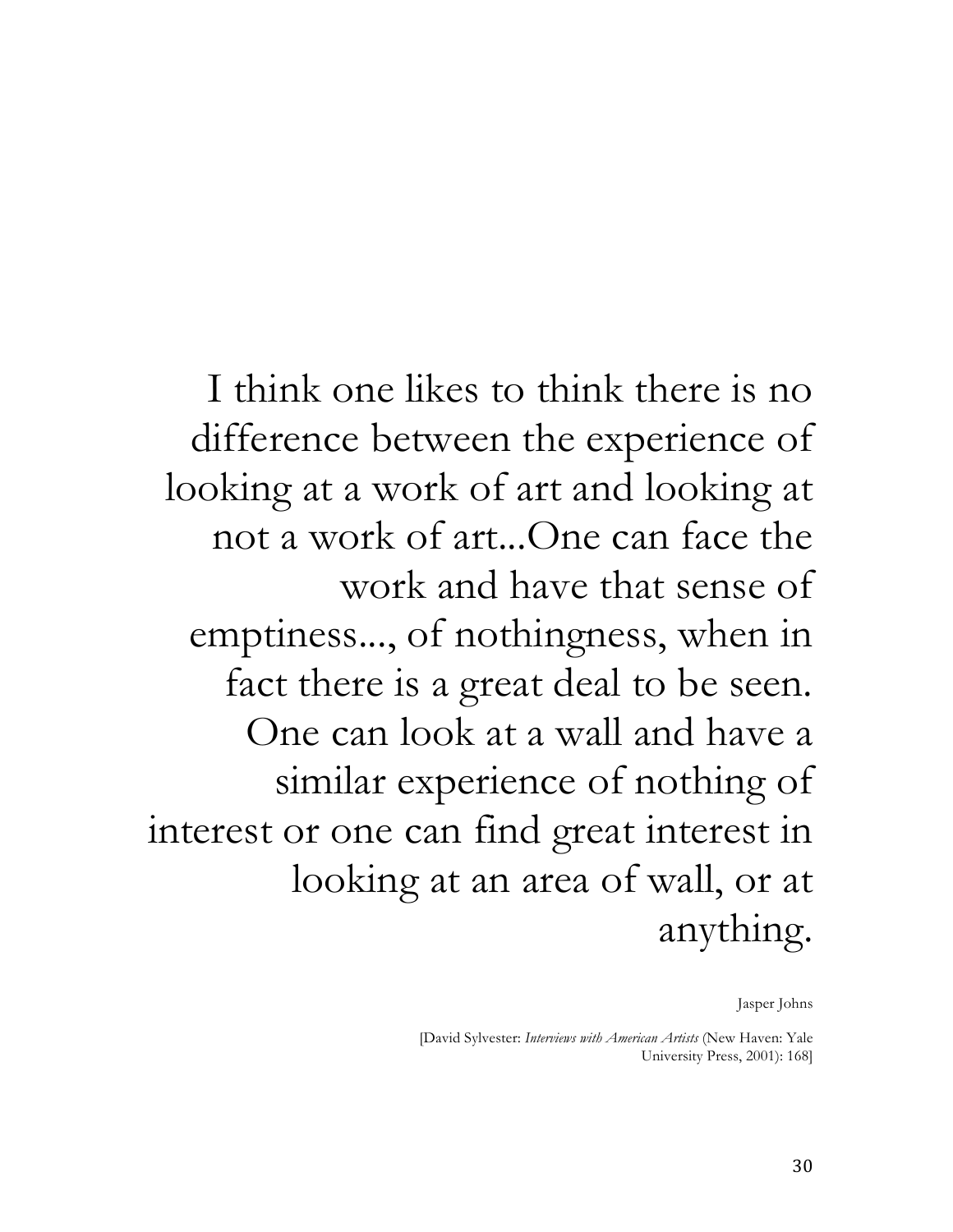RB: Why the void and not the created space? There is something about void and emptiness which I am personally very concerned with. I guess I can't get it out of my system. Just emptiness. Nothing seems to me the most potent thing in the world.

CA: I would say a thing is a hole in a thing it is not.

Carl Andre and Robert Barry

[*Arts Magazine* 47 (1972): 46]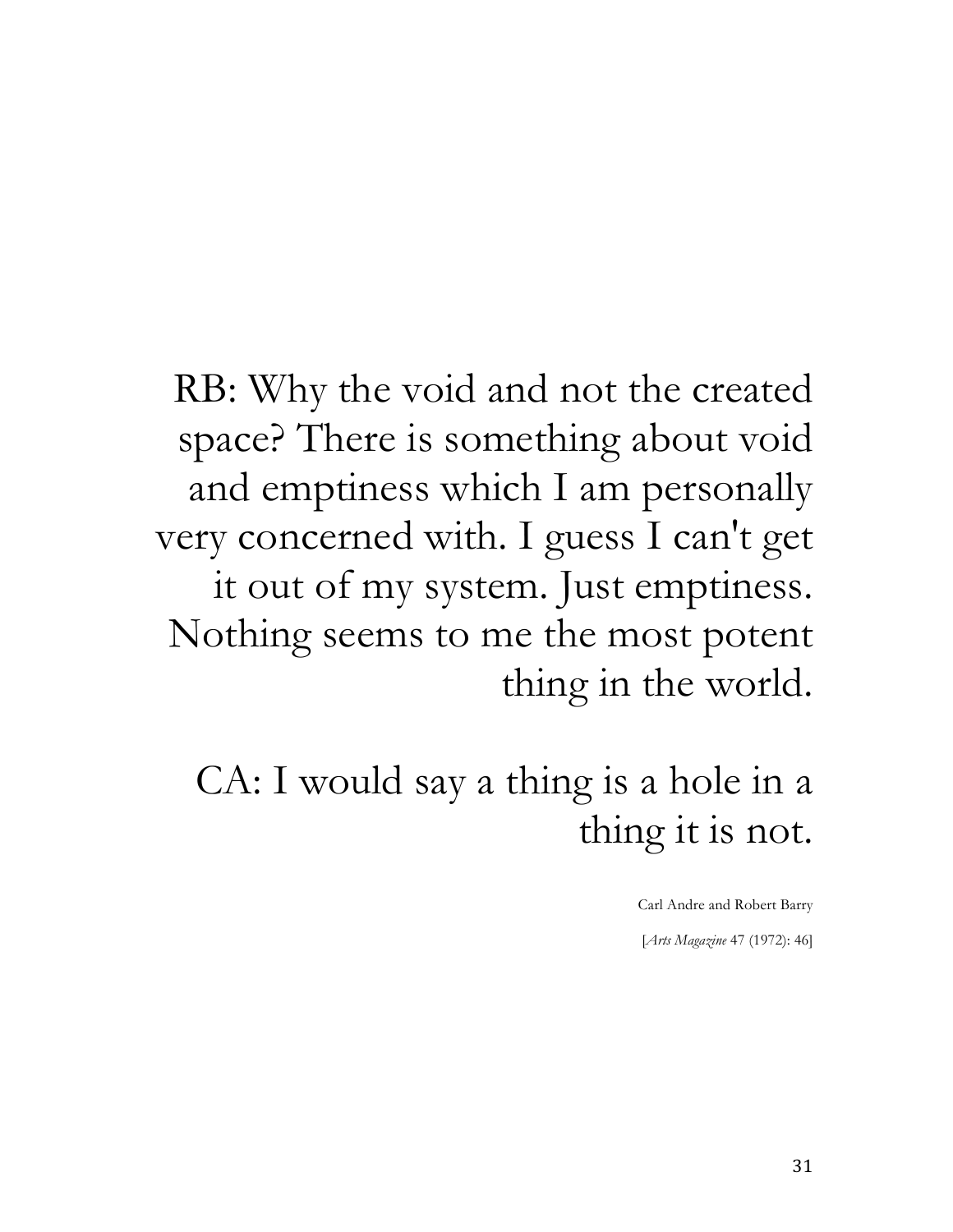I try to deal with things that maybe other people haven't thought about, emptiness, making a painting that isn't a painting. For years people have been concerned with what goes on inside the frame. Maybe there's something going on outside the frame that could be considered an artistic idea.

Robert Barry

[quoted in Lucy Lippard, *Six Years* (Berkeley: University of California Press, 1997): xii]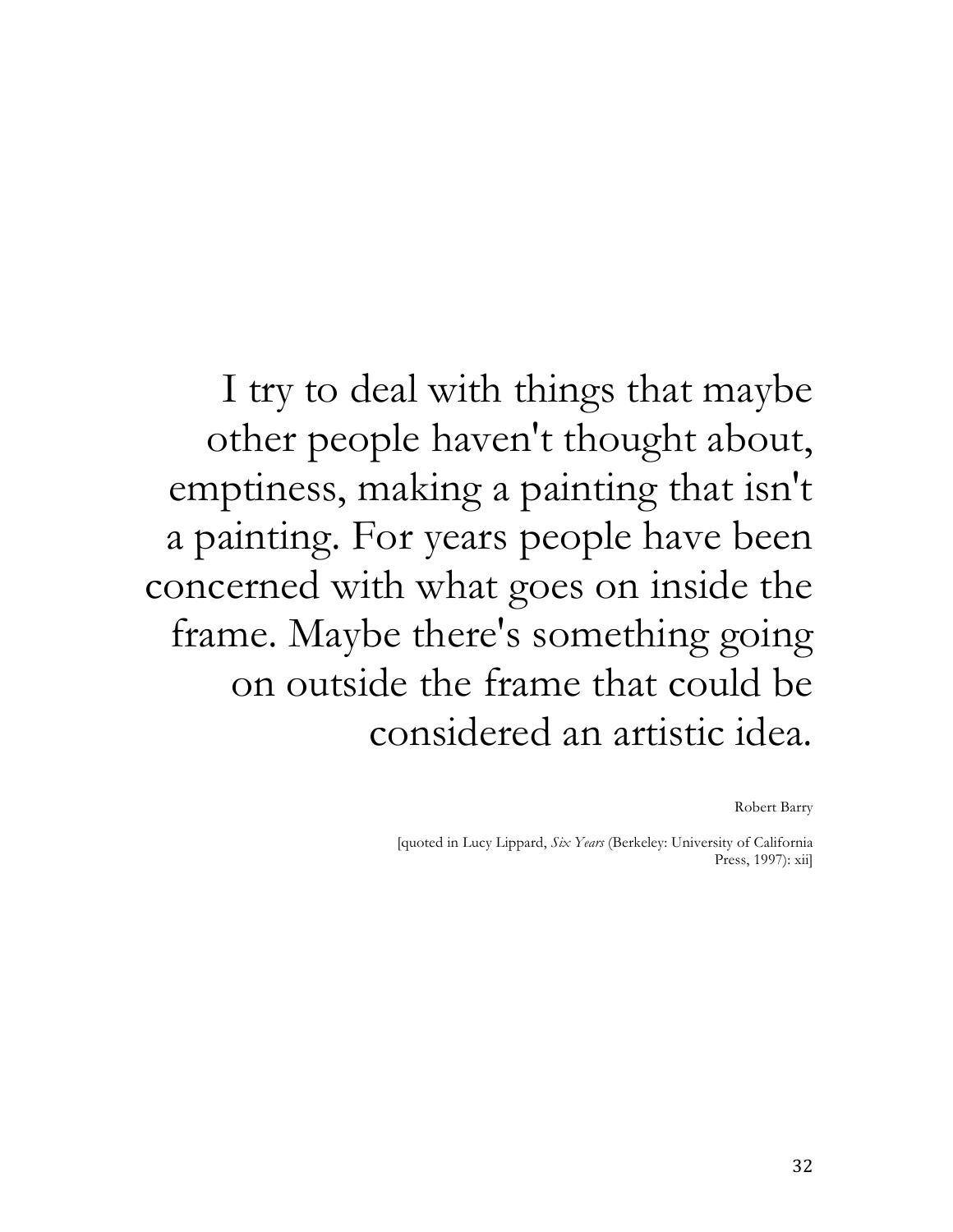- Mikhail Epstein: "Emptiness as a Technique: Word and Image in Ilya Kabakov," *Russian Postmodernism: New Perspectives on Post-Soviet Culture*, ed. Mikhail N. Epstein, Alexander A. Genis, Slobodanka M. Vladiv-Glover (New York: Berghahn, 1999): 299-337.
- Anthony Gardner: "Aesthetic of Withdrawl," from "Aesthetics of Emptiness and Withdrawl: contemporary European art and actually existing democratization," *Postcolonial Studies* 13: 2 (2010): 185-191.
- Mikós Erdély: "A History of Chance," trans. John Bátki, *Primary Documents: A Sourcebook for Eastern and Central European Art Since the 1950s*, ed. Laura Hoptman and Thomás Pospiszyl (New York: Museum of Modern Art, 2002): 96-97.
- Mikós Erdély: from "Theses for the Marly Conference of 1980," trans. John Bátki, *Primary Documents: A Sourcebook for Eastern and Central European Art Since the 1950s*, ed. Laura Hoptman and Thomás Pospiszyl (New York: Museum of Modern Art, 2002): 101.
- Tehching Hsieh: "One Year Performance (1985-1986)," [transcribed from his website: http://www.one-year-performance.com].
- Adrian Parr: "Berlin and the Holocaust," *Deleuze and Memorial Culture: Desire, Singular Memory and the Politics of Trauma* (Edinburgh: Edinburgh University Press, 2008): 143-158.

Fred Camper: "Shoah's Absence," *Motion Picture* 1: 3 (Winter/Spring 1987): 5-6.

- Ivone Margulies, "Nothing Happens: Time for the Everyday in Postwar Realist Cinema," *Nothing Happens: Chantal Ackerman's Hyperrealist Everyday* (Durham: Duke University Press, 1996): 21-41.
- Kuan-Hung Chen: "Text and Context (II): A Religio-Philosophical Articulation of *Tianshu*," *Xu Bing and Contemporary Chinese Art: Cultural and Philosophical Reflections*, ed. Hsingyuan Tsao, Roger T. Ames (Albany: State University of New York Press, 2011): 80-84.
- Thomas Kellein, from "Interview with Hiroshi Sugimoto," *Hiroshi Sugimoto: Time Exposed*, ed. Thomas Kellein, trans. David Britt (London: Thames & Hudson, 1995): 91-95.
- Guy Brett, "Activamente o Vazio," *No Vazio do Mundo: Mira Schendel*, ed. Sônia Salzstein (São Paolo: Editora Marça d'Agua, 1996).
- Craig Owens: "Allan McCollum: Repetition & Difference," *Art in America* 71: 8 (September, 1983): 130-132.
- Lynn Cooke and Allan McCollum: "Interview," *Carnegie International* Volume 1 (1991): 100.
- David Batchelor and Jonathan Rée: "Nothings," *Found Monochromes*, Vol. 1: 1–250, 1997– 2006 (London: Ridinghouse, 2010): 297-99.
- Martina Weinhart: from "Seeing Nothing," *Nichts/Nothing*, ed. Martina Weinhart and Max Hollein (Frankfurt: Hatje Cantz, 2006): 11-25.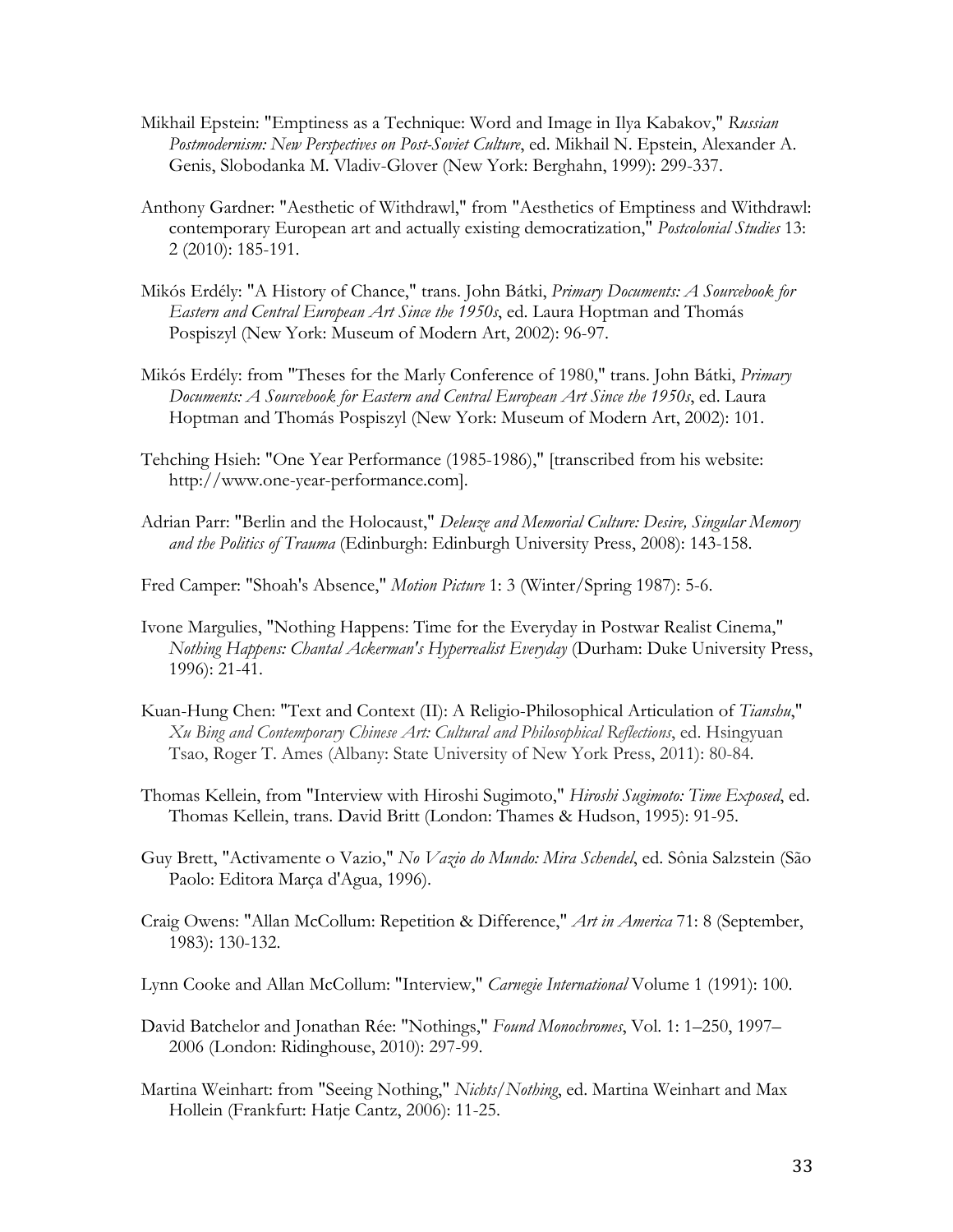## Dada smells of nothing, it is nothing, nothing, nothing.

# It is like your hopes: nothing.

## Like your paradise: nothing

Francis Picabia

["Manifest Cannibale Dada,"*Dadaphone* 7 (March, 1920): 3]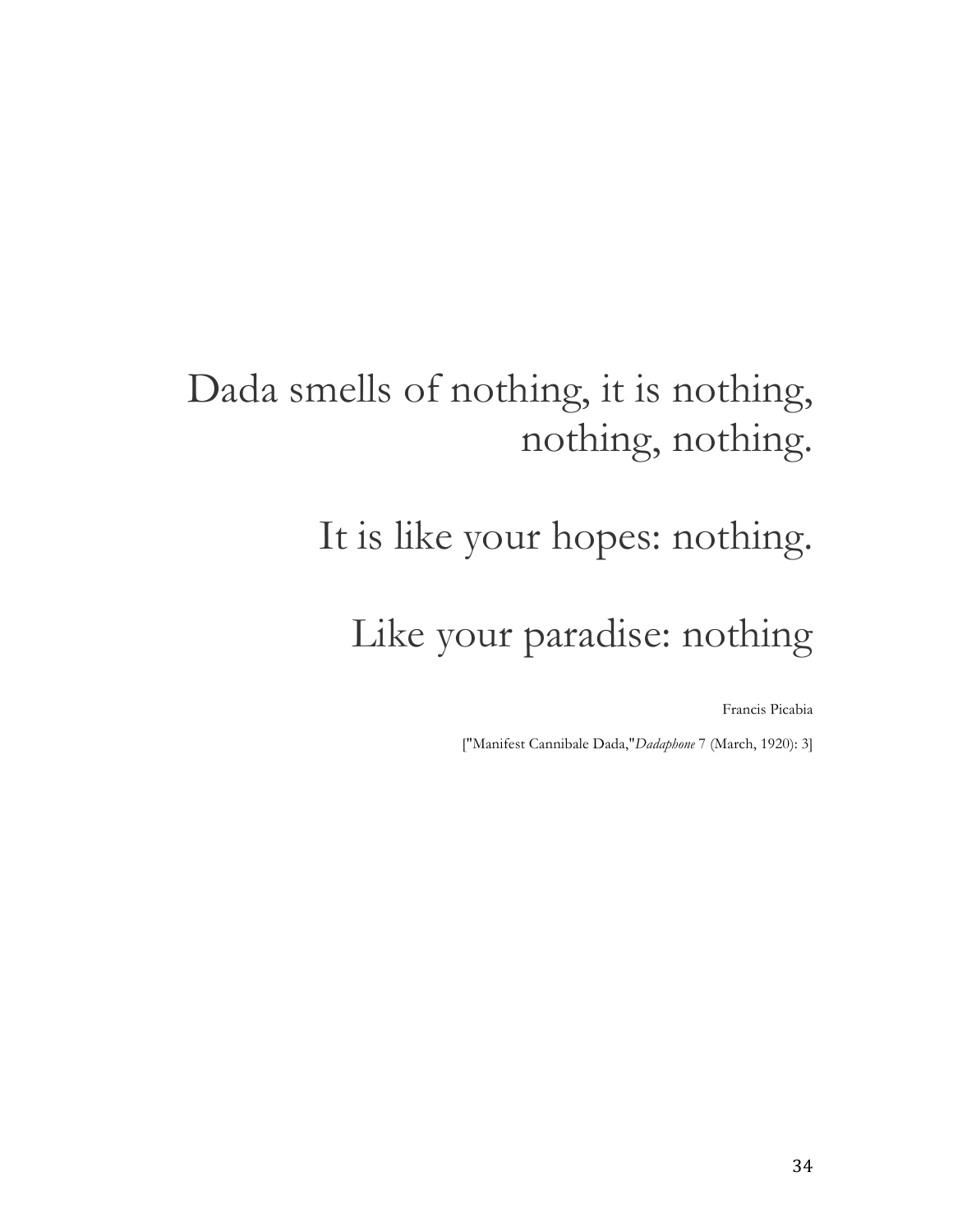## I am anti-artistic. I am anti-nothing. I am opposed to making formulas.

Marcel Duchamp

[quoted in Michale Langer: *Kunst am Nullpunkt: ein Analyse der Avantgarde im 20. Jahrundert* (Worms: Werner'sche Verlagsgesellschaft, 1984): 71]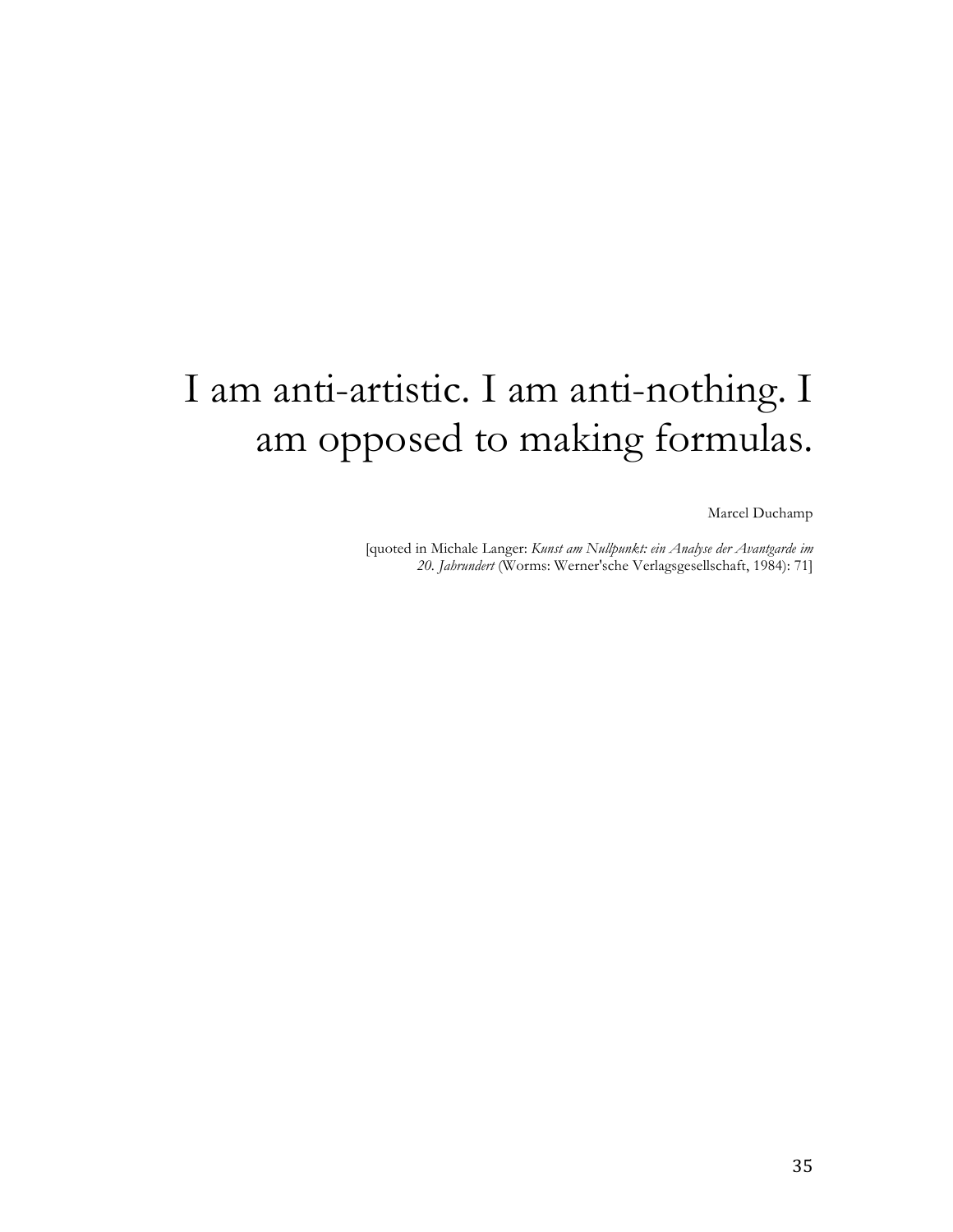Gorgona is serious and simple.

Gorgona is for absolute transience in art. Gorgona seeks neither work nor result in art. It judges according to the situation. Gorgona is contradictory. It defines itself as the sum of all its possible definitions.

Gorgona is constantly in doubt. . . .

Valuing most that which is dead.

Gorgona speaks of nothing.

Undefined and undetermined.

Josip Vanista

[*Primary Documents: A Sourcebook for Eastern and Central European Art Since the 1950s*, ed. Laura Hoptman and Thomás Pospiszyl (New York: Museum of Modern Art, 2002): 136]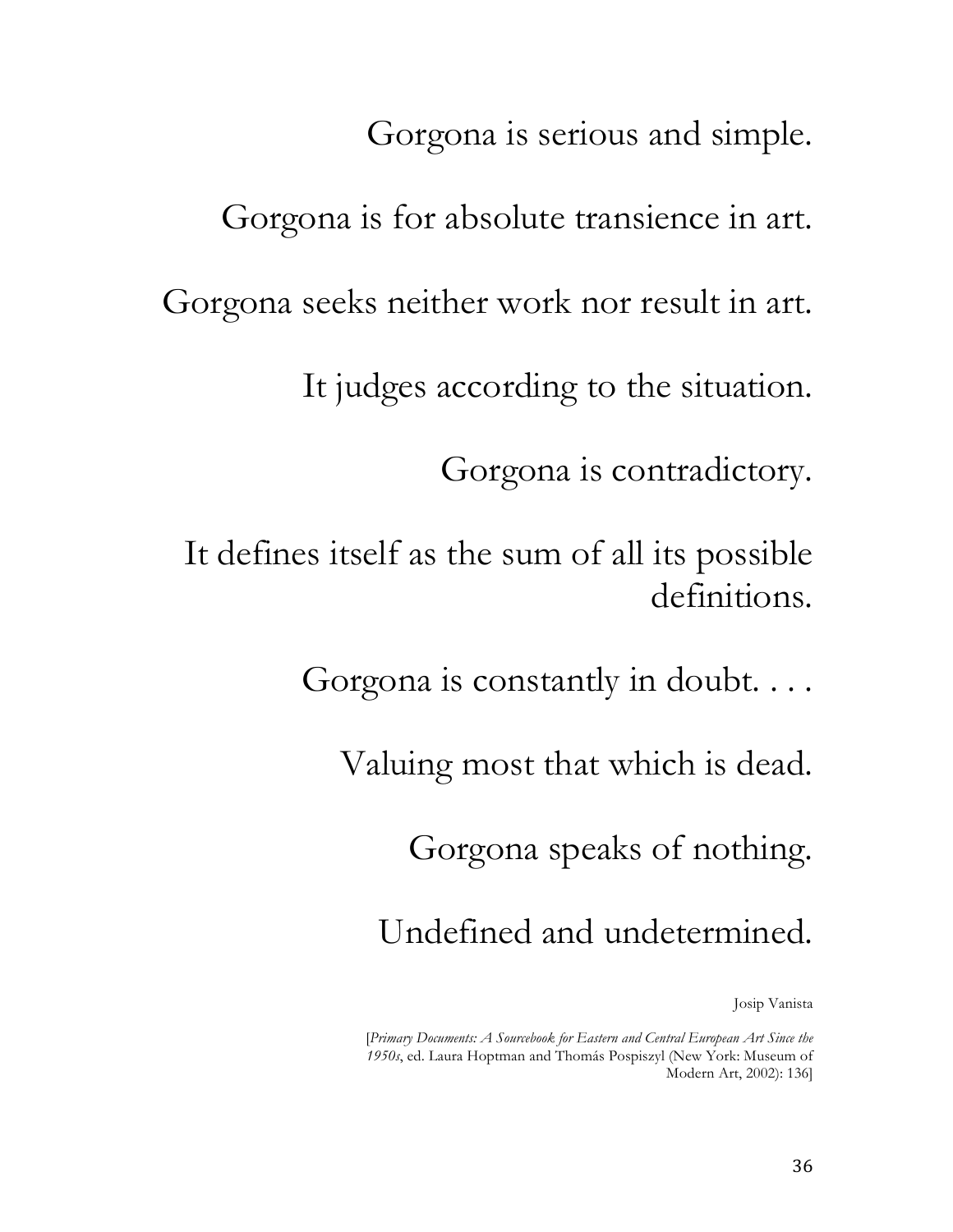- Eleonora Fabião: "History and Precariousness: In Search of a Performative Historiography," *Perform, Repeat, Record*, ed. Amelia Jones and Adrian Heathfield (Chicago: University of Chicago Press, 2012): 122-134.
- Maria Vassileva: "Where There Is a Woman There Is no Silence," *Gender Check: Femininity and Masculinity in the Art of Eastern Europe* (Köln: Walther König, 2010): 319-322.
- Maurizio Cattelan and Bob Nickas: "Interview," *Index* 20 (September, 1999).
- Wendy Lotterman: "Sophie Calle, Absent," *Bombsite*, 11 February 2013: http://bombsite.com/issues/1000/articles/6999. Accessed 8 February 2014.
- Homi Bhabha: "Anish Kapoor: Making Emptiness," *Anish Kapoor* (London: Hayward Gallery, 1998): 11-41.
- Mr. Greg: "Art and Politics: An Interview with Peter Mlakar of the NSK" [http://www.3ammagazine.com/entarchives/2002\_dec/interview\_peter\_mlakar.html]
- Nicolas Bourriaud and Kim Sooja: "Interview," *Kim Sooja: Conditions of Humanity* (Lyon: Contemporary Art Museum, 2003): 45-59.
- Claire Lui "Being & Nothingness," *Print* 58: 2 (March/April 2004): 90-95.
- Mark Cooley: "Absence / Presence: a Conversation with Artist Charles Cohen" [http://rhizome.org/discuss/view/23105/]
- Klaus Besenbach: "Measuring the Universe" [interview with Roman Ondák], *Flash Art* No. 268 (October, 2009).
- Laurie Anderson and Charles Seife: "Talk About Nothing" (Rubin Museum of Art, 19 December, 2010).
- Vincent Broqua: "Quand la Lettre Migre: Le Rien Intensif de Caroline Bergvall," *À partir de rien: esthétique, poétique, politique de l'infime* (Paris: Michel Houdiard, 2013): 103-126.
- Derek Beaulieu: "A Box of Nothing," *A Box of Nothing* (Calgary: 100 têtes press, 2011).
- Wu Hung, from "*Qui* and *Xu*: Erasure and Remembrance," *A Story of Ruins: Presence and Absence in Chinese Art and Visual Culture* (New Jersey: Princeton University Press, 2012): 21-30; 202-203.
- Martin Creed and Viestarts Gailītis: "The Fear of Emptiness" [http://www.arterritory.com/en/texts/interviews/1732-the\_fear\_of\_emptiness\_/]
- Alessandra Cianetti: "What Is Nothing? An Interview with Li-E Chen" http://flaneur.me.uk/06/what-is-nothing-an-interview-with-li-e-chen/ [2012]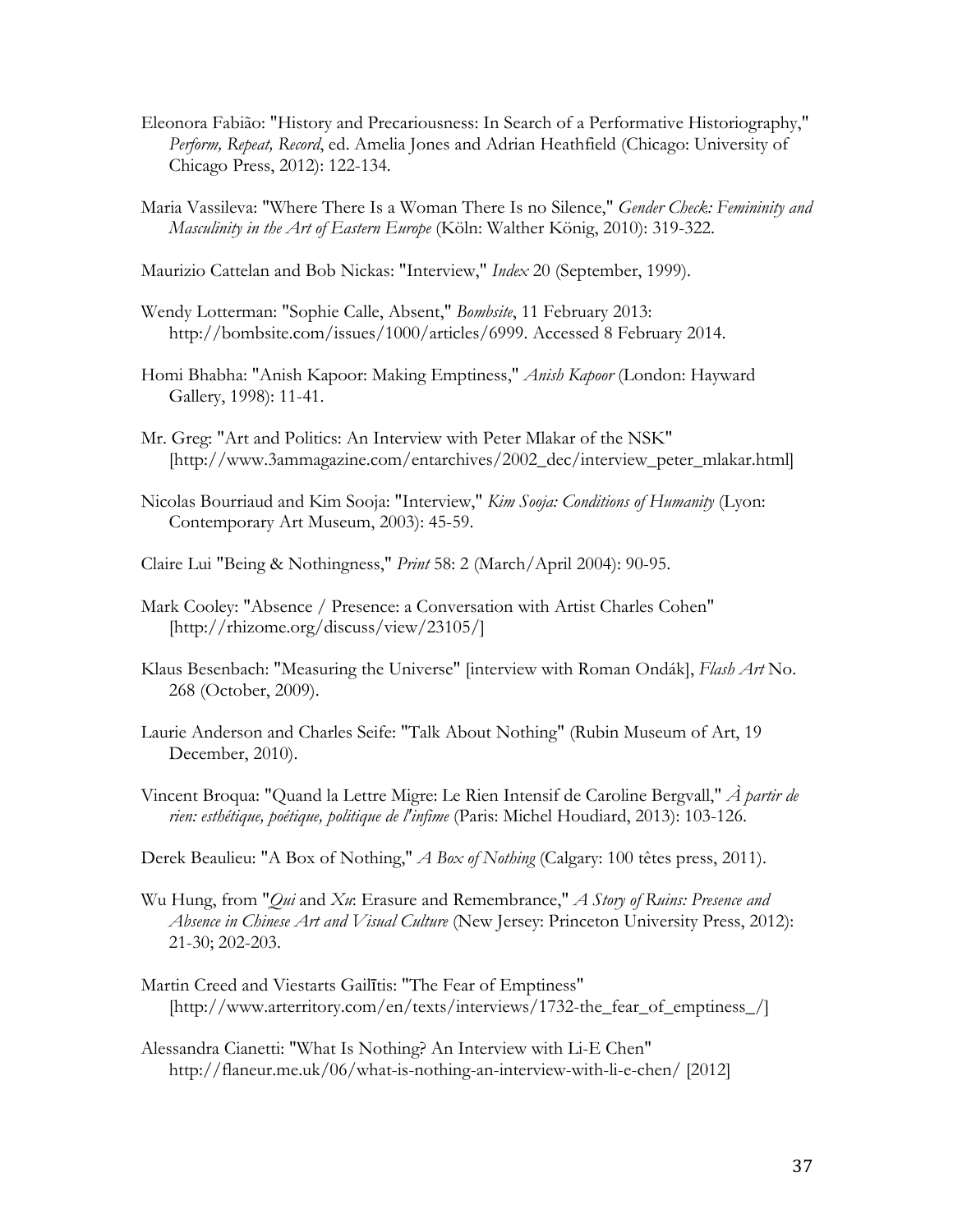Bert Greene: I was very impressed and I was equally impressed by what he said. A close friend of ours, Aaron Fine, was dying of cancer. He had wanted to come and see Andy but couldn't, so sent a question in his place. I said, "Andy, Aaron wants to know why you picked the Campbell's soup can to paint." "Tell him," he said, "I wanted to paint nothing. I was looking for something that was the essence of nothing and the soup can was it."

> [quoted Victor Bockris: *Warhol: The Biography* (Cambridge: Da Capo Press, 2003): 154]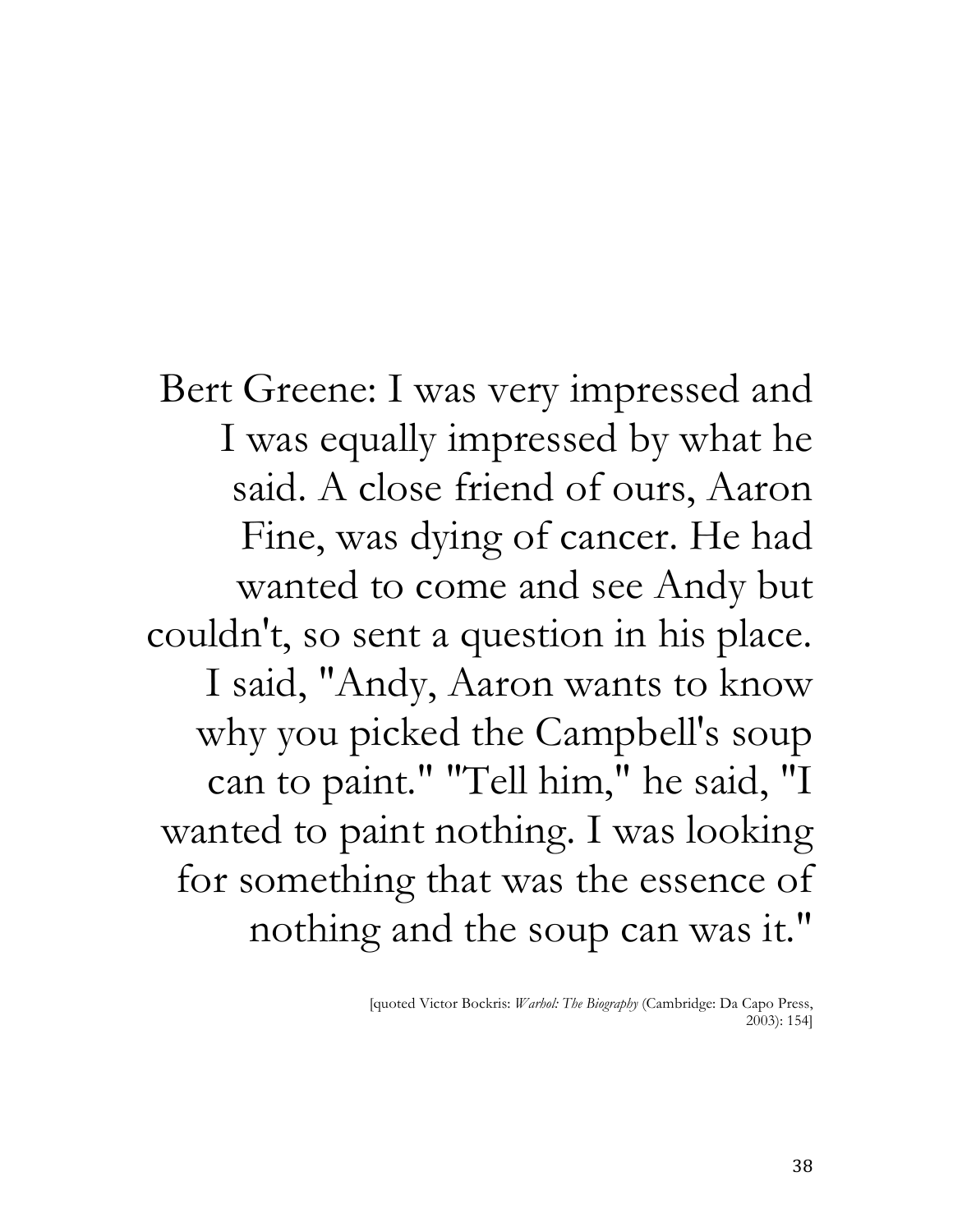[Reinhardt's] painting of 'the last paintings anyone can make,' like the circularity of his writing, began […] that self-reflexive spiral which was also painting's self-erasure in its very act of completion.

Joseph Kosuth

[*American Art of the 1960s*, Studies in Art No. 1, ed. John Elderfield (New York: Museum of Modern Art, 1991): 36, n. 52]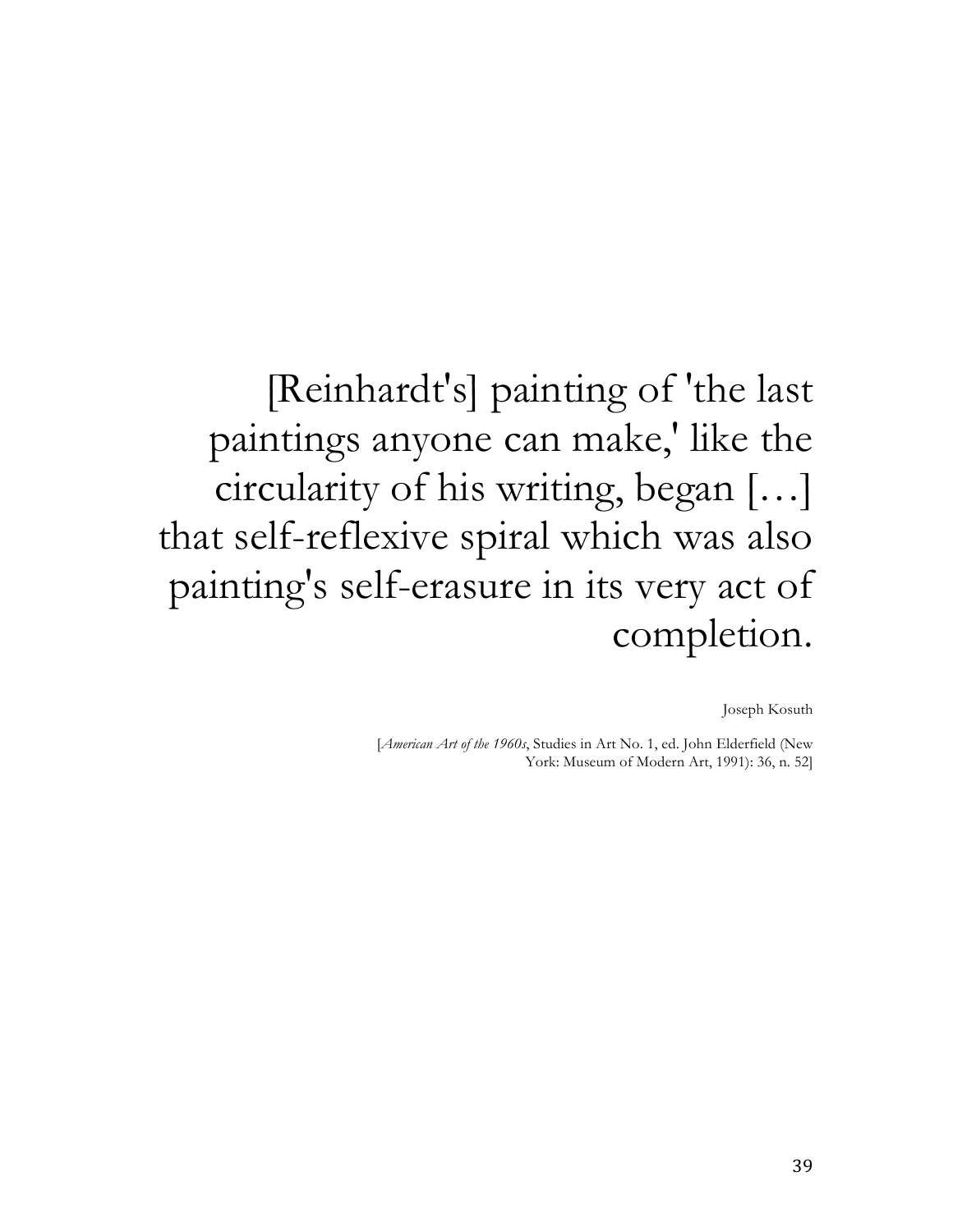Miya Ando interview:

http://www.nondualitymagazine.org/nondualitymagazine.2/nonduality\_magazine.1.miy aando.interview.htm

Neha Choksi and Craig Dworkin (interview): "We Are All Meat, Striving to Be Human," *Art India* XXIX: 5 (2015).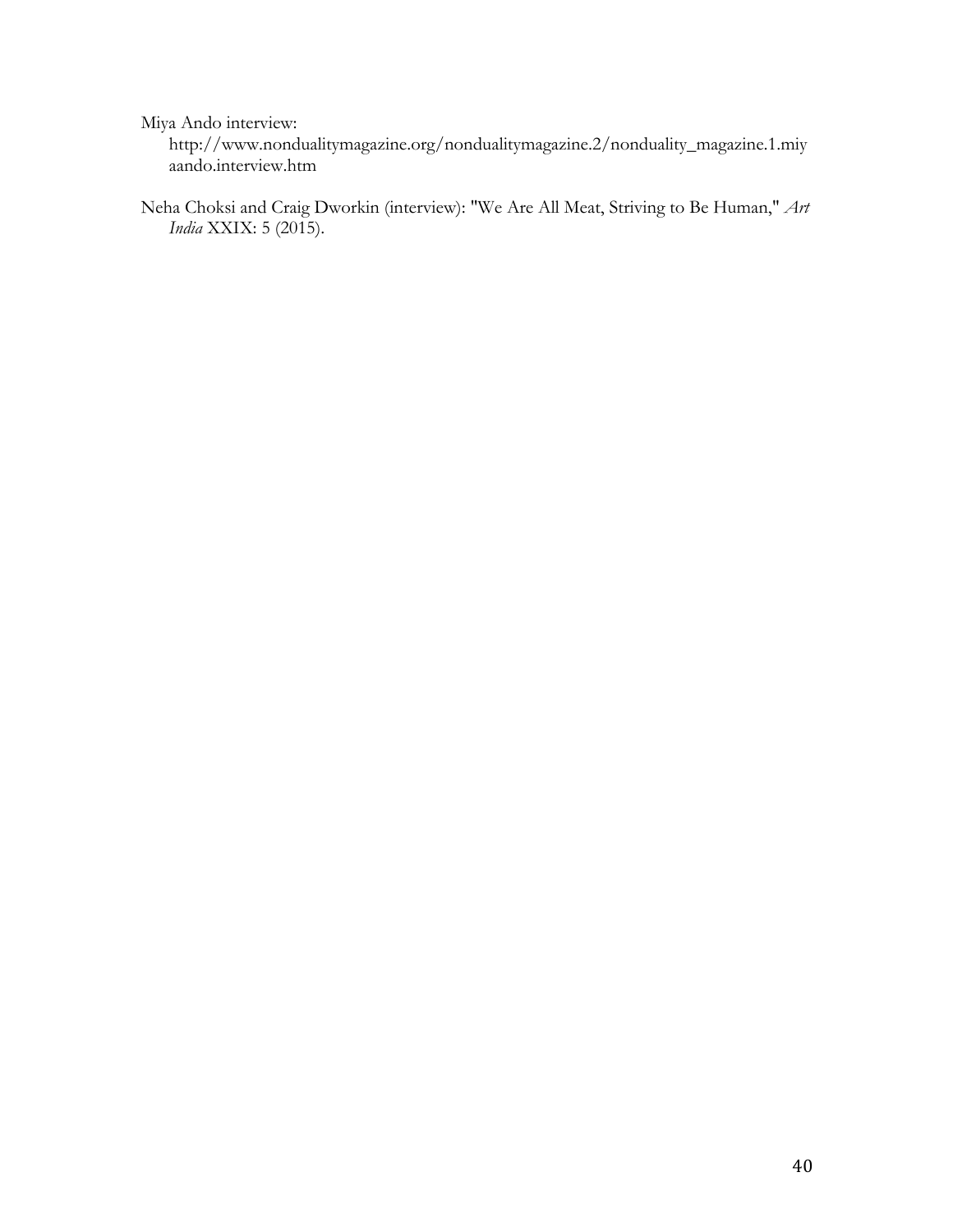The Tibetans have a nice word for emptiness: when they speak of 'full emptiness.' There is a void but it's a positive void. In our culture you get information all the time, reading papers, watching television. There is always something coming in. All my work is about emptying the mind, to come to a state of nonthinking.

Marina Abramovic

[Bernard Goy: "Interview with Marina Abramovic," *Journal of Contemporary Art* 3: 2 (1990): 49-50]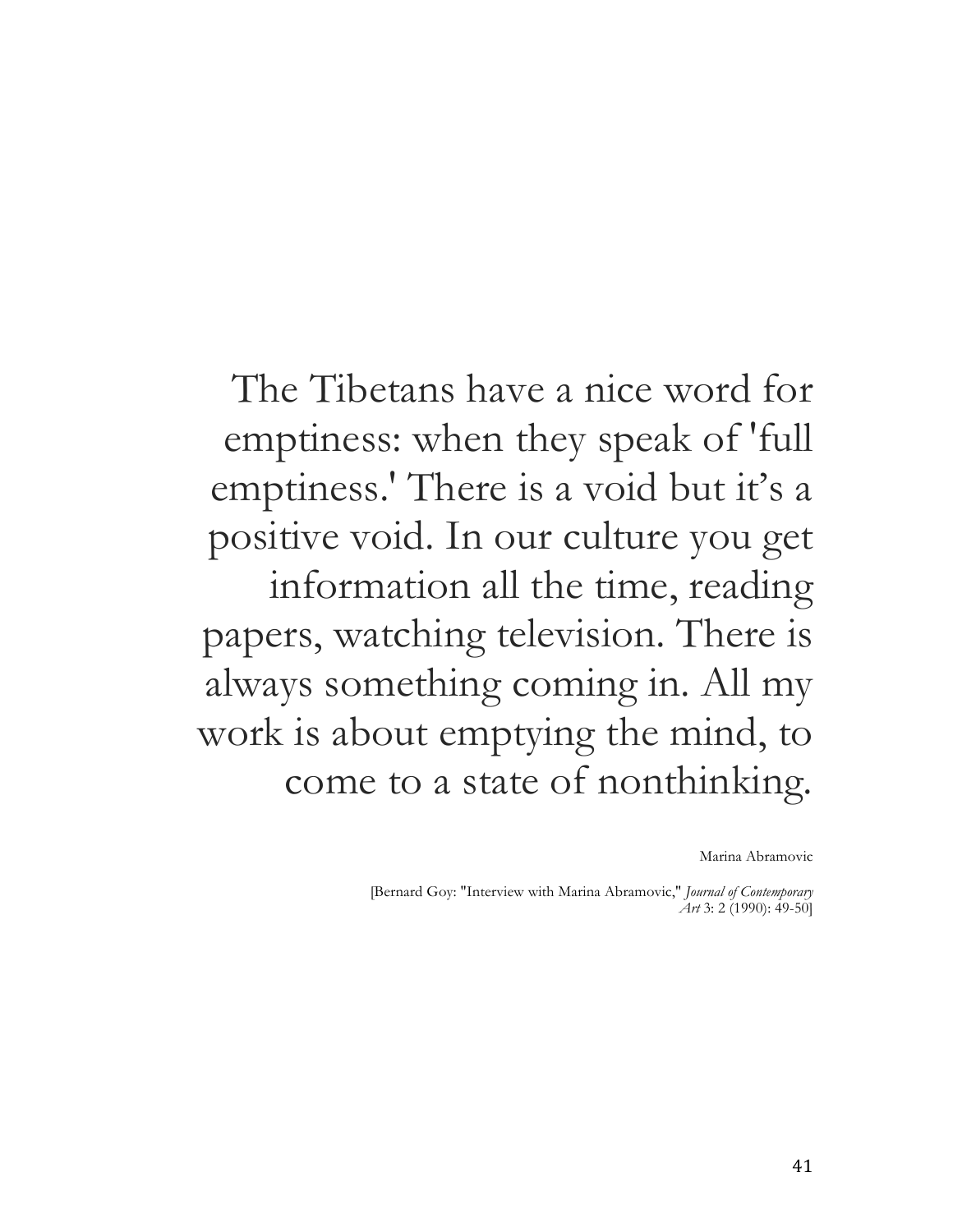A white sheet of paper is for us primarily a symbol of the void, a part of the universe we have selected, not simply a sheet upon which pictures are drawn. Here we are working above all in a symbolic void and space and only secondarily on paper. [. . . .] Form and the void are not opposites, they are two aspects of the same reality which always function together.

Leonhard Lapin

[*Tühjus ja raum — Void and Space* (Tallinn: Estonian Art Academy, 1998); quoted from *Art of the Baltics: The Struggle for Artistic Expression Under The Soviets, 1945-1991*, ed. Alla Rosenfeld and Norton T. Dodge (New Brunswick: Rutgers, 2002): 138, n. 158]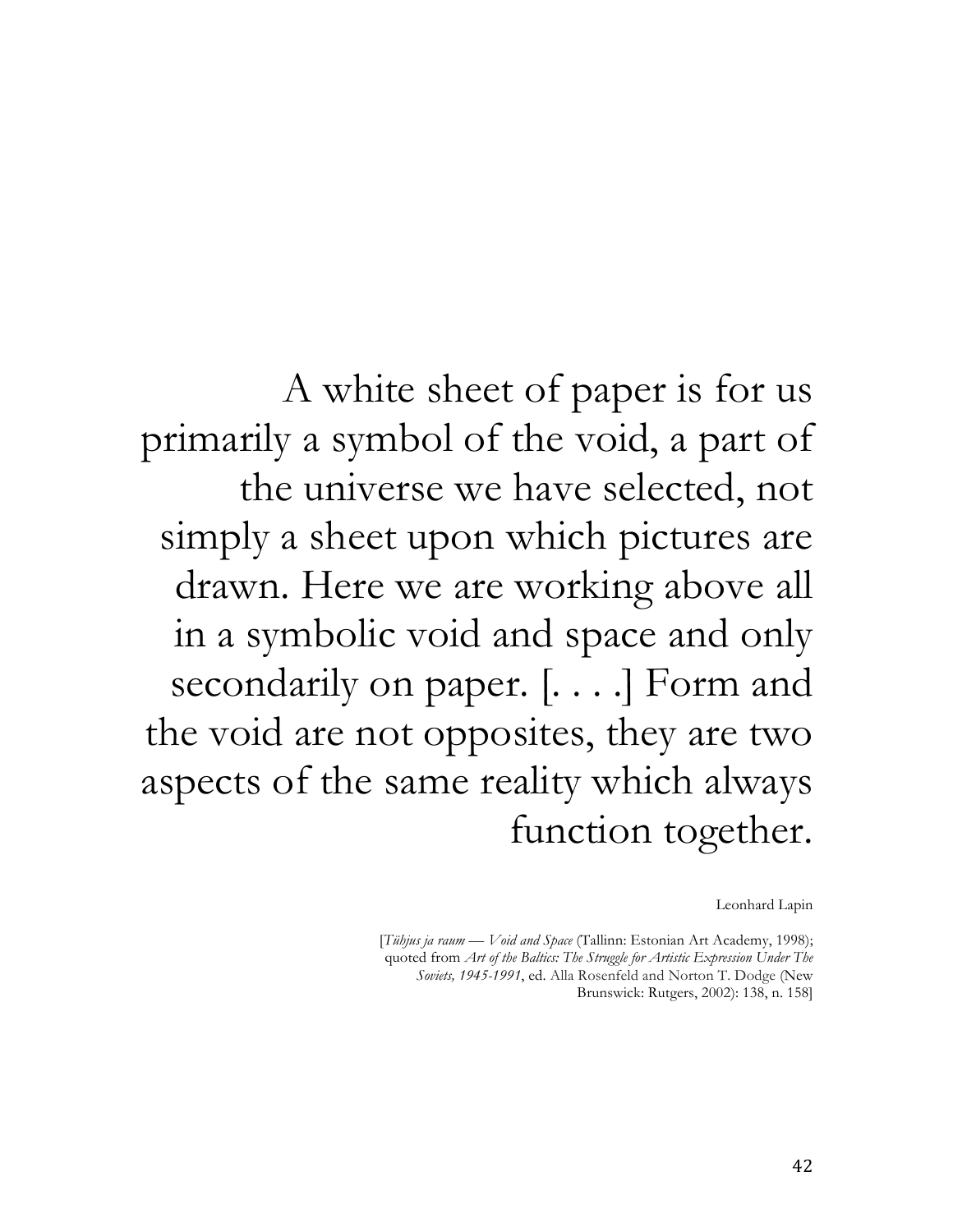The pictures are intended to operate in the mind above all: to come back when they're no longer visible. It's the representation of the invisible, the omitting that opens deeper layers of significance. No work of art should have a clear-cut meaning, it must have many, and that's why you have to bring in this area of void.

Luc Tuymans

["Luc Tuymans in Conversation with Udo Kittelmann" *Ende* (Cologne: Salon Verlag, 2009): 27]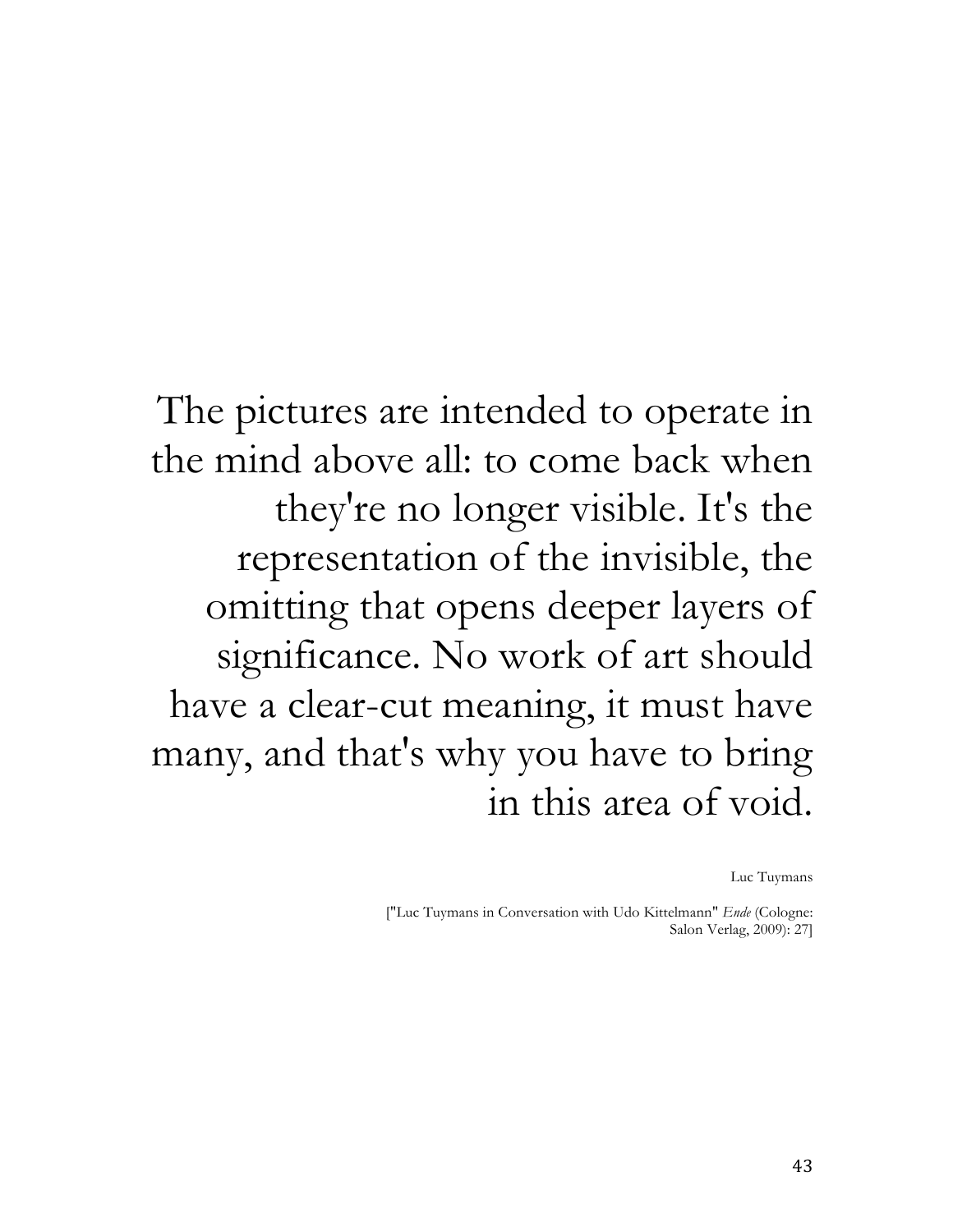Realizing that the work cannot be planned, but only carried out, that it has value, truth, and reality only through the words which unfold it in time and inscribe it in space, he will begin to write, but starting from nothing and with nothing in mind like a nothingness working in nothingness.

Maurice Blanchot

["Literature and the Right to Death," *Work of Fire*, trans. Charlotte Mandell (Stanford: Stanford University Press, 1995): 304]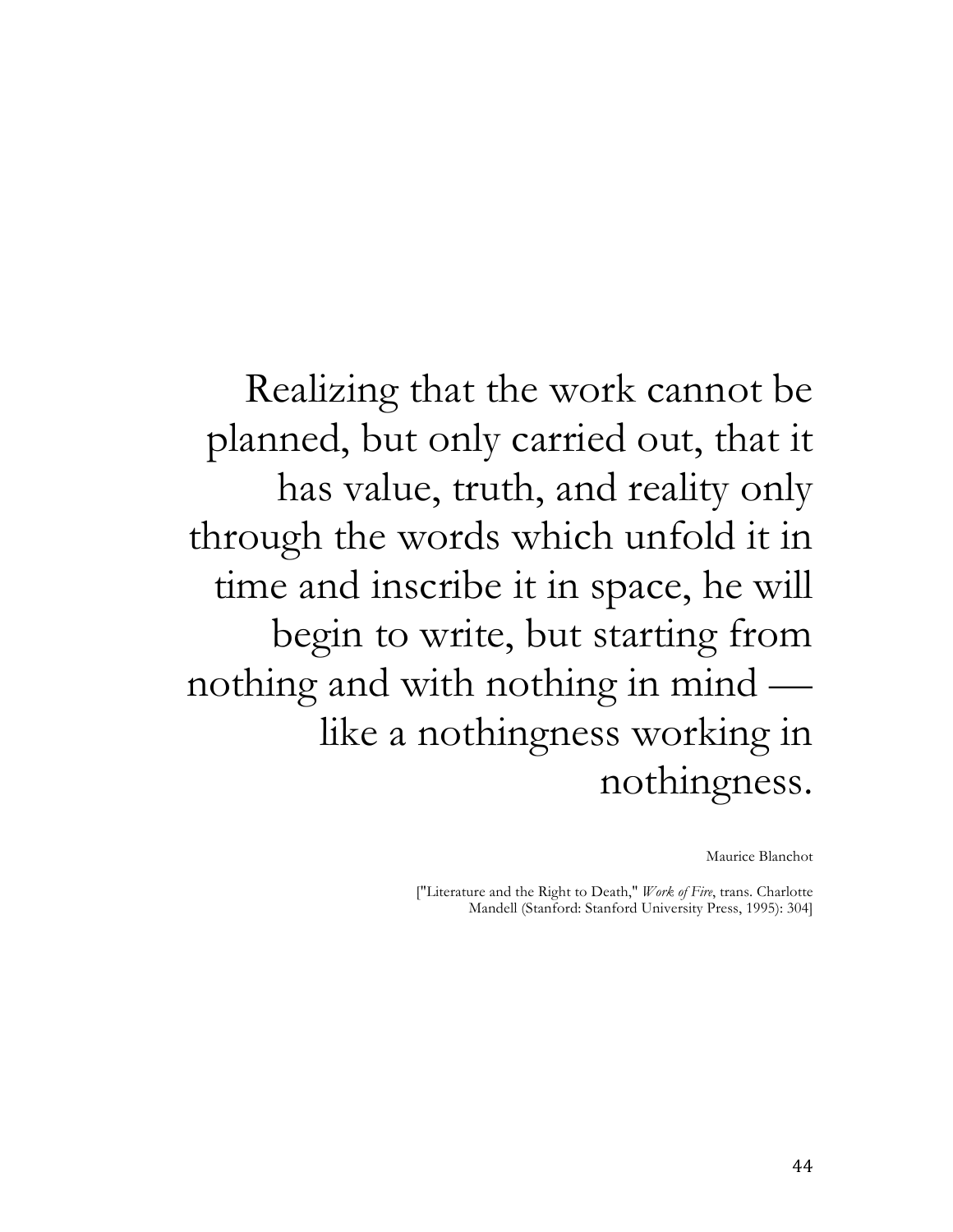## One day, when I was studying with Schoenberg, he pointed out the eraser on his pencil and said, "This end is more important than the other."

John Cage

["Indeterminacy," *Silence: Lectures and Writing by John Cage* (Middletown: Wesleyan University Press, 1961): 270]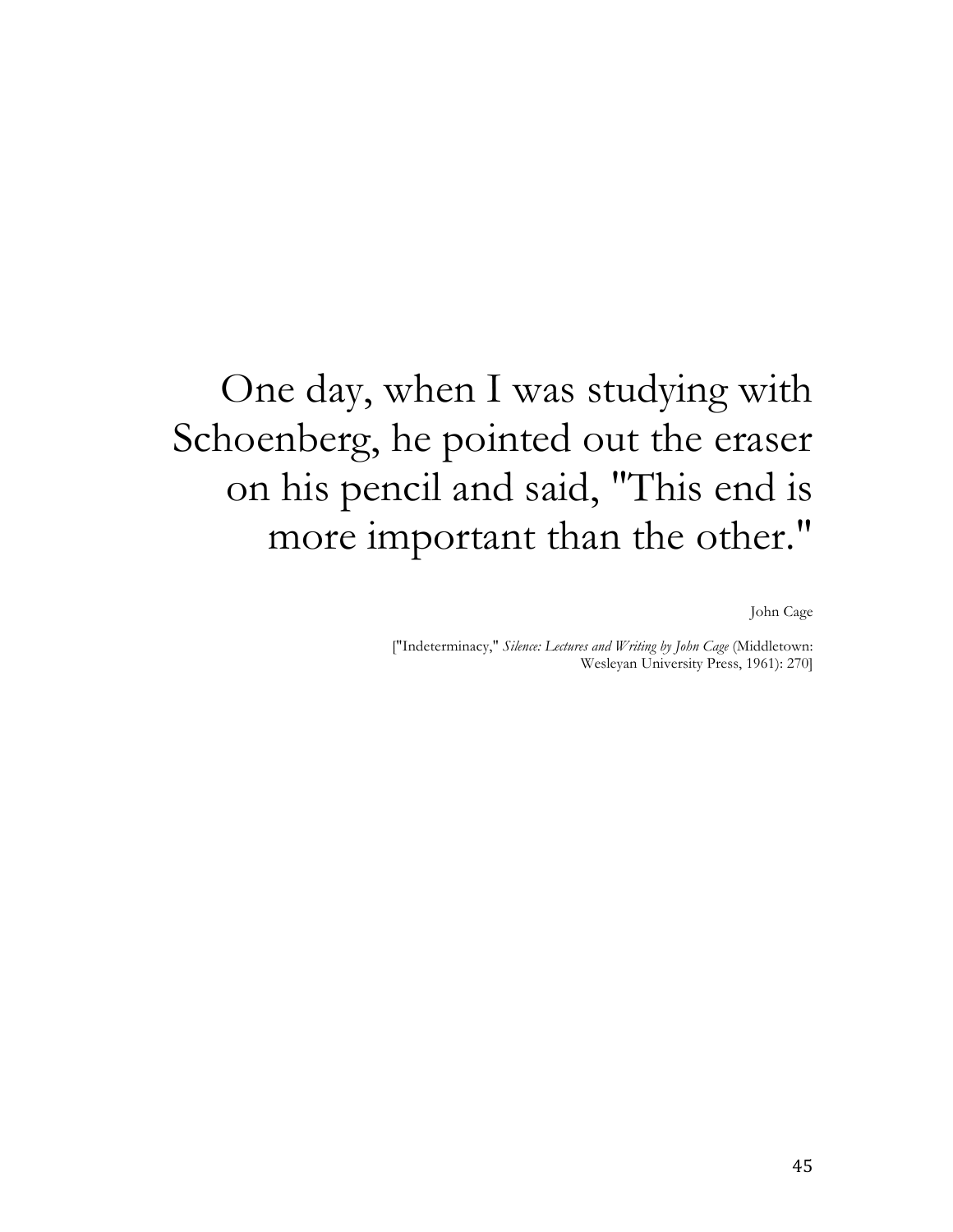## Nothing stirring anywhere. Nothing to be seen anywhere. Nothing to be heard anywhere. Room once full of sounds. Faint sounds. Whence unknown. Fewer and fainter as time wore on. Nights wore on. None now.

Samuel Beckett

["Krapp's Last Tape," *Collected Shorter Plays* (New York: Grove, 1984): 266]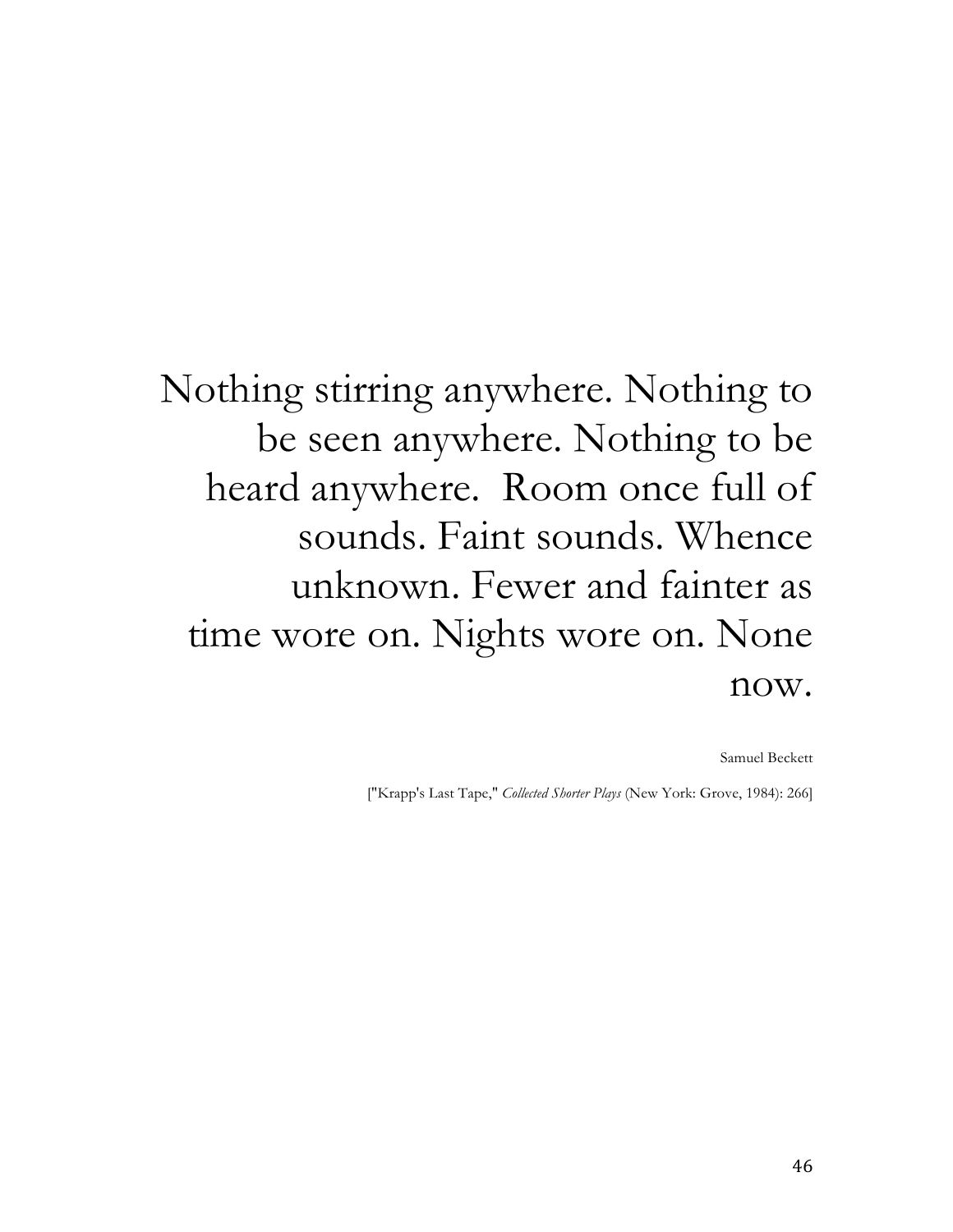#### Notes to the Essay

- <sup>3</sup> Ono, *Grapefruit*, np. One might think as well of Piero Manzoni's deflation of artistic inspiration or what is often regarded as so much hot air — in his *Fiato d'artista* (1960): the remains of a collapsed balloon no longer containing the eponymous artist's breath that once gave it a sculptural, volumetric form.
- <sup>4</sup> *Angelaki: Journal of Theoretical Humanities*, ed. Antti Salminen and Sami Sjöberg 17: 3 (2010).
- <sup>5</sup> Lucy Lippard: *Six Years: The Dematerialization of the Art Object from 1966 to 1972: a cross-reference book of information on some esthetic boundaries: consisting of a bibliography into which are inserted a fragmented text, art works, documents, interviews, and symposia, arranged chronologically and focused on so-called conceptual or information or idea art with mentions of such vaguely designated areas as minimal, anti-form, systems, earth, or process art, occurring now in the Americas, Europe, England, Australia, and Asia (with occasional political overtones), edited and annotated by Lucy R. Lippard* (New York: Praeger, 1973).

 

- <sup>7</sup> John Cage: "On Robert Rauschenberg, Artist, and His Work," *Silence: Lectures and Writings* (Middletown: Wesleyan University Press, 1961): 102.
- <sup>8</sup> Benjamin H. D. Buchloh: "Conceptual Art 1962-1969: From the Aesthetic of Administration to the Critique of Institutions," *October* 55 (Winter, 1990): 135.
- <sup>9</sup> Gérard Wajcman: *L'Interdit: roman* (Paris: Denoël, 1986).
- <sup>10</sup> Cindy Nemser: "An Interview with Eva Hesse," *Artforum* VIII: 9 (1970): 60.
- <sup>11</sup> Geaninne Guimaraes, audio program Museum of Modern Art (New York) to accompany the exhibition *Tangled Alphabets: Leon Ferrari and Mira Schendel* (5 April – 15 June, 2009).
- <sup>12</sup> Quoted in Anna C. Chave: "Agnes Martin: 'Humility, the Beautiful Daughter . . . . All of Her Ways Are Empty,'" *Agnes Martin*, ed. Barbara Haskell (New York: Whitney Museum of American Art, 1992): 138. Writing about Agnes Martin, Arthur P. Shimamura explains that her "almost completely white canvases, suggested a representation of nothingness" [*Experiencing Art: In the Brain of the Beholder* (Oxford: Oxford University Press, 2013): 69].

<sup>13</sup> *Ibidem*, 150.

- <sup>14</sup> Wallace Stevens, "The Snow Man," *Poetry* XIX: 1 (October, 1921): 4.
- <sup>15</sup> Thomas Stearns Eliot: *The Waste Land* (New York: Boni & Liveright, 1922): 10-11. For an overview of the culture of neurasthenia, see Tom Lutz: *American Nervousness, 1903: an anecdotal history* (Ithaca: Cornell University Press, 1993).
- <sup>16</sup> Virginia Woolf: *To The Lighthouse* (London: The Hogarth Press, 1930): 196.
- <sup>17</sup> Gertrude Stein: *Everybody's Autobiography* (New York: Random House, 1973): 70; 112. Kim Sooja's *A Needle Woman* (2001) articulates the same sentiment by focusing on Sooja's back while she stands immobile among the commotion of various locations, the rest of the world revolving around her deliberate inactivity.

<sup>1</sup> Yoko Ono: *Grapefruit: A Book of Instructions and Drawings* (Tokyo: Wunternaum, 1964): np.

<sup>2</sup> Seth Kim-Cohen: *In The Blink Of An Ear: Toward A Non-Cochlear Sonic Art* (London: Continuum Books, 2009).

<sup>6</sup> *Ibidem*, vii.